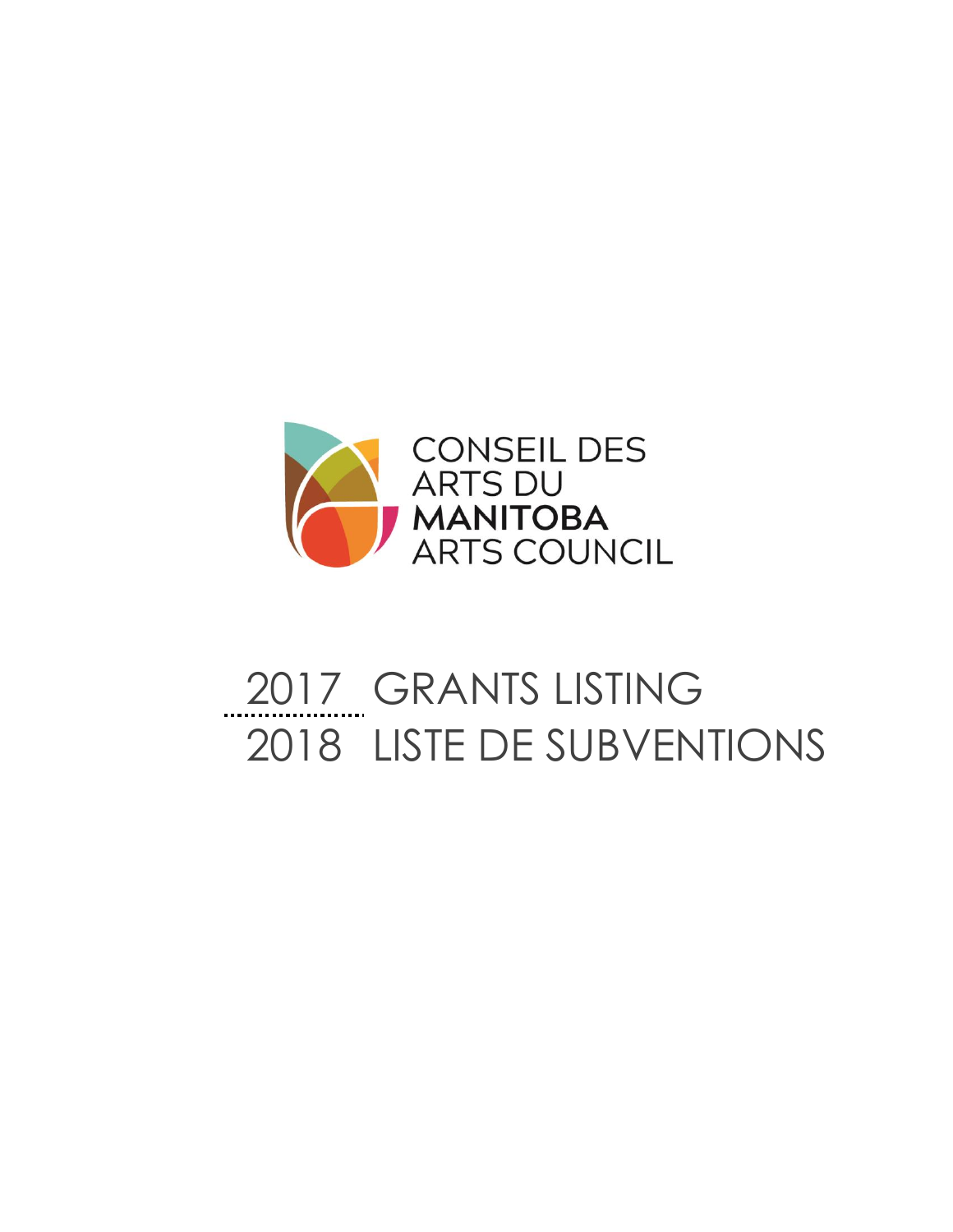## GRANTS LISTING LISTE DES SUBVENTIONS

|                         | <b>GRANTS TO ORGANIZATIONS</b><br><b>SUBVENTIONS AUX ORGANISMES</b>                     | \$6,013,140 |
|-------------------------|-----------------------------------------------------------------------------------------|-------------|
| Page 1                  | <b>Annual &amp; Operating Grants</b><br>Subventions annuelles et de fonctionnement      | \$5,304,790 |
| Page 5                  | <b>Presentation Grants</b><br>Subventions d'organisation d'activités                    | \$428,350   |
| Page 10                 | <b>Touring Grants</b><br>Subventions pour tournées                                      | \$280,000   |
|                         | <b>GRANTS TO INDIVIDUALS</b><br><b>SUBVENTIONS AUX ARTISTES INDIVIDUELS</b>             | \$862,220   |
| Page 11                 | <b>Professional Development Grants</b><br>Subventions de perfectionnement professionnel | \$188,142   |
| Page 19                 | <b>Creation and Production Grants</b><br>Subventions de création et production          | \$609,500   |
| Page 27                 | <b>Residencies</b><br>Résidences                                                        | \$48,578    |
| Page 30                 | <b>Touring Grants</b><br>Subventions pour tournées                                      | \$16,000    |
| <b>ARTS DEVELOPMENT</b> | DÉVELOPPEMENT ARTISTIQUE                                                                | \$512,761   |
| Page 31                 | Artists in the Schools<br>Artistes à l'école                                            | \$410,901   |
| Page 37                 | Arts Development Special Project<br>Projets spéciaux pour le développement des arts     | \$10,692    |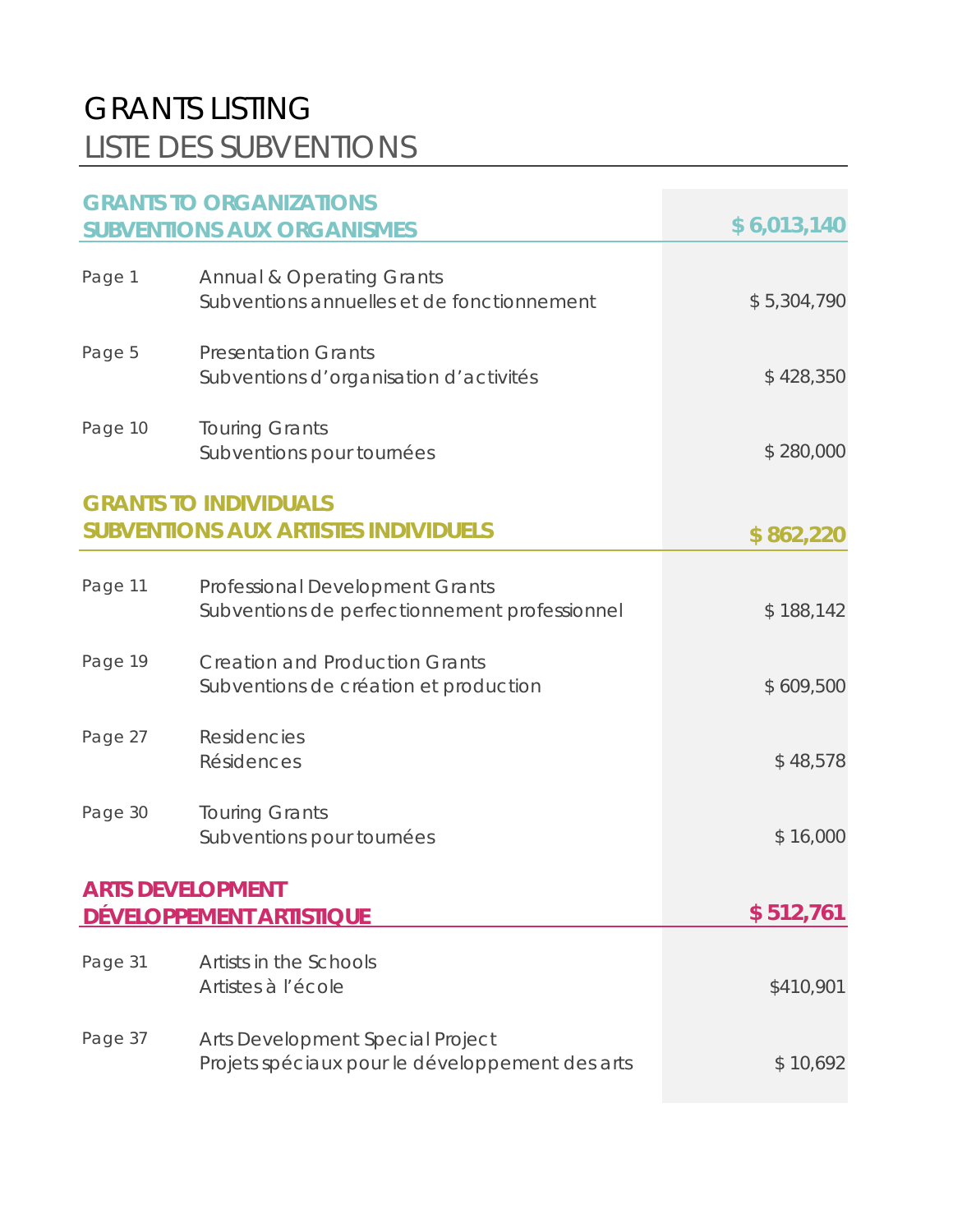| Page 38                              | ArtsSmarts<br>GénieArts                                                                        | \$91,168  |
|--------------------------------------|------------------------------------------------------------------------------------------------|-----------|
| <b>BRIDGES</b><br><b>PASSERELLES</b> |                                                                                                | \$729,402 |
| Page 39                              | Indigenous Arts Programs<br>Programmes des arts autochtones                                    | \$56,000  |
| Page 41                              | Management & Governance<br>Gestion et gouvernance                                              | \$18,500  |
| Page 42                              | Artist in the Community Residency<br>Artiste en résidence dans la communauté                   | \$67,340  |
| Page 43                              | <b>Community Connections &amp; Access</b><br>Liaisons communautaires et accès                  | \$82,130  |
| Page 44                              | Special projects and Partnership initiatives<br>Projets spéciaux et initiatives de partenariat | \$505,432 |
| <b>LIST OF ASSESSODS</b>             |                                                                                                |           |

### **LIST OF ASSESSORS LISTE D'ÉVALUATEURS**

Page 45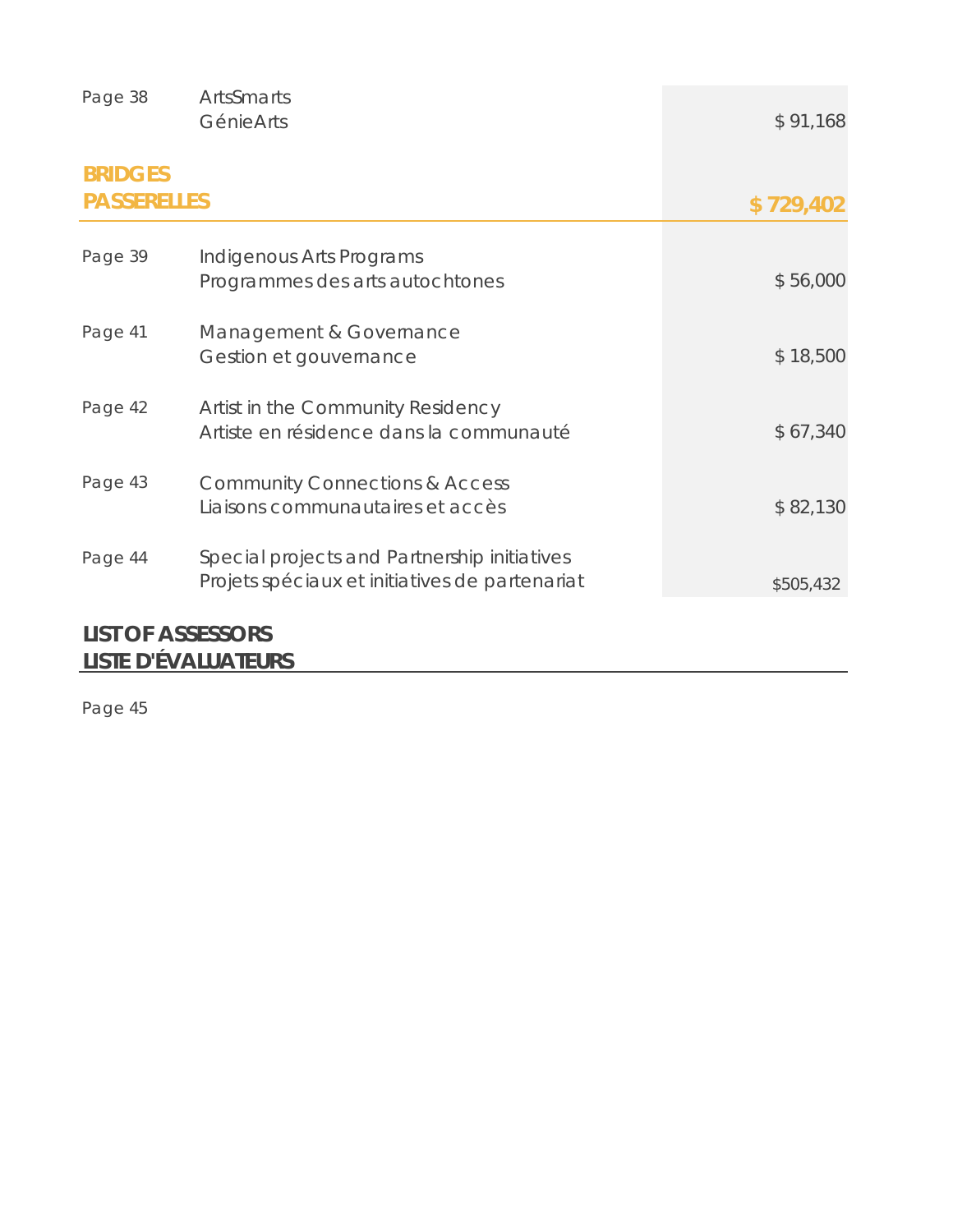### **GRANTS TO ORGANIZATIONS SUBVENTIONS AUX ORGANISMES**

|                            | <b>Annual &amp; Operating Grants</b><br>Subventions annuelles et de fonctionnement                                                                                                                                                                                                          |                               |                                                               |                                                                                        |                            | \$5,304,790                                |
|----------------------------|---------------------------------------------------------------------------------------------------------------------------------------------------------------------------------------------------------------------------------------------------------------------------------------------|-------------------------------|---------------------------------------------------------------|----------------------------------------------------------------------------------------|----------------------------|--------------------------------------------|
| Program:<br>Programme:     | Arts Service Organizations<br>Organismes de services pour les artistes                                                                                                                                                                                                                      |                               |                                                               |                                                                                        |                            |                                            |
| Deadline:<br>Date limite:  | December 1, 2017<br>1 décembre 2017                                                                                                                                                                                                                                                         |                               |                                                               |                                                                                        |                            |                                            |
| Discipline:<br>Discipline: | Writing & Publishing<br>Lettres et édition                                                                                                                                                                                                                                                  | Applications<br>Demandes<br>1 | Requested<br>Montant demandé<br>\$48,000                      |                                                                                        | Awards<br>Subventions<br>1 | Awarded<br>Montant<br>accordé<br>\$48,000  |
|                            | <b>RECIPIENT(S)</b><br>RÉCIPIENDAIRE(S)                                                                                                                                                                                                                                                     |                               | <b>MONTANT ACCORDÉ</b>                                        | AWARDED                                                                                |                            |                                            |
|                            | Association of Manitoba Book Publishers Inc.                                                                                                                                                                                                                                                |                               | $\frac{1}{2}$                                                 | 48,000                                                                                 |                            |                                            |
| Program:<br>Programme:     | <b>Book Publishers Operating</b><br>Fonctionnement pour éditeurs de livres                                                                                                                                                                                                                  |                               |                                                               |                                                                                        |                            |                                            |
| Deadline:<br>Date limite:  | December 1, 2017<br>1 décembre 2017                                                                                                                                                                                                                                                         |                               |                                                               |                                                                                        |                            |                                            |
| Discipline:<br>Discipline: | Writing & Publishing<br>Lettres et édition                                                                                                                                                                                                                                                  | Applications<br>Demandes<br>9 | Requested<br>Montant demandé<br>\$268,200                     |                                                                                        | Awards<br>Subventions<br>9 | Awarded<br>Montant<br>accordé<br>\$268,200 |
|                            | <b>RECIPIENT(S)</b><br>RÉCIPIENDAIRE(S)                                                                                                                                                                                                                                                     |                               | <b>AWARDED</b><br><b>MONTANT ACCORDÉ</b>                      |                                                                                        |                            |                                            |
|                            | Arbeiter Ring Publishing - ARP Books<br>Great Plains Publications Ltd.<br>J. Gordon Shillingford Publishing Inc.<br>Les Éditions des Plaines<br>Les Éditions du Blé inc.<br>Pemmican Publications Inc.<br><b>Signature Editions</b><br>University of Manitoba Press<br>Turnstone Press Ltd. |                               | \$<br>\$<br>\$<br>\$<br>\$<br>\$<br>\$<br>\$<br>$\mathcal{L}$ | 24,500<br>32,500<br>36,700<br>27,500<br>26,250<br>16,250<br>35,000<br>34,500<br>35,000 |                            |                                            |
|                            |                                                                                                                                                                                                                                                                                             |                               |                                                               |                                                                                        |                            |                                            |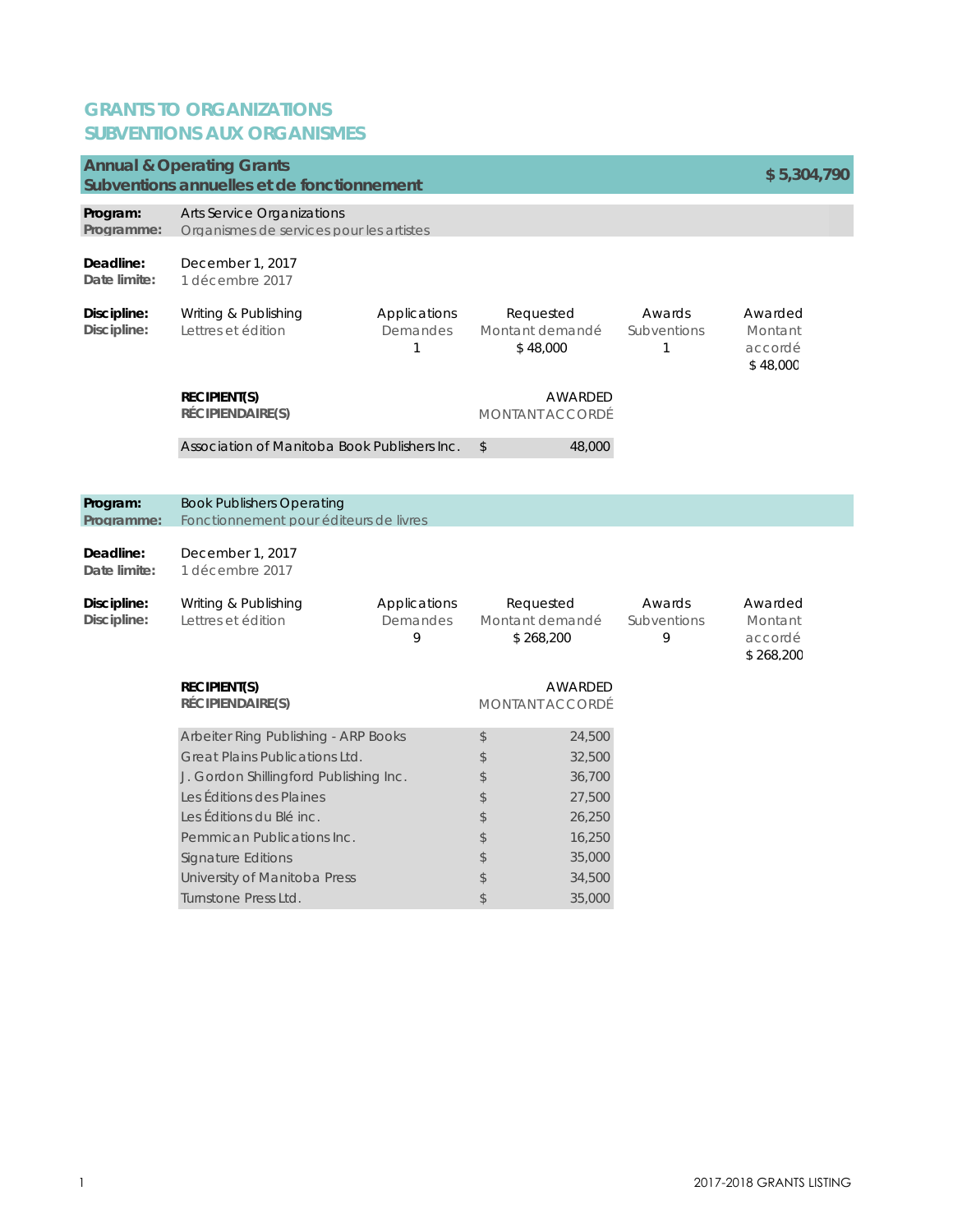| Program:<br>Programme:     | Operating<br>Fonctionnement                                                                                                                                                    |                               |                                             |                                                                         |                                         |                                              |
|----------------------------|--------------------------------------------------------------------------------------------------------------------------------------------------------------------------------|-------------------------------|---------------------------------------------|-------------------------------------------------------------------------|-----------------------------------------|----------------------------------------------|
| Deadline:<br>Date limite:  | March 15, 2017<br>15 mars 2017                                                                                                                                                 |                               |                                             |                                                                         |                                         |                                              |
| Discipline:<br>Discipline: | Dance<br>Danse                                                                                                                                                                 | Applications<br>Demandes<br>1 | Requested<br>Montant demandé<br>\$744,800   |                                                                         | Awards<br>Subventions<br>1              | Awarded<br>Montant<br>accordé<br>\$744,800   |
|                            | <b>RECIPIENT(S)</b><br><b>RÉCIPIENDAIRE(S)</b>                                                                                                                                 |                               | <b>MONTANT ACCORDÉ</b>                      | AWARDED                                                                 |                                         |                                              |
|                            | Royal Winnipeg Ballet                                                                                                                                                          |                               | $\,$                                        | 744,800                                                                 |                                         |                                              |
| Discipline:<br>Discipline: | <b>Music</b><br>Musique                                                                                                                                                        | Applications<br>Demandes<br>2 |                                             | Awards<br>Requested<br>Montant demandé<br>Subventions<br>\$955,000<br>2 |                                         | Awarded<br>Montant<br>accordé<br>\$955,000   |
|                            | <b>RECIPIENT(S)</b><br>RÉCIPIENDAIRE(S)                                                                                                                                        |                               | AWARDED<br>MONTANT ACCORDÉ                  |                                                                         |                                         |                                              |
|                            | Winnipeg Symphony Orchestra<br>Manitoba Opera                                                                                                                                  |                               | \$<br>735,000<br>\$<br>220,000              |                                                                         |                                         |                                              |
| Discipline:<br>Discipline: | Theatre<br>Théâtre                                                                                                                                                             | Applications<br>Demandes<br>6 | Requested<br>Montant demandé<br>\$1,514,900 |                                                                         | Awards<br>Subventions<br>6              | Awarded<br>Montant<br>accordé<br>\$1,514,900 |
|                            | <b>RECIPIENT(S)</b><br>RÉCIPIENDAIRE(S)                                                                                                                                        |                               | <b>MONTANT ACCORDÉ</b>                      | AWARDED                                                                 |                                         |                                              |
|                            | Manitoba Theatre for Young People Inc.<br>Royal Manitoba Theatre Centre<br>Prairie Theatre Exchange Inc.<br>Le Cercle Molière Inc.<br>Manitoba Association of Playwrights Inc. |                               | \$<br>\$<br>\$<br>\$<br>\$                  | 245,000<br>686,000<br>355,000<br>175,000<br>53,900                      |                                         |                                              |
| Deadline:<br>Date limite:  | April 1, 2017<br>1 avril 2017                                                                                                                                                  |                               |                                             |                                                                         |                                         |                                              |
| Discipline:<br>Discipline: | <b>Visual Arts</b><br>Arts visuels                                                                                                                                             | Applications<br>Demandes<br>2 | Requested<br>Montant demandé<br>\$351,600   |                                                                         | Awards<br>Subventions<br>$\overline{2}$ | Awarded<br>Montant<br>accordé<br>\$351,600   |
|                            | <b>RECIPIENT(S)</b><br>RÉCIPIENDAIRE(S)                                                                                                                                        |                               | <b>MONTANT ACCORDÉ</b>                      | AWARDED                                                                 |                                         |                                              |
|                            | Plug In Inc. (Plug In Institute of Contemporary<br>Art)                                                                                                                        |                               | $\sqrt[6]{}$                                | 166,600                                                                 |                                         |                                              |
|                            | The Art Gallery of Southwestern Manitoba                                                                                                                                       | \$                            | 185,000                                     |                                                                         |                                         |                                              |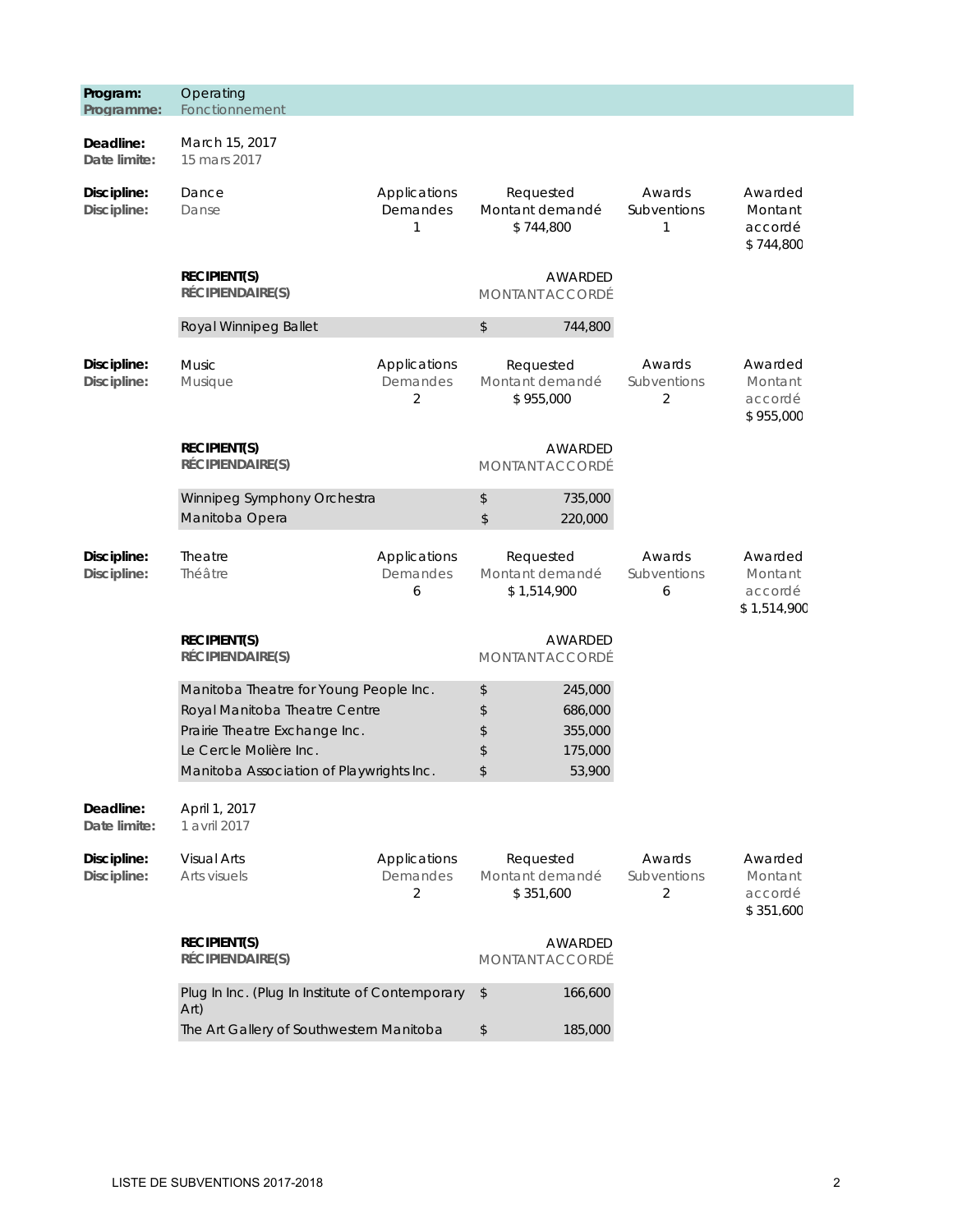| Programme:                 | Fonctionnement pluriannuel                                                                                                                                                   |                               |                                           |                                                                         |                            |                                            |
|----------------------------|------------------------------------------------------------------------------------------------------------------------------------------------------------------------------|-------------------------------|-------------------------------------------|-------------------------------------------------------------------------|----------------------------|--------------------------------------------|
| Deadline:<br>Date limite:  | March 15, 2017<br>15 mars 2017                                                                                                                                               |                               |                                           |                                                                         |                            |                                            |
| Discipline:<br>Discipline: | <b>Music</b><br>Musique                                                                                                                                                      | Applications<br>Demandes<br>6 | Requested<br>Montant demandé<br>\$242,060 |                                                                         | Awards<br>Subventions<br>6 | Awarded<br>Montant<br>accordé              |
|                            | <b>RECIPIENT(S)</b><br><b>RÉCIPIENDAIRE(S)</b>                                                                                                                               |                               | MONTANT ACCORDÉ                           | AWARDED                                                                 |                            | \$242,060                                  |
|                            | Manitoba Chamber Orchestra<br>The Winnipeg Chamber Music Society<br>GroundSwell Inc.<br>The Winnipeg Singers<br>Winnipeg Jazz Orchestra Inc.<br>Brandon Chamber Players Inc. |                               | \$<br>\$<br>\$<br>\$<br>\$<br>\$          | 112,000<br>17,000<br>45,080<br>29,400<br>18,000<br>20,580               |                            |                                            |
| Discipline:<br>Discipline: | Dance<br>Applications<br>Demandes<br>Danse<br>2                                                                                                                              |                               | Requested<br>Montant demandé<br>\$137,250 |                                                                         | Awards<br>Subventions<br>2 | Awarded<br>Montant<br>accordé              |
|                            | <b>RECIPIENT(S)</b><br>RÉCIPIENDAIRE(S)                                                                                                                                      |                               |                                           | AWARDED<br><b>MONTANT ACCORDÉ</b>                                       |                            | \$137,250                                  |
|                            | Winnipeg's Contemporary Dancers Inc.<br><b>NAfro Dance Productions</b>                                                                                                       |                               | \$<br>\$                                  | 112,250<br>25,000                                                       |                            |                                            |
| Discipline:<br>Discipline: | Theatre<br>Applications<br>Demandes<br>Théâtre<br>3                                                                                                                          |                               |                                           | Requested<br>Awards<br>Montant demandé<br>Subventions<br>\$142,550<br>3 |                            | Awarded<br>Montant<br>accordé<br>\$142,550 |
|                            | <b>RECIPIENT(S)</b><br>RÉCIPIENDAIRE(S)                                                                                                                                      |                               | <b>MONTANT ACCORDÉ</b>                    | AWARDED                                                                 |                            |                                            |
|                            | Winnipeg Jewish Theatre Inc.<br>Theatre Projects Manitoba<br>Shakespeare In The Ruins Inc.                                                                                   |                               | \$<br>\$<br>\$                            | 35,000<br>51,500<br>56,050                                              |                            |                                            |
| Deadline:<br>Date limite:  | April 1, 2017<br>1 avril 2017                                                                                                                                                |                               |                                           |                                                                         |                            |                                            |
| Discipline:<br>Discipline: | <b>Visual Arts</b><br>Arts visuels                                                                                                                                           | Applications<br>Demandes<br>6 |                                           | Requested<br>Awards<br>Montant demandé<br>Subventions<br>\$435,180<br>6 |                            | Awarded<br>Montant<br>accordé              |
|                            | <b>RECIPIENT(S)</b><br><b>RÉCIPIENDAIRE(S)</b>                                                                                                                               |                               | MONTANT ACCORDÉ                           | AWARDED                                                                 |                            | \$435,180                                  |
|                            | Manitoba Printmakers Association<br>Winnipeg Film Group<br>PLATFORM Centre for Photographic + Digital<br>Arts                                                                |                               | \$<br>\$<br>\$                            | 55,000<br>95,000<br>58,000                                              |                            |                                            |
|                            | aceartinc.<br>Urban Shaman Inc.<br>Mentoring Artists for Women's Art (MAWA)                                                                                                  |                               | \$<br>\$<br>\$                            | 89,180<br>65,000<br>73,000                                              |                            |                                            |

**Program:** 

Multi-Year Operating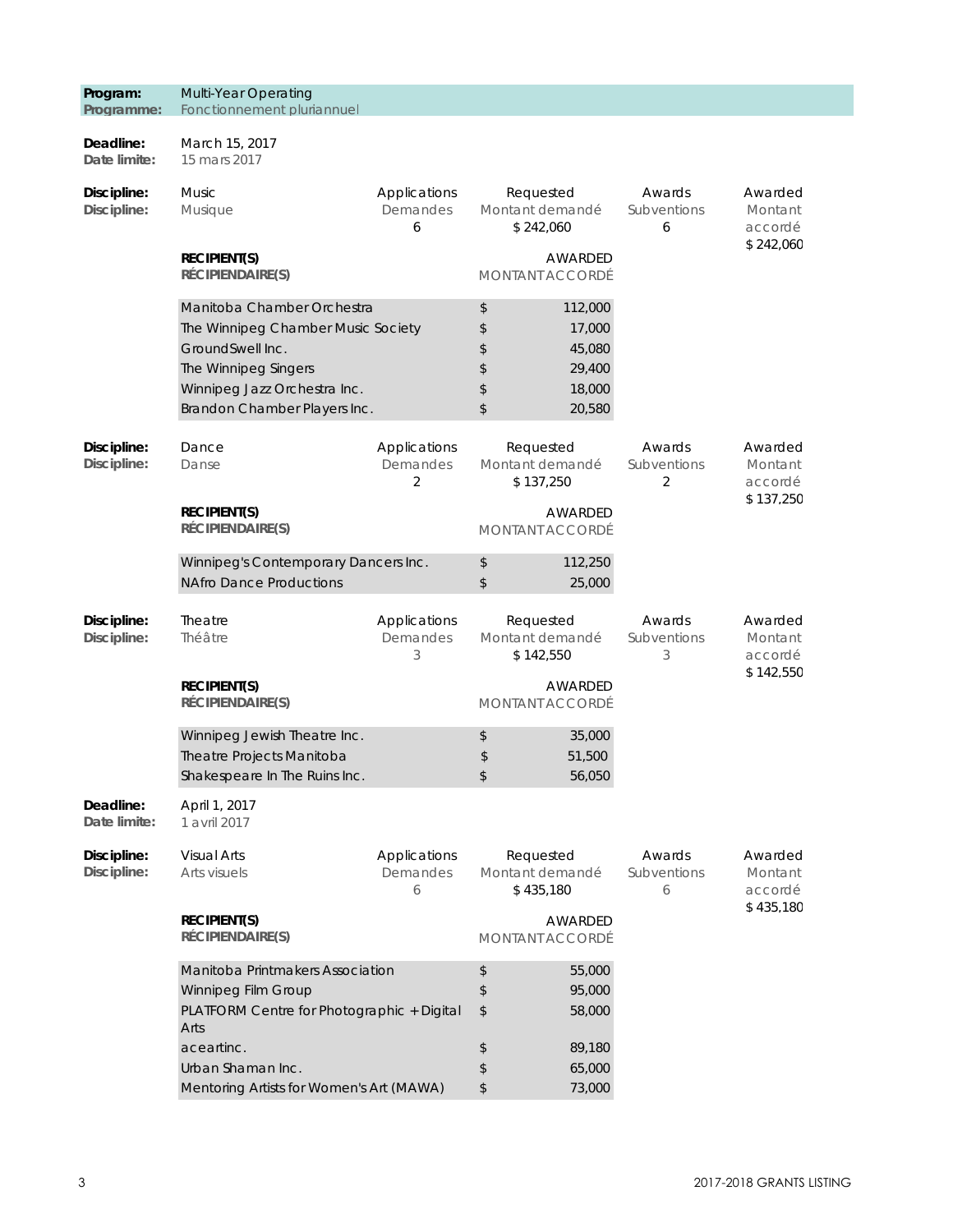| Discipline:<br>Discipline: | Film and Video<br>Film et vidéo<br><b>RECIPIENT(S)</b><br>RÉCIPIENDAIRE(S)                               | Applications<br>Demandes<br>1              | Requested<br>Montant demandé<br>\$95,060<br>AWARDED<br><b>MONTANT ACCORDÉ</b> |                            | Awards<br>Subventions<br>1              | Awarded<br>Montant<br>accordé<br>\$95,060  |
|----------------------------|----------------------------------------------------------------------------------------------------------|--------------------------------------------|-------------------------------------------------------------------------------|----------------------------|-----------------------------------------|--------------------------------------------|
|                            | Video Pool Inc.                                                                                          |                                            | \$                                                                            | 95,060                     |                                         |                                            |
| Program:<br>Programme:     | Periodicals Publishers Operating<br>Fonctionnement pour éditeurs de périodiques                          |                                            |                                                                               |                            |                                         |                                            |
| Deadline:<br>Date limite:  | April 15, 2017<br>15 avril 2017                                                                          |                                            |                                                                               |                            |                                         |                                            |
| Discipline:<br>Discipline: | Writing & Publishing<br>Lettres et édition                                                               | Applications<br>Demandes<br>3              | Requested<br>Montant demandé<br>\$207,690                                     |                            | Awards<br>Subventions<br>3              | Awarded<br>Montant<br>accordé<br>\$207,690 |
|                            | <b>RECIPIENT(S)</b><br>RÉCIPIENDAIRE(S)                                                                  |                                            | <b>MONTANT ACCORDÉ</b>                                                        | AWARDED                    |                                         |                                            |
|                            | Arts Manitoba Publications Inc. (Border<br>Crossings)<br>Prairie Fire Press Inc.<br>Contemporary Verse 2 |                                            | \$<br>\$<br>\$                                                                | 99,470<br>73,720<br>34,500 |                                         |                                            |
| Program:<br>Programme:     | Professional Arts Training Schools<br>Écoles professionnelles de formation artistique                    |                                            |                                                                               |                            |                                         |                                            |
| Deadline:<br>Date limite:  | March 15, 2017<br>15 mars 2017                                                                           |                                            |                                                                               |                            |                                         |                                            |
| Discipline:<br>Discipline: | Dance<br>Danse                                                                                           | Applications<br>Demandes<br>$\overline{2}$ | Requested<br>Montant demandé<br>\$162,500                                     |                            | Awards<br>Subventions<br>$\overline{2}$ | Awarded<br>Montant<br>accordé<br>\$162,500 |
|                            | <b>RECIPIENT(S)</b><br>RÉCIPIENDAIRE(S)                                                                  |                                            | <b>AWARDED</b><br><b>MONTANT ACCORDÉ</b>                                      |                            |                                         |                                            |
|                            | School of Contemporary Dancers Inc. (The)                                                                |                                            | \$                                                                            | 32,500                     |                                         |                                            |
|                            | Royal Winnipeg Ballet School Professional<br><b>Division</b>                                             |                                            | \$                                                                            | 130,000                    |                                         |                                            |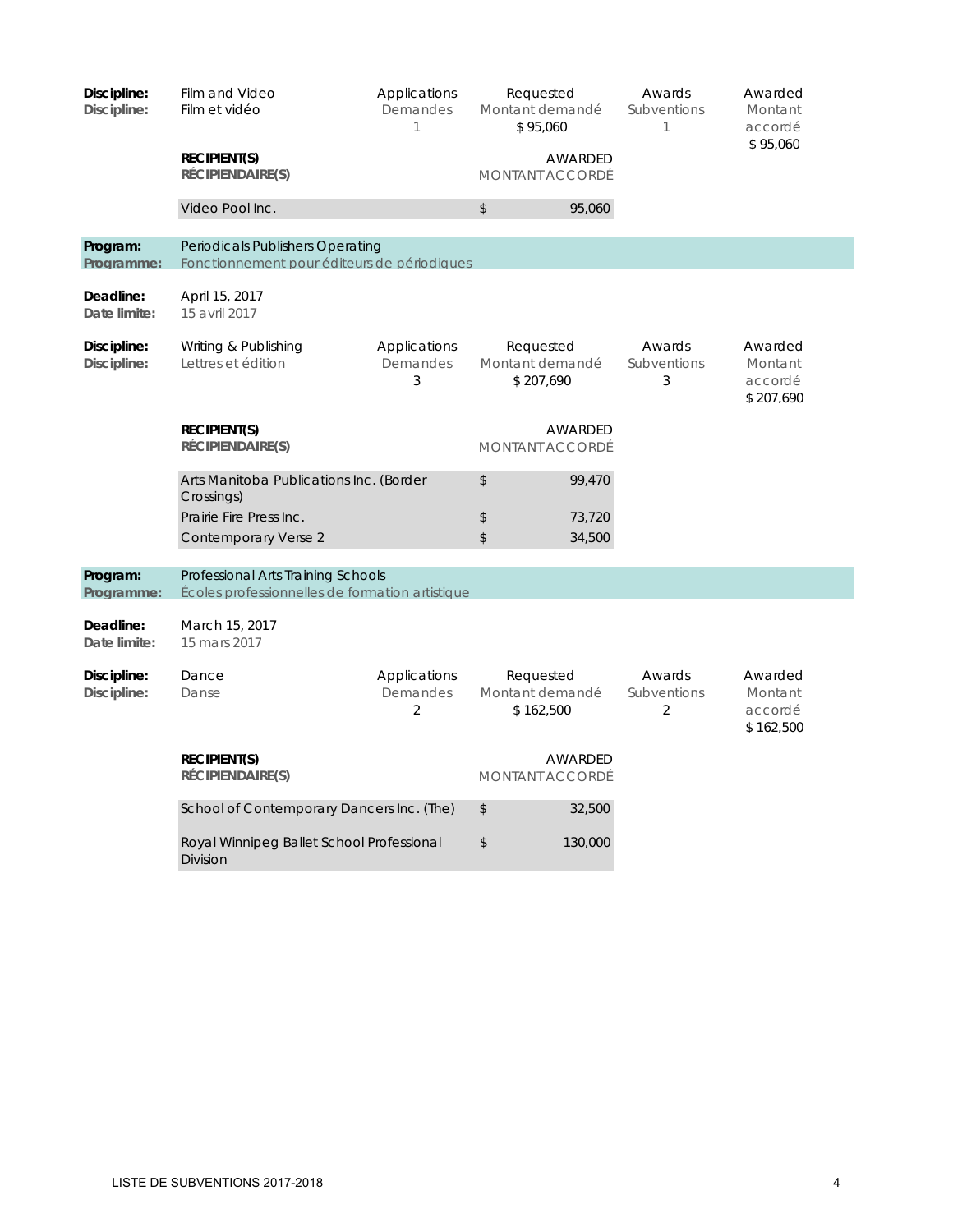### **Presentation Grants Subventions d'organisation d'activités \$ 428,350**

#### **Program:**  Bingo Volunteer Program

Programme: Programme des bénévoles pour les bingos

| Discipline:<br>Discipline: | Interdisciplinary<br>Interdisciplinaire               | Applications<br>Demandes<br>32 | Requested<br>Montant demandé<br>\$127,500 |                                   | Awards<br>Subventions<br>26 | Awarded<br>Montant<br>accordé<br>\$93,000 |
|----------------------------|-------------------------------------------------------|--------------------------------|-------------------------------------------|-----------------------------------|-----------------------------|-------------------------------------------|
|                            | <b>RECIPIENT(S)</b><br>RÉCIPIENDAIRE(S)               |                                |                                           | AWARDED<br><b>MONTANT ACCORDÉ</b> |                             |                                           |
|                            | Arts Manitoba Publications Inc. (Border<br>Crossings) |                                |                                           | 3,000                             |                             |                                           |
|                            | Association of Manitoba Book Publishers Inc.          |                                | \$                                        | 6,000                             |                             |                                           |
|                            | CARFAC Manitoba (Canadian Artists'                    |                                |                                           |                                   |                             |                                           |
|                            | Representat                                           | \$                             | 3,000                                     |                                   |                             |                                           |
|                            | <b>Contemporary Verse 2</b>                           |                                | \$                                        | 3,000                             |                             |                                           |
|                            | GroundSwell Inc.                                      |                                | \$                                        | 3,000                             |                             |                                           |
|                            | Manitoba Chamber Orchestra                            | \$                             | 3,000                                     |                                   |                             |                                           |
|                            | Manitoba Craft Council                                | \$                             | 6,000                                     |                                   |                             |                                           |
|                            | Manitoba Printmakers Association                      | \$                             | 3,000                                     |                                   |                             |                                           |
|                            | Manitoba Theatre for Young People Inc.                | \$                             | 3,000                                     |                                   |                             |                                           |
|                            | Mentoring Artists for Women's Art (MAWA)              | \$                             | 3,000                                     |                                   |                             |                                           |
|                            | Musicnet                                              |                                | \$                                        | 3,000                             |                             |                                           |
|                            | <b>NAfro Dance Productions</b>                        |                                | \$                                        | 6,000                             |                             |                                           |
|                            | PLATFORM Centre for Photographic + Digital            |                                |                                           |                                   |                             |                                           |
|                            | Art                                                   |                                | \$                                        | 3,000                             |                             |                                           |
|                            | Plug In Inc. (Plug In Institute of Contemporar        |                                |                                           |                                   |                             |                                           |
|                            |                                                       |                                | \$                                        | 3,000                             |                             |                                           |
|                            | Prairie Fire Press Inc.                               |                                | \$                                        | 3,000                             |                             |                                           |
|                            | Prairie Theatre Exchange Inc.                         |                                | \$                                        | 6,000                             |                             |                                           |
|                            | School of Contemporary Dancers Inc. (The)             |                                | \$                                        | 3,000                             |                             |                                           |
|                            | Shakespeare In The Ruins Inc.                         |                                | \$                                        | 3,000                             |                             |                                           |
|                            | The West End Cultural Centre                          |                                | \$                                        | 3,000                             |                             |                                           |
|                            | Theatre Projects Manitoba                             |                                | \$                                        | 6,000                             |                             |                                           |
|                            | Urban Shaman Inc.                                     |                                | \$                                        | 3,000                             |                             |                                           |
|                            | Video Pool Inc.                                       |                                | \$                                        | 3,000                             |                             |                                           |
|                            | Winnipeg Fringe Theatre Festival                      |                                |                                           | 3,000                             |                             |                                           |
|                            | Winnipeg Jewish Theatre Inc.                          |                                | \$                                        | 3,000                             |                             |                                           |
|                            | Winnipeg Philharmonic Choir                           |                                | \$                                        | 3,000                             |                             |                                           |
|                            | Winnipeg's Contemporary Dancers Inc.                  |                                | \$                                        | 3,000                             |                             |                                           |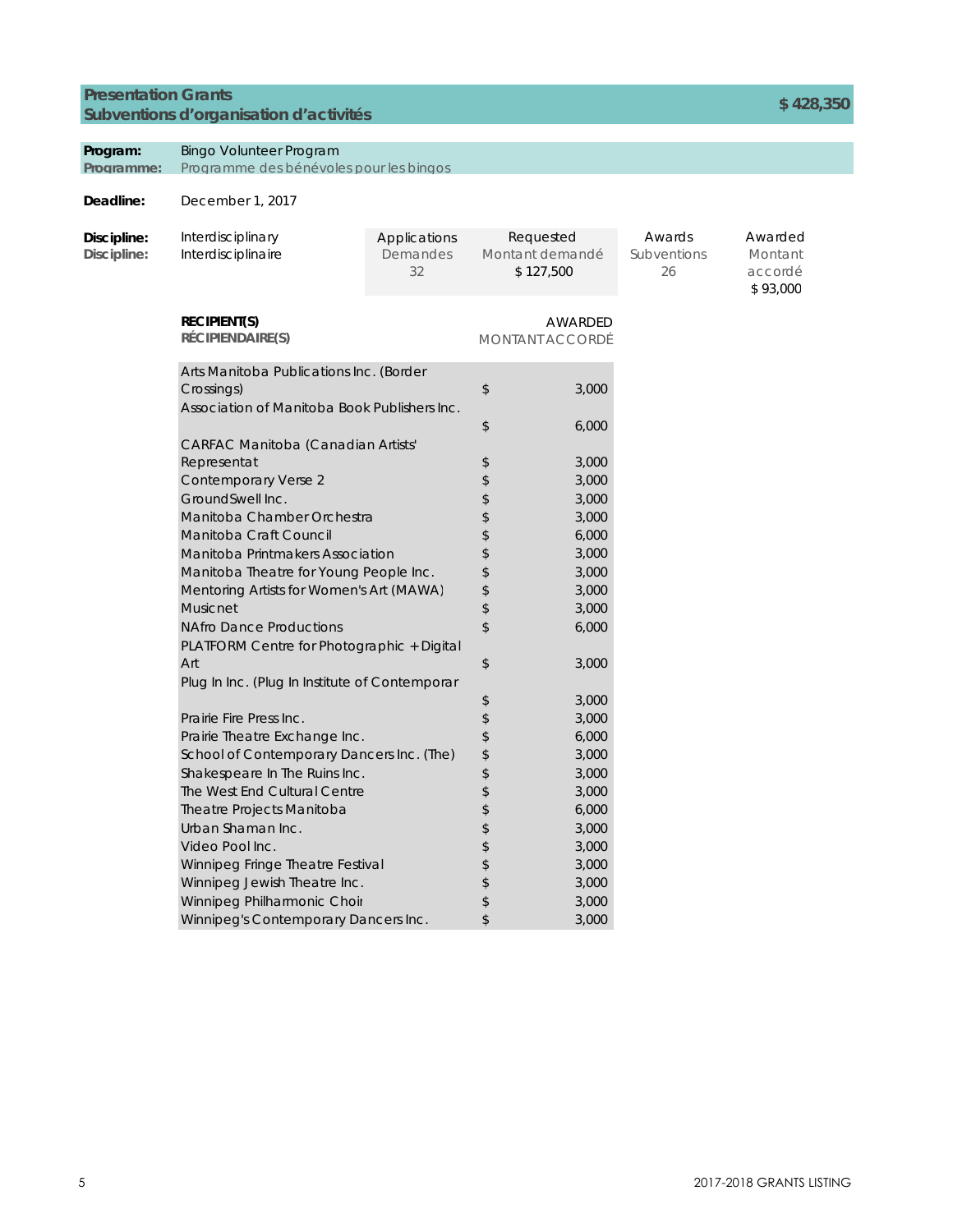| Program:<br>Programme:     | <b>Book Publishers Project</b><br>Projets d'édition de livres                                    |                               |                                          |                                   |                                       |                                           |
|----------------------------|--------------------------------------------------------------------------------------------------|-------------------------------|------------------------------------------|-----------------------------------|---------------------------------------|-------------------------------------------|
| Deadline:<br>Date limite:  | December 1, 2017<br>1 décembre 2017                                                              |                               |                                          |                                   |                                       |                                           |
| Discipline:<br>Discipline: | Writing & Publishing<br>Lettres et édition                                                       | Applications<br>Demandes<br>2 | Requested<br>Montant demandé<br>\$6,000  |                                   | Awards<br>Subventions<br>2            | Awarded<br>Montant<br>accordé<br>\$3,000  |
|                            | <b>RECIPIENT(S)</b><br>RÉCIPIENDAIRE(S)                                                          |                               |                                          | AWARDED<br>MONTANT ACCORDÉ        |                                       |                                           |
|                            | <b>Goldrock Press</b><br><b>Goldrock Press</b>                                                   |                               | \$<br>$\,$                               | 1,500<br>1,500                    |                                       |                                           |
| Program:<br>Programme:     | Dance Two Year Grant - Creation/Production<br>Subvention danse de deux ans - création/production |                               |                                          |                                   |                                       |                                           |
| Deadline:<br>Date limite:  | March 10, 2017<br>10 mars 2017                                                                   |                               |                                          |                                   |                                       |                                           |
| Discipline:<br>Discipline: | Dance<br>Applications<br>Demandes<br>Danse<br>2                                                  |                               | Requested<br>Montant demandé<br>\$42,000 |                                   | Awards<br>Subventions<br>2            | Awarded<br>Montant<br>accordé<br>\$40,000 |
|                            | <b>RECIPIENT(S)</b><br>RÉCIPIENDAIRE(S)                                                          |                               |                                          | AWARDED<br><b>MONTANT ACCORDÉ</b> |                                       |                                           |
|                            | <b>Gearshifting Performance Works</b><br>Young Lungs Dance Exchange                              |                               | \$<br>\$                                 | 20,000<br>20,000                  |                                       |                                           |
| Program:<br>Programme:     | <b>Juried Shows - Visual Arts</b><br>Expositions-concours - Arts visuels                         |                               |                                          |                                   |                                       |                                           |
| Deadline:<br>Date limite:  | February 1, 2018<br>1 février 2018                                                               |                               |                                          |                                   |                                       |                                           |
| Discipline:<br>Discipline: | <b>Visual Arts</b><br>Arts visuels                                                               | Applications<br>Demandes<br>9 | Requested<br>Montant demandé<br>\$31,000 |                                   | Awards<br>Subventions<br>$\mathsf{Q}$ | Awarded<br>Montant<br>accordé<br>\$27,500 |
|                            | <b>RECIPIENT(S)</b><br>RÉCIPIENDAIRE(S)                                                          |                               | AWARDED<br>MONTANT ACCORDÉ               |                                   |                                       |                                           |
|                            | Prairie Canada Carvers Association<br>Riverton-Bifrost Parks & Recreation<br>Commission          |                               | \$<br>\$                                 | 1,000<br>4,000                    |                                       |                                           |
|                            | Arts West Council Inc.                                                                           |                               | \$                                       | 2,500                             |                                       |                                           |
|                            | Portage and District Arts Centre                                                                 |                               | \$                                       | 4,000                             |                                       |                                           |
|                            | Northern Juried Art Show                                                                         |                               | \$                                       | 5,000                             |                                       |                                           |
|                            | Storefront Manitoba                                                                              |                               | \$                                       | 2,000                             |                                       |                                           |
|                            | Prairie Arts Cartel Inc.                                                                         |                               | \$                                       | 3,000                             |                                       |                                           |
|                            | Whitemouth Regional Community<br>Development Corporation                                         |                               | \$                                       | 3,000                             |                                       |                                           |
|                            | Manitoba Society of Artists                                                                      | $\,$                          | 3,000                                    |                                   |                                       |                                           |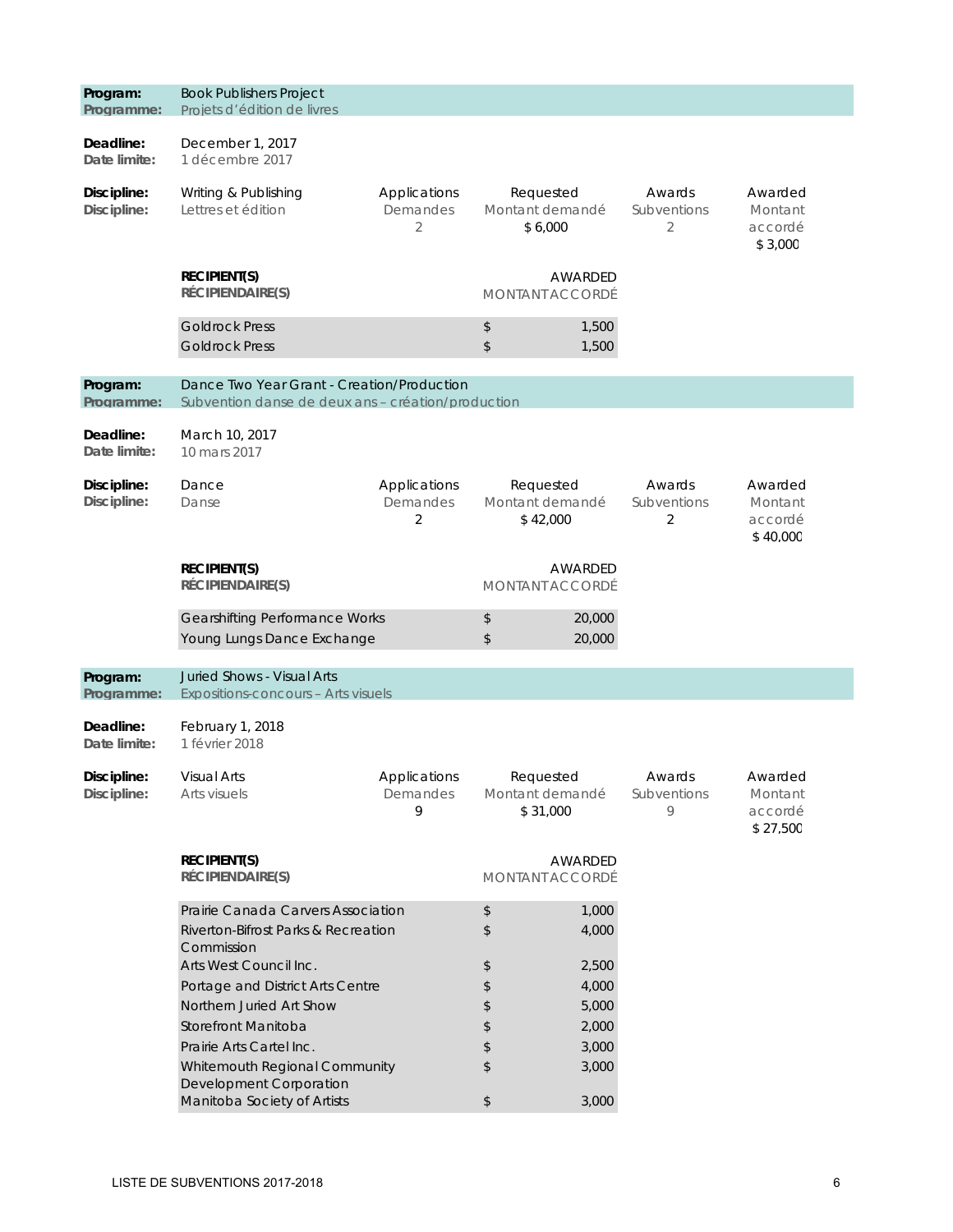| Programme:                 | Subvention pour Représentation Musicale - Concert ou Série                                    |                               |                                   |                                          |                            |                                           |
|----------------------------|-----------------------------------------------------------------------------------------------|-------------------------------|-----------------------------------|------------------------------------------|----------------------------|-------------------------------------------|
| Deadline:                  | March 1, 2017                                                                                 |                               |                                   |                                          |                            |                                           |
| Date limite:               | 1 mars 2017                                                                                   |                               |                                   |                                          |                            |                                           |
| Discipline:                | <b>Music</b>                                                                                  | Applications                  |                                   | Requested                                | Awards                     | Awarded                                   |
| Discipline:                | <b>Musique</b>                                                                                | Demandes<br>22                |                                   | Montant demandé<br>\$151,035             | Subventions<br>13          | Montant<br>accordé<br>\$55,000            |
|                            | <b>RECIPIENT(S)</b><br>RÉCIPIENDAIRE(S)                                                       |                               |                                   | <b>AWARDED</b><br>MONTANT ACCORDÉ        |                            |                                           |
|                            | Agassiz Chamber Music Festival                                                                | \$                            | 3,500                             |                                          |                            |                                           |
|                            | Virtuosi Concerts (MB) Inc.                                                                   |                               | \$                                | 5,000                                    |                            |                                           |
|                            | Le 100 Nons Inc.                                                                              |                               | \$                                | 3,700                                    |                            |                                           |
|                            | Winnipeg Classical Guitar Society (The)                                                       |                               | \$                                | 5,000                                    |                            |                                           |
|                            | Rady Jewish Community Centre                                                                  |                               | 1,750<br>\$                       |                                          |                            |                                           |
|                            | <b>Michael Falk</b>                                                                           |                               | \$<br>900<br>\$                   | 3,000                                    |                            |                                           |
|                            | Maria Moreno Campos                                                                           |                               |                                   |                                          |                            |                                           |
|                            | <b>MEMETIC</b><br>Cluster: New Music + Integrated Arts Inc.                                   |                               | \$<br>\$                          | 4,900<br>4,000                           |                            |                                           |
|                            |                                                                                               |                               | \$                                | 7,250                                    |                            |                                           |
|                            | Manitoba Underground Opera<br>Jazz Winnipeg Inc.                                              |                               | \$                                | 4,000                                    |                            |                                           |
|                            | Got Bannock Inc.                                                                              |                               | \$                                | 5,000                                    |                            |                                           |
|                            | Centre culturel franco-manitobain                                                             |                               | \$                                | 7,000                                    |                            |                                           |
|                            |                                                                                               |                               |                                   |                                          |                            |                                           |
| Program:<br>Programme:     | Music Two Year Grant - Concert Series<br>Subvention musique de deux ans – série de spectacles |                               |                                   |                                          |                            |                                           |
| Deadline:<br>Date limite:  | March 10, 2017<br>10 mars 2017                                                                |                               |                                   |                                          |                            |                                           |
| Discipline:<br>Discipline: | <b>Music</b><br>Musique                                                                       | Applications<br>Demandes<br>1 |                                   | Requested<br>Montant demandé<br>\$20,000 | Awards<br>Subventions<br>1 | Awarded<br>Montant<br>accordé<br>\$20,000 |
|                            | <b>RECIPIENT(S)</b><br>RÉCIPIENDAIRE(S)                                                       |                               | AWARDED<br><b>MONTANT ACCORDÉ</b> |                                          |                            |                                           |
|                            | Camerata Nova<br>\$<br>20,000                                                                 |                               |                                   |                                          |                            |                                           |

**Program:** 

Music Performance Grant Concert or Series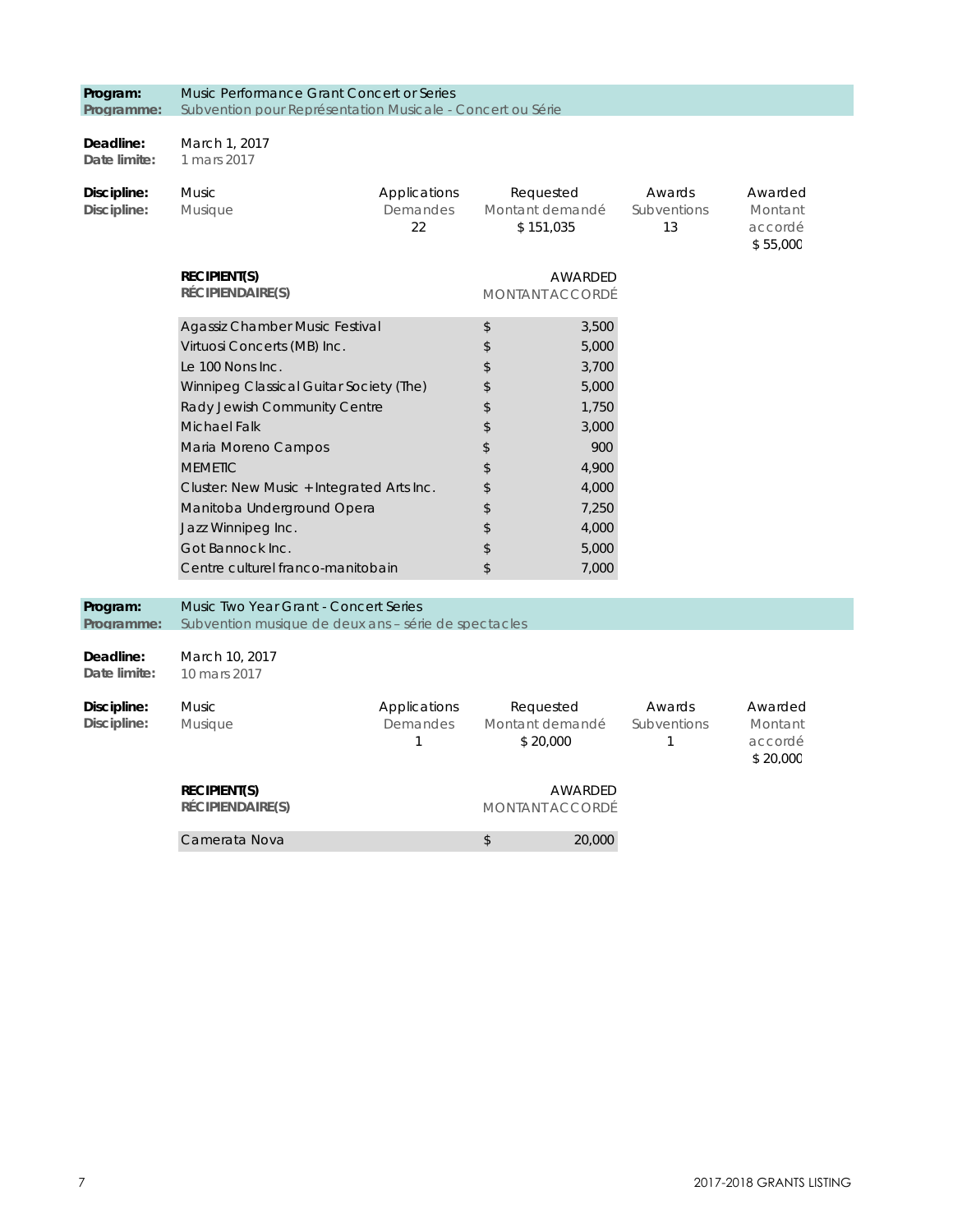| Program:<br>Programme:     | Periodical Publishers Project<br>Projets pour les éditeurs de périodiques        |                                |                                           |                |                             |                                           |  |  |
|----------------------------|----------------------------------------------------------------------------------|--------------------------------|-------------------------------------------|----------------|-----------------------------|-------------------------------------------|--|--|
| Deadline:<br>Date limite:  | April 15, 2017<br>15 avril 2017                                                  |                                |                                           |                |                             |                                           |  |  |
| Discipline:<br>Discipline: | Writing & Publishing<br>Lettres et édition                                       | Applications<br>Demandes<br>3  | Requested<br>Montant demandé<br>\$26,000  |                | Awards<br>Subventions<br>2  | Awarded<br>Montant<br>accordé<br>\$12,000 |  |  |
|                            | <b>RECIPIENT(S)</b><br>RÉCIPIENDAIRE(S)                                          |                                | <b>MONTANT ACCORDÉ</b>                    | AWARDED        |                             |                                           |  |  |
|                            | <b>Intercopy Multiples</b><br>Herizons Magazine                                  |                                | $\updownarrow$<br>\$                      | 5,000<br>7,000 |                             |                                           |  |  |
| Program:<br>Programme:     | Program Assistance in the Visual Arts<br>Aide à la programmation en arts visuels |                                |                                           |                |                             |                                           |  |  |
| Deadline:<br>Date limite:  | April 5, 2017<br>5 avril 2017                                                    |                                |                                           |                |                             |                                           |  |  |
| Discipline:<br>Discipline: | <b>Visual Arts</b><br>Arts visuels                                               | Applications<br>Demandes<br>13 | Requested<br>Montant demandé<br>\$219,526 |                | Awards<br>Subventions<br>10 | Awarded<br>Montant<br>accordé<br>\$79,850 |  |  |
|                            | <b>RECIPIENT(S)</b><br>RÉCIPIENDAIRE(S)                                          |                                | <b>AWARDED</b><br>MONTANT ACCORDÉ         |                |                             |                                           |  |  |
|                            | La Maison des artistes visuels francophones                                      |                                | \$                                        | 3,350          |                             |                                           |  |  |
|                            | Centre culturel franco-manitobain                                                |                                | \$                                        | 3,000          |                             |                                           |  |  |
|                            | Synonym Art Consultation                                                         |                                | \$                                        | 12,000         |                             |                                           |  |  |
|                            | Gimli Film Festival Inc.                                                         |                                | \$                                        | 13,500         |                             |                                           |  |  |
|                            | Manitoba Arts Network                                                            |                                | \$                                        | 6,000          |                             |                                           |  |  |
|                            | Graffiti Art Programming Inc.                                                    |                                | \$                                        | 6,000          |                             |                                           |  |  |
|                            | First Fridays in the Exchange Inc.                                               |                                | \$                                        | 6,000          |                             |                                           |  |  |
|                            | Gallery 1C03, The University of Winnipeg                                         |                                | \$                                        | 12,000         |                             |                                           |  |  |
|                            | WNDX Inc.                                                                        |                                | \$                                        | 12,000         |                             |                                           |  |  |
|                            | Also As Well Too                                                                 |                                | \$                                        | 6,000          |                             |                                           |  |  |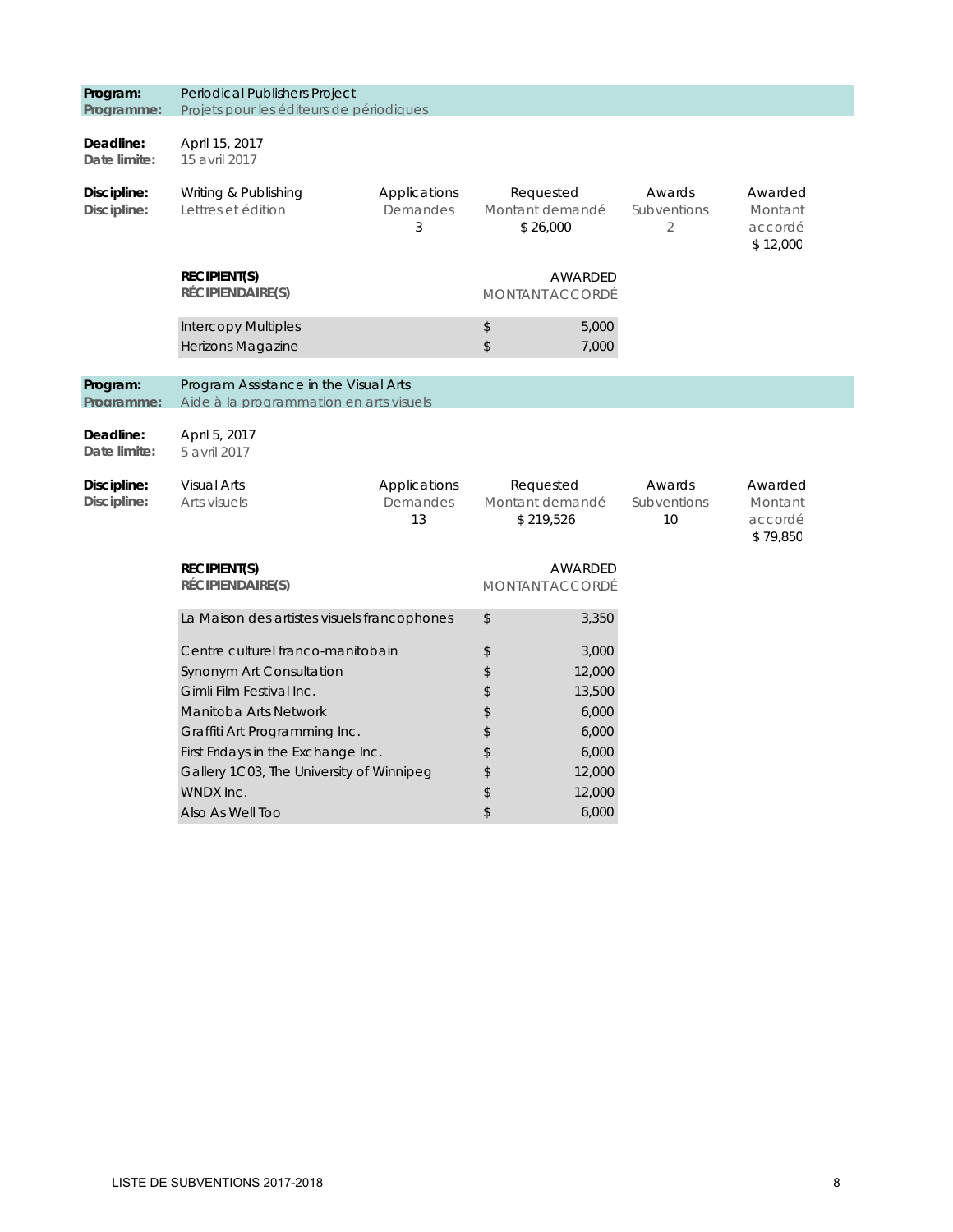| Program:<br>Programme:     | <b>Theatre Production</b><br>Représentations théâtrales                                                                          |                                |                                                      |                                             |                            |                                           |
|----------------------------|----------------------------------------------------------------------------------------------------------------------------------|--------------------------------|------------------------------------------------------|---------------------------------------------|----------------------------|-------------------------------------------|
| Deadline:<br>Date limite:  | September 15, 2017<br>15 septembre 2017                                                                                          |                                |                                                      |                                             |                            |                                           |
| Discipline:<br>Discipline: | Theatre<br>Théâtre                                                                                                               | Applications<br>Demandes<br>14 | Requested<br>Montant demandé<br>\$170,600            |                                             | Awards<br>Subventions<br>5 | Awarded<br>Montant<br>accordé<br>\$40,000 |
|                            | <b>RECIPIENT(S)</b><br>RÉCIPIENDAIRE(S)                                                                                          |                                | MONTANT ACCORDÉ                                      | AWARDED                                     |                            |                                           |
|                            | Little Opera Company, The<br>Castlemoon Theatre<br>Angela Chalmers<br>Plé Collective<br>Sarasvati Productions                    |                                | \$<br>\$<br>\$<br>\$<br>\$                           | 10,000<br>8,000<br>4,000<br>10,000<br>8,000 |                            |                                           |
| Program:<br>Programme:     | <b>Theatre Production</b><br>Représentations théâtrales                                                                          |                                |                                                      |                                             |                            |                                           |
| Deadline:<br>Date limite:  | March 1, 2017<br>1 mars 2017                                                                                                     |                                |                                                      |                                             |                            |                                           |
| Discipline:<br>Discipline: | Theatre<br>Applications<br>Théâtre<br>Demandes<br>18                                                                             |                                | Requested<br>Montant demandé<br>\$179,000            |                                             | Awards<br>Subventions<br>6 | Awarded<br>Montant<br>accordé<br>\$40,000 |
|                            | <b>RECIPIENT(S)</b><br>RÉCIPIENDAIRE(S)                                                                                          |                                | <b>MONTANT ACCORDÉ</b>                               | AWARDED                                     |                            |                                           |
|                            | Frances Koncan<br>Mia van Leeuwen<br><b>UNIT Productions</b><br>Sharon Bajer<br>Manitoba Underground Opera<br>Make/Shift Theatre |                                | 2,000<br>10,000<br>4,000<br>4,000<br>15,000<br>5,000 |                                             |                            |                                           |
| Program:<br>Programme:     | Theatre Two-Year Grant Creation/Production<br>Subvention théâtre de deux ans - création/production                               |                                |                                                      |                                             |                            |                                           |
| Deadline:<br>Date limite:  | March 1, 2017<br>1 mars 2017                                                                                                     |                                |                                                      |                                             |                            |                                           |
| Discipline:<br>Discipline: | Theatre<br>Théâtre                                                                                                               | Applications<br>Demandes<br>1  | Requested<br>Montant demandé<br>\$18,000             |                                             | Awards<br>Subventions<br>1 | Awarded<br>Montant<br>accordé<br>\$18,000 |
|                            | <b>RECIPIENT(S)</b><br>RÉCIPIENDAIRE(S)                                                                                          |                                | <b>MONTANT ACCORDÉ</b>                               | AWARDED                                     |                            |                                           |
|                            | Dry Cold Productions Inc.                                                                                                        |                                | \$                                                   | 18,000                                      |                            |                                           |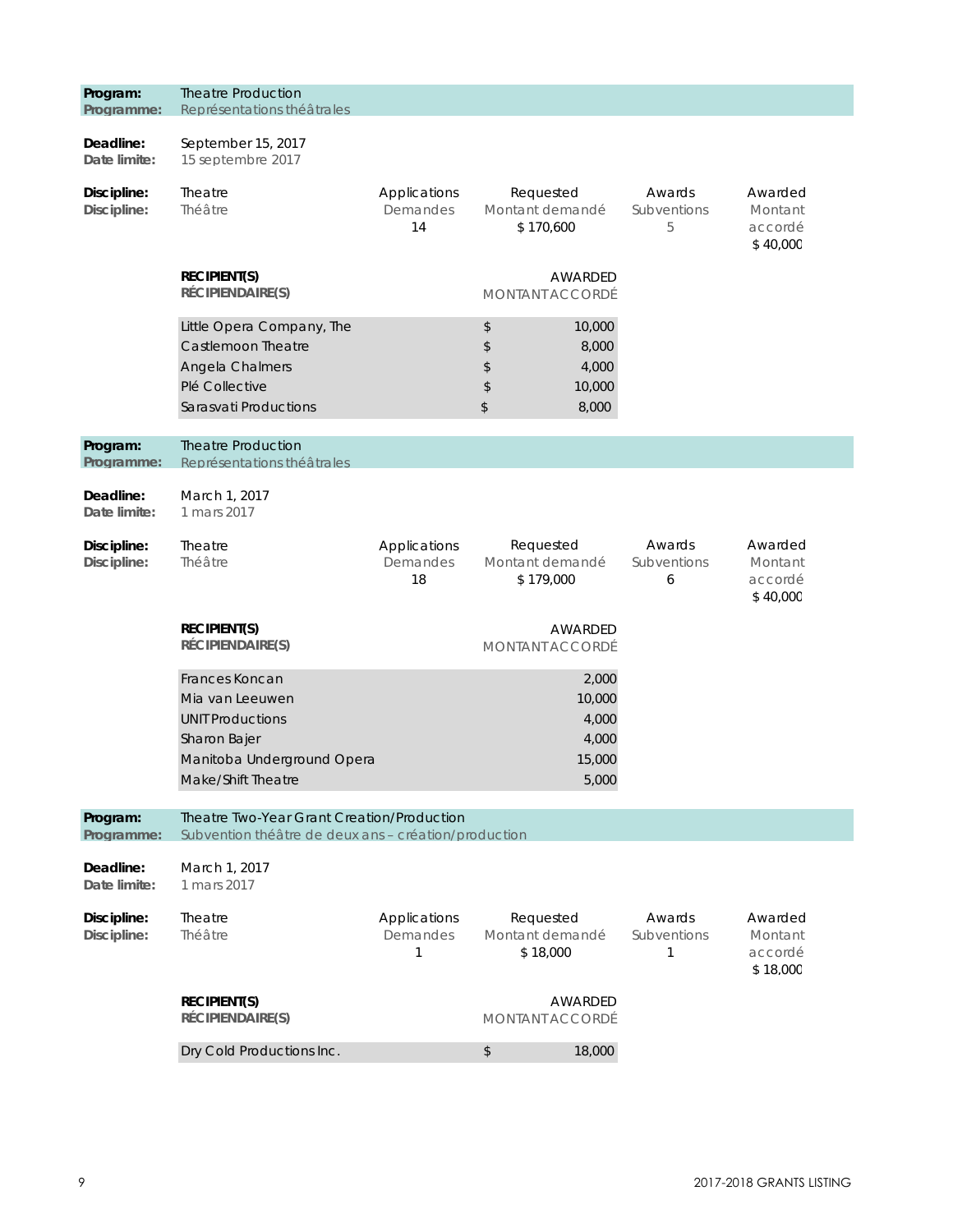### **Touring Grants Subventions pour tournées \$ 280,000**

| Program:<br>Programme:     | Touring Grants (Organizations)<br>Subventions aux organismes en tournée                                                 |                                                                                         |                                           |                                   |                            |                                            |
|----------------------------|-------------------------------------------------------------------------------------------------------------------------|-----------------------------------------------------------------------------------------|-------------------------------------------|-----------------------------------|----------------------------|--------------------------------------------|
| Deadline:<br>Date limite:  | March 20, 2017<br>20 mars 2017                                                                                          |                                                                                         |                                           |                                   |                            |                                            |
| Discipline:<br>Discipline: | Dance<br>Danse                                                                                                          | Applications<br>Demandes<br>1                                                           | Requested<br>Montant demandé<br>\$20,000  |                                   | Awards<br>Subventions<br>1 | Awarded<br>Montant<br>accordé<br>\$10,000  |
|                            | <b>RECIPIENT(S)</b><br>RÉCIPIENDAIRE(S)                                                                                 |                                                                                         | <b>MONTANT ACCORDÉ</b>                    | <b>AWARDED</b>                    |                            |                                            |
|                            | Royal Winnipeg Ballet School Professional<br><b>Division</b>                                                            |                                                                                         | \$                                        | 10,000                            |                            |                                            |
| Discipline:<br>Discipline: | <b>Music</b><br>Musique                                                                                                 | Applications<br>Requested<br>Montant demandé<br>Demandes<br>$\overline{4}$<br>\$108,300 |                                           |                                   | Awards<br>Subventions<br>4 | Awarded<br>Montant<br>accordé<br>\$91,500  |
|                            | <b>RECIPIENT(S)</b><br>RÉCIPIENDAIRE(S)                                                                                 |                                                                                         | <b>MONTANT ACCORDÉ</b>                    | AWARDED                           |                            |                                            |
|                            | The Winnipeg Chamber Music Society<br>Manitoba Chamber Orchestra<br>The Winnipeg Singers<br>Winnipeg Symphony Orchestra |                                                                                         | \$<br>\$<br>\$<br>\$                      | 3,00C<br>9,00C<br>4,50C<br>75,000 |                            |                                            |
| Discipline:<br>Discipline: | Theatre<br>Théâtre                                                                                                      | Applications<br>Demandes<br>6                                                           | Requested<br>Montant demandé<br>\$244,000 |                                   | Awards<br>Subventions<br>6 | Awarded<br>Montant<br>accordé<br>\$178,500 |
|                            | <b>RECIPIENT(S)</b><br>RÉCIPIENDAIRE(S)                                                                                 |                                                                                         | <b>MONTANT ACCORDÉ</b>                    | AWARDED                           |                            |                                            |
|                            | Le Cercle Molière Inc.                                                                                                  |                                                                                         | \$                                        | 9,50C                             |                            |                                            |
|                            | Prairie Theatre Exchange Inc.                                                                                           |                                                                                         | \$                                        | 44,000                            |                            |                                            |
|                            | Royal Manitoba Theatre Centre                                                                                           |                                                                                         | \$                                        | 30,000                            |                            |                                            |
|                            | Manitoba Theatre for Young People Inc.                                                                                  |                                                                                         | \$                                        | 65,000                            |                            |                                            |
|                            | Theatre Projects Manitoba                                                                                               |                                                                                         | \$                                        | 20,000                            |                            |                                            |
|                            | Shakespeare In The Ruins Inc.                                                                                           |                                                                                         | \$                                        | 10,000                            |                            |                                            |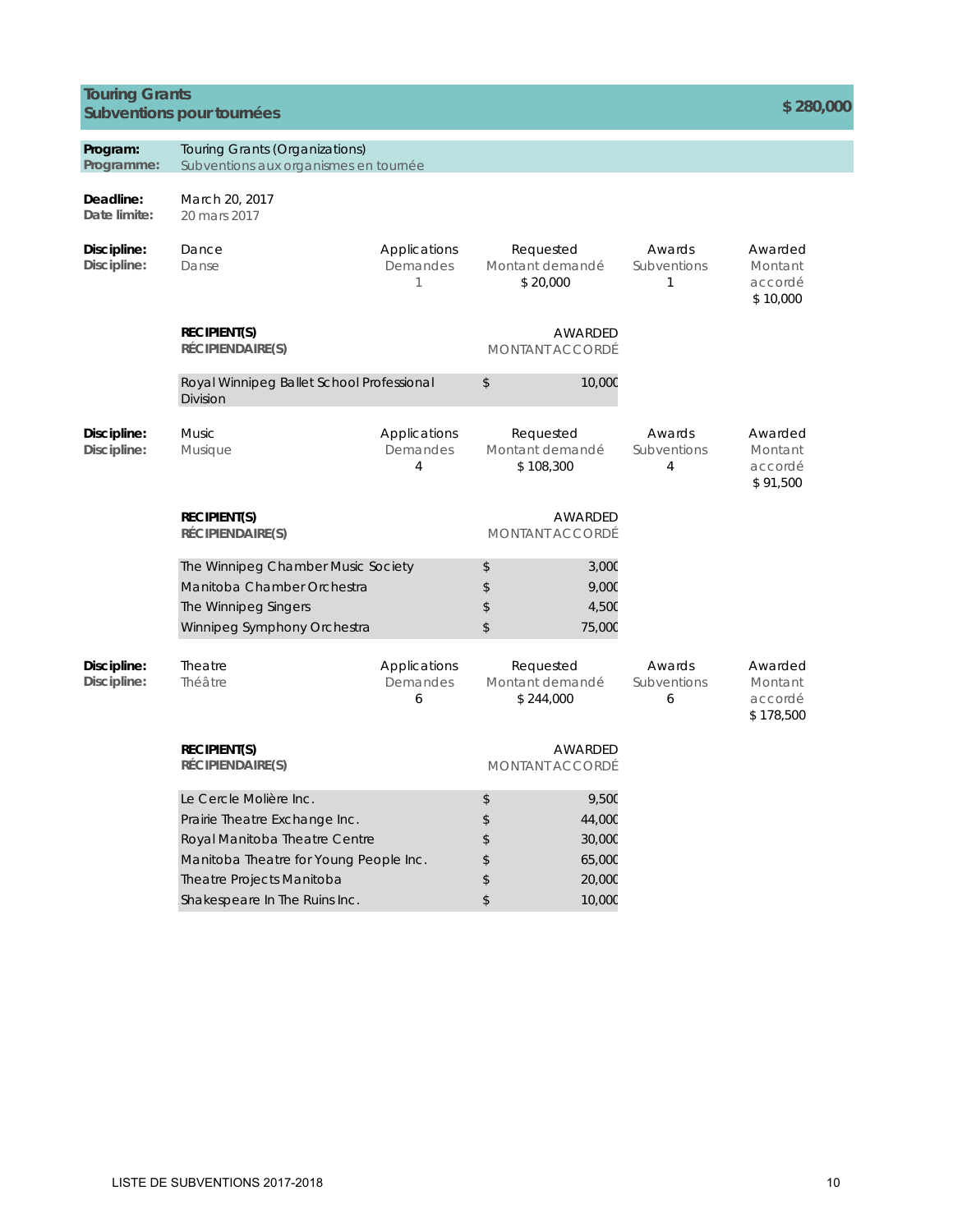### **GRANTS TO INDIVIDUALS SUBVENTIONS AUX ARTISTES INDIVIDUELS**

### **Professional Development Grants**

## **Subventions de perfectionnement professionnel \$ 188,142**

#### **Program:**  Competitions & Prizes

| Programme:                 | <b>Concours et Prix</b>                        |                               |                                          |                                   |                            |                                           |
|----------------------------|------------------------------------------------|-------------------------------|------------------------------------------|-----------------------------------|----------------------------|-------------------------------------------|
| Deadline:<br>Date limite:  | November 15, 2017<br>15 novembre 2017          |                               |                                          |                                   |                            |                                           |
| Discipline:<br>Discipline: | <b>Music</b><br><b>Musique</b>                 | Applications<br>Demandes<br>8 | Requested<br>Montant demandé<br>\$60,000 |                                   | Awards<br>Subventions<br>6 | Awarded<br>Montant<br>accordé<br>\$22,000 |
|                            | <b>RECIPIENT(S)</b><br>RÉCIPIENDAIRE(S)        |                               |                                          | AWARDED<br><b>MONTANT ACCORDÉ</b> |                            |                                           |
|                            | <b>Eckhardt Gramatte Ntl Music Competition</b> |                               | \$                                       | 5,00C                             |                            |                                           |
|                            | Manitoba Band Association Inc.                 |                               | \$                                       | 3,50C                             |                            |                                           |
|                            | Associated Manitoba Arts Festivals Inc.        |                               | \$                                       | 5,00C                             |                            |                                           |
|                            | Manitoba Choral Association Inc.               |                               | \$                                       | 1,00C                             |                            |                                           |
|                            | Winnipeg Symphony Orchestra                    |                               | \$                                       | 4,000                             |                            |                                           |
|                            | Women's Musical Club of Winnipeg               |                               | \$                                       | 3,50C                             |                            |                                           |
|                            |                                                |                               |                                          |                                   |                            |                                           |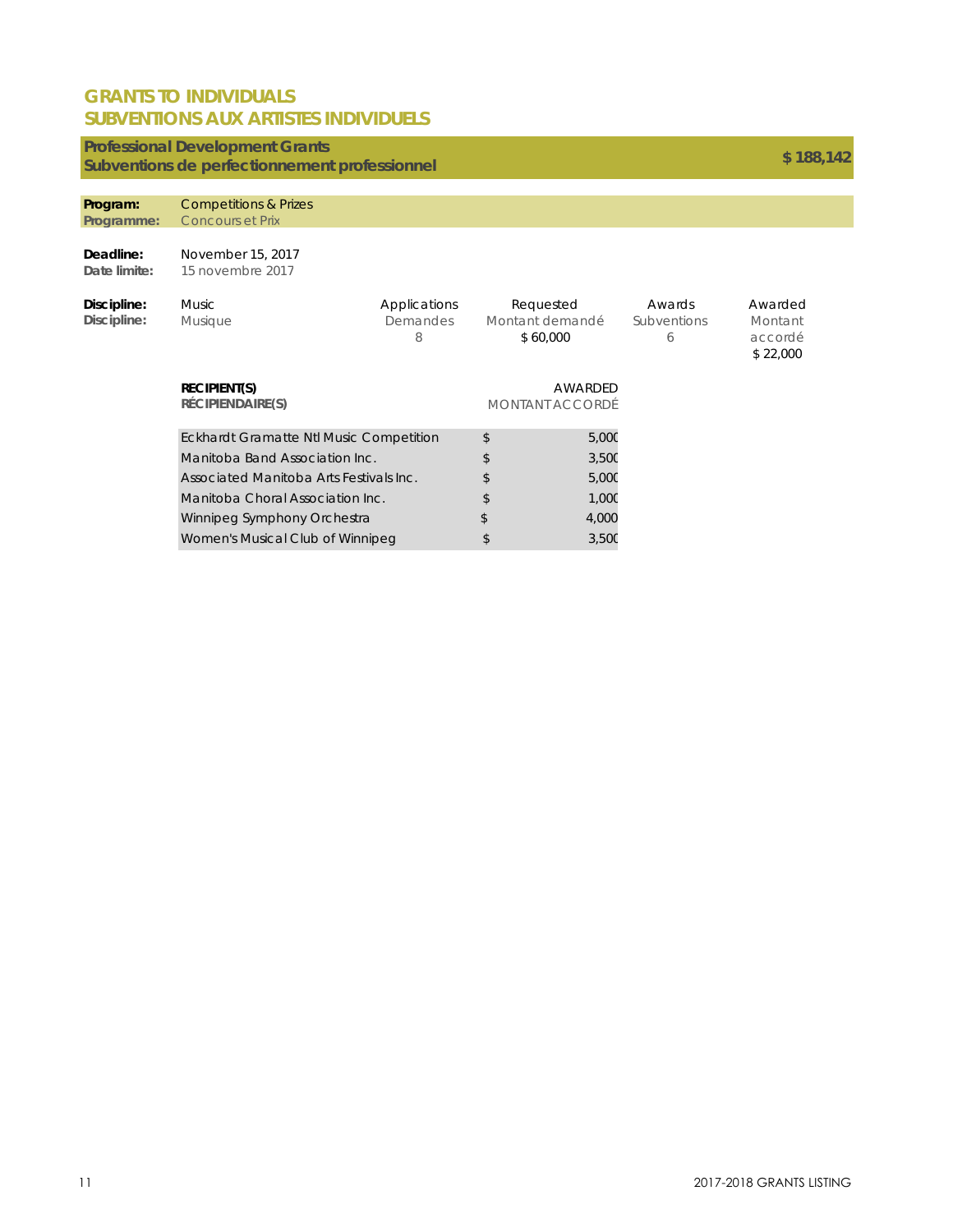#### **Program: Programme:**  Public Readings by Manitoba Writers Lectures publique par des auteurs du Manitoba

#### **Deadline:**  March 31, 2018

**Date limite:**  31 mars 2018

| Discipline:<br>Discipline: | Writing & Publishing<br>Lettres et édition      | Applications<br>Demandes<br>26 |                  | Requested<br>Montant demandé<br>\$11,982 | Awards<br>Subventions<br>26 | Awarded<br>Montant<br>accordé<br>\$11,962 |
|----------------------------|-------------------------------------------------|--------------------------------|------------------|------------------------------------------|-----------------------------|-------------------------------------------|
|                            | <b>RECIPIENT(S)</b><br>RÉCIPIENDAIRE(S)         |                                |                  | AWARDED<br>MONTANT ACCORDÉ               |                             |                                           |
|                            | Manitoba Writers' Guild Inc.                    |                                | \$               | 2,910                                    |                             |                                           |
|                            | Douglas Russell                                 |                                | $\mathsf{\$}$    | 230                                      |                             |                                           |
|                            | <b>Michael Minor</b>                            |                                | \$               | 150                                      |                             |                                           |
|                            | Maurice Mierau                                  |                                | \$               | 150                                      |                             |                                           |
|                            | <b>Alison Calder</b>                            |                                | \$               | 150                                      |                             |                                           |
|                            | <b>Charles Leblanc</b>                          |                                | \$               | 150                                      |                             |                                           |
|                            | Winnipeg International Writers' Festival        |                                | \$               | 3,200                                    |                             |                                           |
|                            | Darla-Jean O'Rourke                             |                                | $\mathsf{\$}$    | 300                                      |                             |                                           |
|                            | Mary Meyer                                      |                                | \$               | 150                                      |                             |                                           |
|                            | BU English & Creative Writing Literary Exchange |                                | $\frac{1}{2}$    | 150                                      |                             |                                           |
|                            | <b>Chiaroscuro Reading Series</b>               |                                | \$               | 125                                      |                             |                                           |
|                            | Mary Meyer                                      |                                | \$               | 150                                      |                             |                                           |
|                            | Douglas Russell                                 |                                | \$               | 267                                      |                             |                                           |
|                            | Mary Meyer                                      |                                | \$               | 300                                      |                             |                                           |
|                            | Deborah Falk                                    |                                | \$               | 150                                      |                             |                                           |
|                            | Weaving Our Stories UCN                         |                                | \$               | 750                                      |                             |                                           |
|                            | Mary Meyer                                      |                                | \$               | 300                                      |                             |                                           |
|                            | Mennonite Heritage Village (Canada) Inc.        |                                | $$\mathfrak{F}$$ | 500                                      |                             |                                           |
|                            | Colleen Nelson                                  |                                | \$               | 150                                      |                             |                                           |
|                            | Corrine Clyne                                   |                                | $\,$             | 450                                      |                             |                                           |
|                            | Davis Plett                                     |                                | \$               | 150                                      |                             |                                           |
|                            | <b>Beaumont School</b>                          |                                | \$               | 150                                      |                             |                                           |
|                            | Darla-Jean O'Rourke                             |                                | \$               | 450                                      |                             |                                           |
|                            | Speaking Crow Open Mic                          |                                | \$               | 150                                      |                             |                                           |
|                            | Ronald Romanowski                               |                                | \$               | 150                                      |                             |                                           |
|                            | Deborah Falk                                    |                                | \$               | 230                                      |                             |                                           |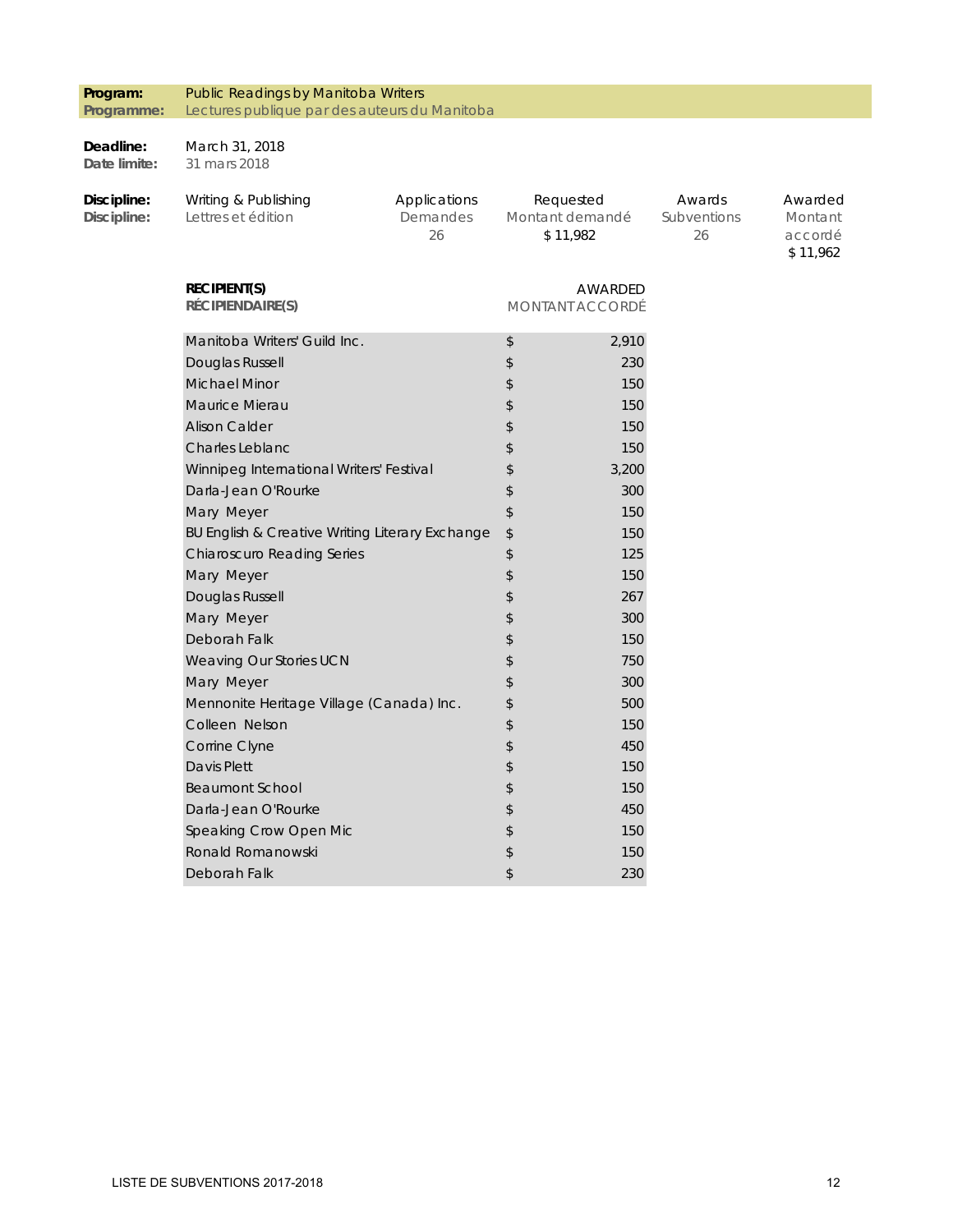| Program:<br>Programme:     | <b>Student Bursaries</b><br>Bourses d'études                                                                                                  |                                |                                                                                                                                 |                                         |                                           |
|----------------------------|-----------------------------------------------------------------------------------------------------------------------------------------------|--------------------------------|---------------------------------------------------------------------------------------------------------------------------------|-----------------------------------------|-------------------------------------------|
| Deadline:<br>Date limite:  | June 1, 2017<br>1 juin 2017                                                                                                                   |                                |                                                                                                                                 |                                         |                                           |
| Discipline:<br>Discipline: | Dance<br>Danse                                                                                                                                | Applications<br>Demandes<br>10 | Requested<br>Montant demandé<br>\$21,000                                                                                        | Awards<br>Subventions<br>7              | Awarded<br>Montant<br>accordé<br>\$14,000 |
|                            | <b>RECIPIENT(S)</b><br>RÉCIPIENDAIRE(S)                                                                                                       |                                | AWARDED<br>MONTANT ACCORDÉ                                                                                                      |                                         |                                           |
|                            | <b>Emily Barker</b><br>Neilla Hawley<br>Hilary James<br>Joelle Jobin<br>Joshua Phillips<br>Mark Dela Cruz<br>Julious Gambalan                 |                                | 2,000<br>\$<br>$\updownarrow$<br>2,000<br>\$<br>2,000<br>\$<br>2,000<br>\$<br>2,000<br>$\updownarrow$<br>2,000<br>$\,$<br>2,000 |                                         |                                           |
| Discipline:<br>Discipline: | <b>Music</b><br>Musique                                                                                                                       | Applications<br>Demandes<br>16 | Requested<br>Montant demandé<br>\$47,000                                                                                        | Awards<br>Subventions<br>8              | Awarded<br>Montant<br>accordé<br>\$24,455 |
|                            | <b>RECIPIENT(S)</b><br>RÉCIPIENDAIRE(S)                                                                                                       |                                | AWARDED<br>MONTANT ACCORDÉ                                                                                                      |                                         |                                           |
|                            | McKenzie Warriner<br>Ariel Carrabré<br>Kristy Tucker<br>Jaena Kim<br>Sean Burke<br><b>Emily Rekrut-Pressey</b><br>Tony Zhou<br>Kady Evanyshyn |                                | $\,$<br>2,000<br>\$<br>2,455<br>\$<br>4,000<br>\$<br>2,000<br>\$<br>4,000<br>\$<br>2,000<br>\$<br>4,000<br>\$<br>4,000          |                                         |                                           |
| Discipline:<br>Discipline: | Theatre<br>Théâtre                                                                                                                            | Applications<br>Demandes<br>4  | Requested<br>Montant demandé<br>\$10,000                                                                                        | Awards<br>Subventions<br>$\overline{2}$ | Awarded<br>Montant<br>accordé<br>\$5,545  |
|                            | <b>RECIPIENT(S)</b><br>RÉCIPIENDAIRE(S)                                                                                                       |                                | AWARDED<br>MONTANT ACCORDÉ                                                                                                      |                                         |                                           |
|                            | <b>Alison Helmer</b><br><b>Elliot Lazar</b>                                                                                                   |                                | 1,545<br>\$<br>$\,$<br>4,000                                                                                                    |                                         |                                           |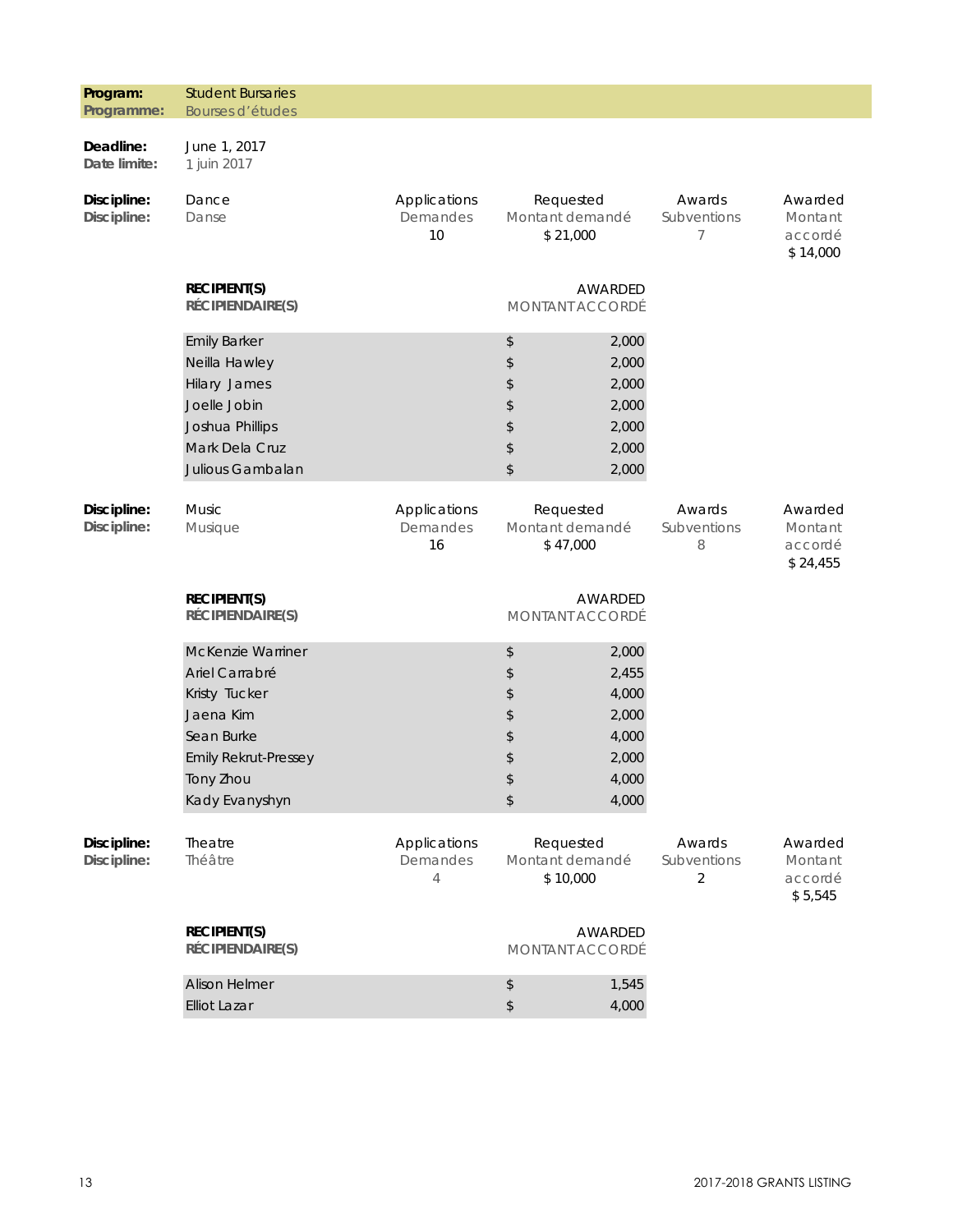| Discipline:<br>Discipline: | <b>Visual Arts</b><br>Arts visuels            | Applications<br>Demandes<br>23 | Requested<br>Montant demandé<br>\$65,000 |                            | Awards<br>Subventions<br>14 | Awarded<br>Montant<br>accordé<br>\$38,000 |
|----------------------------|-----------------------------------------------|--------------------------------|------------------------------------------|----------------------------|-----------------------------|-------------------------------------------|
|                            | <b>RECIPIENT(S)</b><br>RÉCIPIENDAIRE(S)       |                                |                                          | AWARDED<br>MONTANT ACCORDÉ |                             |                                           |
|                            | Noni Brynjolson                               |                                | \$                                       | 3,000                      |                             |                                           |
|                            | Megan Krahn                                   |                                | \$                                       | 2,000                      |                             |                                           |
|                            | Alyssa Bornn                                  |                                | \$                                       | 2,000                      |                             |                                           |
|                            | Ilana Elbaze                                  |                                | \$                                       | 3,000                      |                             |                                           |
|                            | Evan Kettler                                  |                                | \$                                       | 4,000                      |                             |                                           |
|                            | Courtney Thompson                             |                                | \$                                       | 3,000                      |                             |                                           |
|                            | Joshua Roach                                  |                                | \$                                       | 4,000                      |                             |                                           |
|                            | Katherine Boyer                               |                                | \$                                       | 2,000                      |                             |                                           |
|                            | Cullen Bingeman                               |                                | \$                                       | 3,000                      |                             |                                           |
|                            | Michelle Wilson                               |                                | \$                                       | 3,000                      |                             |                                           |
|                            | Amanda Borbridge                              |                                | \$                                       | 2,000                      |                             |                                           |
|                            | James Kilpatrick                              |                                | \$                                       | 2,000                      |                             |                                           |
|                            | Meganelizabeth Diamond                        |                                | \$                                       | 1,000                      |                             |                                           |
|                            | Laura Magnusson                               |                                | \$                                       | 4,000                      |                             |                                           |
| Discipline:<br>Discipline: | Writing & Publishing<br>Lettres et édition    | Applications<br>Demandes<br>4  | Requested<br>Montant demandé<br>\$10,000 |                            | Awards<br>Subventions<br>3  | Awarded<br>Montant<br>accordé<br>\$6,000  |
|                            | <b>RECIPIENT(S)</b><br>RÉCIPIENDAIRE(S)       |                                |                                          | AWARDED<br>MONTANT ACCORDÉ |                             |                                           |
|                            | Carolyn Gray<br>Hannah Green<br>Daria Salamon |                                | \$<br>\$<br>\$                           | 2,500<br>1,000<br>2,500    |                             |                                           |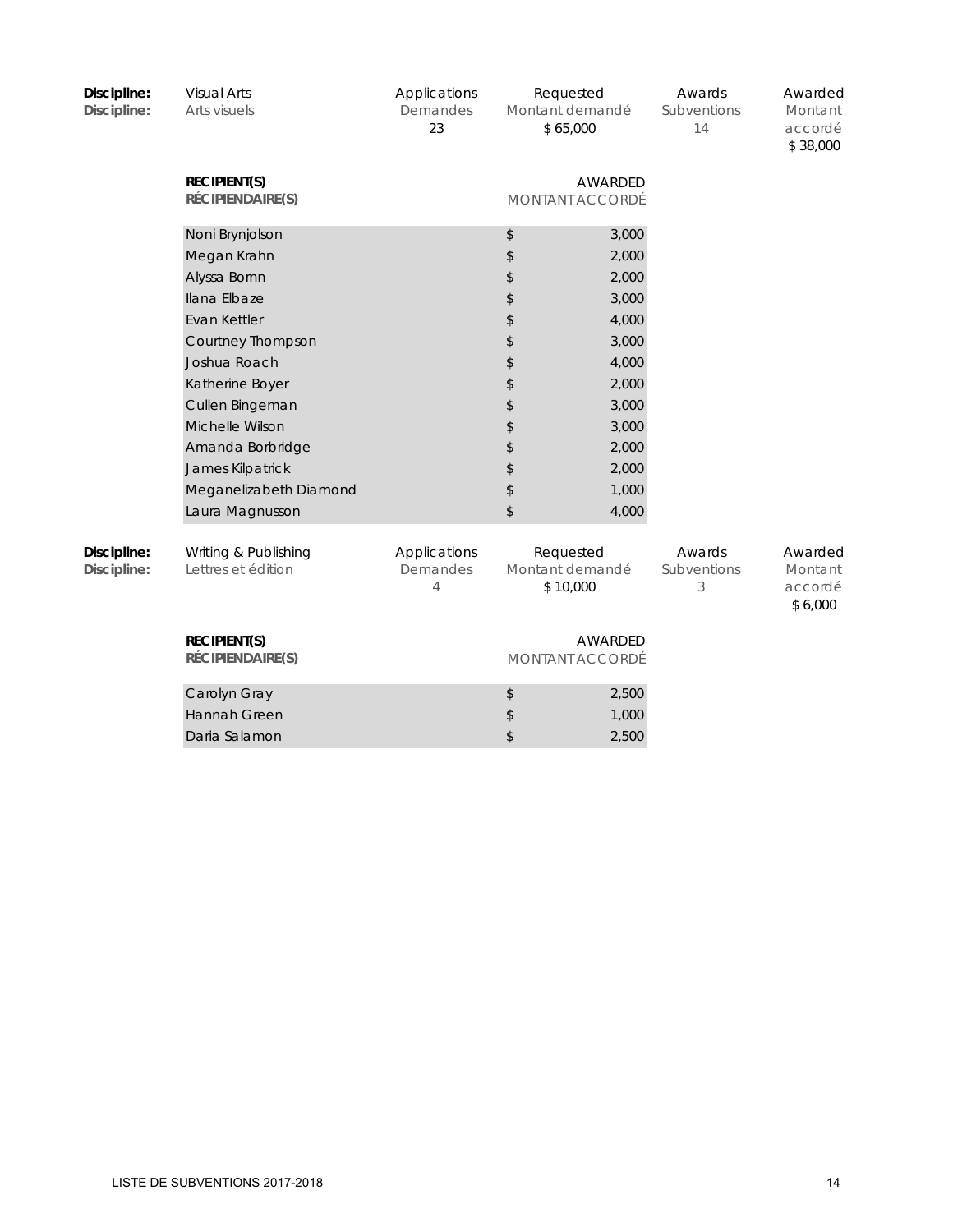| Program:                   | <b>Travel/Professional Development</b>                 |                                |                                          |                                          |                             |                                           |  |
|----------------------------|--------------------------------------------------------|--------------------------------|------------------------------------------|------------------------------------------|-----------------------------|-------------------------------------------|--|
| Programme:                 | Projets de voyage ou de perfectionnement professionnel |                                |                                          |                                          |                             |                                           |  |
| Deadline:<br>Date limite:  | November 10, 2017<br>10 novembre 2017                  |                                |                                          |                                          |                             |                                           |  |
| Discipline:<br>Discipline: | Dance<br>Danse                                         | Applications<br>Demandes<br>10 |                                          | Requested<br>Montant demandé<br>\$10,885 | Awards<br>Subventions<br>6  | Awarded<br>Montant<br>accordé<br>\$5,135  |  |
|                            | <b>RECIPIENT(S)</b><br>RÉCIPIENDAIRE(S)                |                                |                                          | AWARDED<br><b>MONTANT ACCORDÉ</b>        |                             |                                           |  |
|                            | Kathleen Hiley                                         |                                | \$                                       | 1,050                                    |                             |                                           |  |
|                            | Rebecca Sawdon                                         |                                | \$                                       | 700                                      |                             |                                           |  |
|                            | <b>Hannah Everest</b>                                  |                                | $\updownarrow$                           | 1,000                                    |                             |                                           |  |
|                            | Camila Schujman                                        |                                | \$                                       | 1,000                                    |                             |                                           |  |
|                            | <b>Treasure Waddell</b>                                |                                | \$                                       | 1,000                                    |                             |                                           |  |
|                            | Kristy-Rae Janvier                                     |                                | \$                                       | 385                                      |                             |                                           |  |
| Discipline:<br>Discipline: | <b>Music</b><br>Musique                                | Applications<br>Demandes<br>24 | Requested<br>Montant demandé<br>\$24,804 |                                          | Awards<br>Subventions<br>13 | Awarded<br>Montant<br>accordé<br>\$10,306 |  |
|                            | <b>RECIPIENT(S)</b><br>RÉCIPIENDAIRE(S)                |                                |                                          | AWARDED<br><b>MONTANT ACCORDÉ</b>        |                             |                                           |  |
|                            | Charlotte Friesen                                      |                                | \$                                       | 400                                      |                             |                                           |  |
|                            | Larry Strachan                                         |                                | \$                                       | 500                                      |                             |                                           |  |
|                            | <b>John Wiens</b>                                      |                                | \$                                       | 1,200                                    |                             |                                           |  |
|                            | Lisa Rumpel                                            |                                | $\updownarrow$                           | 1,050                                    |                             |                                           |  |
|                            | <b>Quintin Bart</b>                                    |                                | \$                                       | 1,000                                    |                             |                                           |  |
|                            | Renée Lamoureux                                        |                                | \$                                       | 450                                      |                             |                                           |  |
|                            | Daniel Peasgood                                        |                                | \$                                       | 780                                      |                             |                                           |  |
|                            | <b>Elation Pauls</b>                                   |                                | \$                                       | 1,200                                    |                             |                                           |  |
|                            | Chuck Copenace                                         |                                | \$                                       | 750                                      |                             |                                           |  |
|                            | Keri Latimer                                           |                                | \$                                       | 646                                      |                             |                                           |  |
|                            | Jacob Brodovsky-Yager                                  |                                | \$                                       | 800                                      |                             |                                           |  |
|                            | Leonard Podolak                                        |                                | \$                                       | 900                                      |                             |                                           |  |
|                            | Jessica Havey                                          |                                | \$                                       | 630                                      |                             |                                           |  |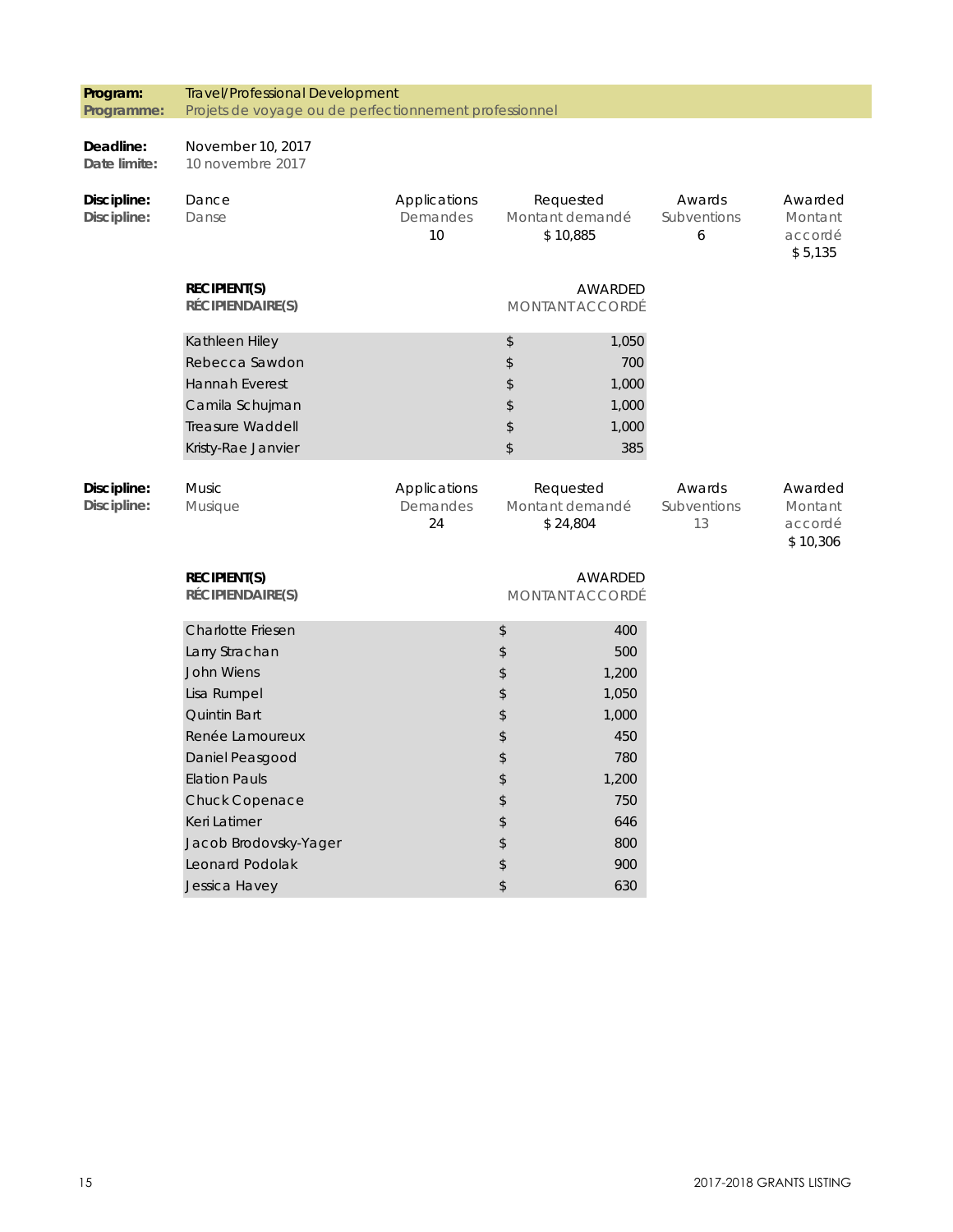| Discipline:<br>Discipline: | Theatre<br>Théâtre                      | Applications<br>Demandes<br>15 |                            | Requested<br>Montant demandé<br>\$14,062 | Awards<br>Subventions<br>10 | Awarded<br>Montant<br>accordé<br>\$7,500 |
|----------------------------|-----------------------------------------|--------------------------------|----------------------------|------------------------------------------|-----------------------------|------------------------------------------|
|                            | <b>RECIPIENT(S)</b><br>RÉCIPIENDAIRE(S) |                                |                            | AWARDED<br>MONTANT ACCORDÉ               |                             |                                          |
|                            | Liam Zarrillo                           |                                | \$                         | 300                                      |                             |                                          |
|                            | Ari Weinberg                            |                                | \$                         | 500                                      |                             |                                          |
|                            | Stefanie Wiens                          |                                | \$                         | 800                                      |                             |                                          |
|                            | <b>Suzanne Martin</b>                   |                                | \$                         | 950                                      |                             |                                          |
|                            | Jennifer Skelly                         |                                | \$                         | 750                                      |                             |                                          |
|                            | Shannon Guile-Hardy                     |                                | \$                         | 1,200                                    |                             |                                          |
|                            | Michelle Boulet                         |                                | \$                         | 500                                      |                             |                                          |
|                            | Angela Chalmers                         |                                | \$                         | 900                                      |                             |                                          |
|                            | Kimberly Craig                          |                                | \$                         | 800                                      |                             |                                          |
|                            | Daniel Craig                            |                                | \$                         | 800                                      |                             |                                          |
| Discipline:<br>Discipline: | Crafts<br>Artisanat                     | Applications<br>Demandes<br>5  |                            | Requested<br>Montant demandé<br>\$4,750  | Awards<br>Subventions<br>3  | Awarded<br>Montant<br>accordé<br>\$2,300 |
|                            | <b>RECIPIENT(S)</b><br>RÉCIPIENDAIRE(S) |                                | AWARDED<br>MONTANT ACCORDÉ |                                          |                             |                                          |
|                            | Alan Lacovetsky                         |                                | $\updownarrow$             | 700                                      |                             |                                          |
|                            | Dana Kletke                             |                                | \$                         | 700                                      |                             |                                          |
|                            | Joo Young (Grace) Han                   |                                | \$                         | 900                                      |                             |                                          |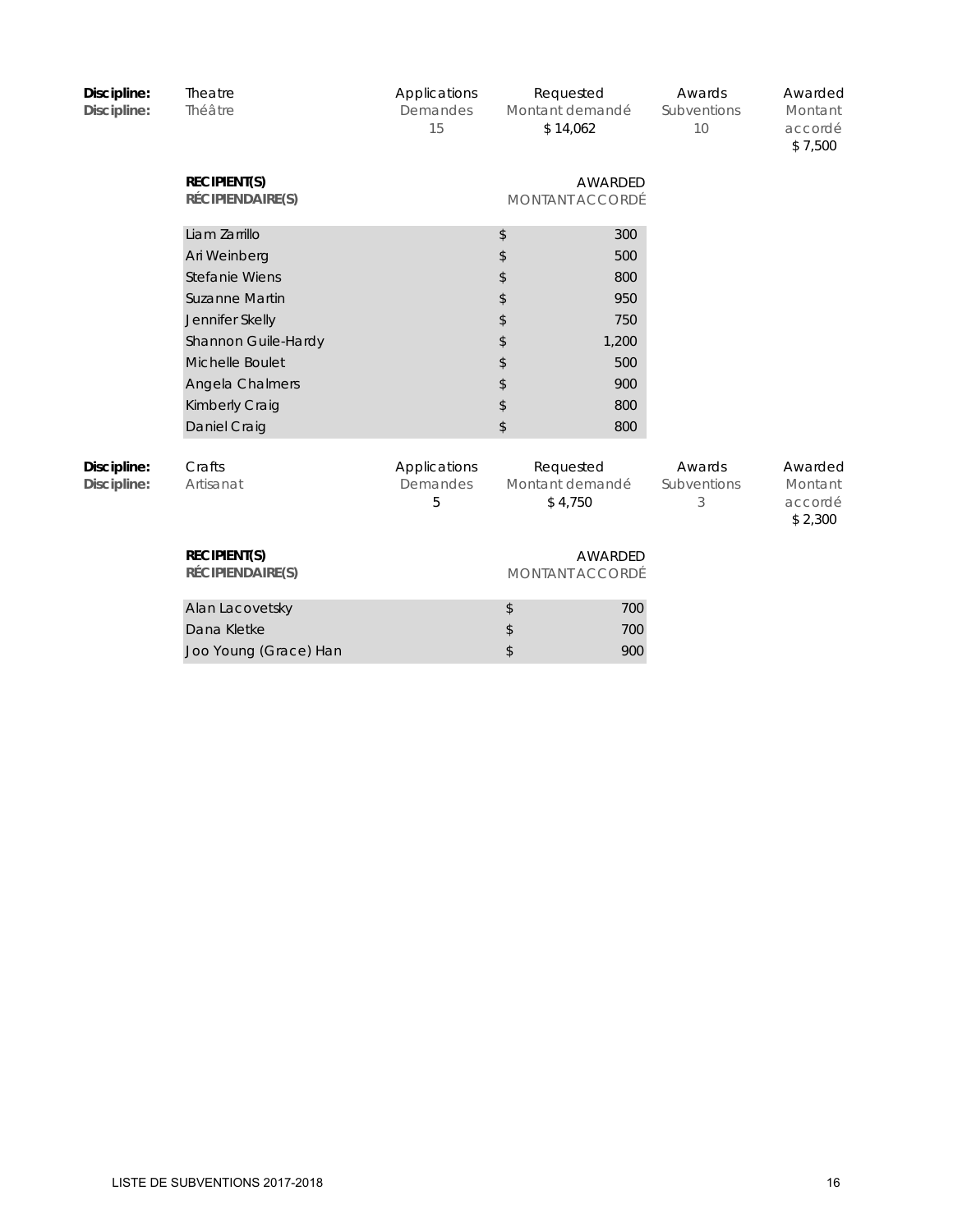| Discipline:<br>Discipline: | <b>Visual Arts</b><br>Arts visuels      | Applications<br>Demandes<br>27 |                | Requested<br>Montant demandé<br>\$27,693 | Awards<br>Subventions<br>19 | Awarded<br>Montant<br>accordé<br>\$16,455 |
|----------------------------|-----------------------------------------|--------------------------------|----------------|------------------------------------------|-----------------------------|-------------------------------------------|
|                            | <b>RECIPIENT(S)</b><br>RÉCIPIENDAIRE(S) |                                |                | AWARDED<br>MONTANT ACCORDÉ               |                             |                                           |
|                            | Edward (Ted) Howorth                    |                                | \$             | 1,100                                    |                             |                                           |
|                            | <b>Alexis Dirks</b>                     |                                | \$             | 700                                      |                             |                                           |
|                            | Diana Thorneycroft                      |                                | \$             | 1,200                                    |                             |                                           |
|                            | Lisa Wood                               |                                | \$             | 1,200                                    |                             |                                           |
|                            | Susan Abbott                            |                                | \$             | 500                                      |                             |                                           |
|                            | Francesca Carella Arfinengo             |                                | \$             | 1,000                                    |                             |                                           |
|                            | <b>Toby Gillies</b>                     |                                | \$             | 1,000                                    |                             |                                           |
|                            | Kristin Nelson                          |                                | \$             | 840                                      |                             |                                           |
|                            | John Hampton                            |                                | \$             | 800                                      |                             |                                           |
|                            | Ufuk Gueray                             |                                | \$             | 950                                      |                             |                                           |
|                            | Kae Sasaki                              |                                | \$             | 570                                      |                             |                                           |
|                            | <b>Robert Taite</b>                     |                                | \$             | 1,145                                    |                             |                                           |
|                            | Christina Reid                          |                                | \$             | 900                                      |                             |                                           |
|                            | <b>KC Adams</b>                         |                                | \$             | 800                                      |                             |                                           |
|                            | Andrea Roberts                          |                                | \$             | 900                                      |                             |                                           |
|                            | Karen Cornelius                         |                                | \$             | 950                                      |                             |                                           |
|                            | Lisa Kehler                             |                                | \$             | 900                                      |                             |                                           |
|                            | Mélanie Rocan                           |                                | $\updownarrow$ | 600                                      |                             |                                           |
|                            | Wendy Klassen                           |                                | $\,$           | 400                                      |                             |                                           |
| Discipline:<br>Discipline: | Film/Video<br>Film et vidéo             | Applications<br>Demandes<br>16 |                | Requested<br>Montant demandé<br>\$15,910 | Awards<br>Subventions<br>7  | Awarded<br>Montant<br>accordé<br>\$6,425  |
|                            | <b>RECIPIENT(S)</b><br>RÉCIPIENDAIRE(S) |                                |                | AWARDED<br><b>MONTANT ACCORDÉ</b>        |                             |                                           |
|                            | Nicola Little                           |                                | \$             | 1,200                                    |                             |                                           |
|                            | Aaron Zeghers                           |                                | \$             | 1,200                                    |                             |                                           |
|                            | Jeffrey McKay                           |                                | \$             | 1,200                                    |                             |                                           |
|                            | Joel Penner                             |                                | \$             | 835                                      |                             |                                           |
|                            | Oliver King                             |                                | \$             | 740                                      |                             |                                           |
|                            | Stephanie Berrington                    |                                | \$             | 750                                      |                             |                                           |
|                            | David Knipe                             |                                | \$             | 500                                      |                             |                                           |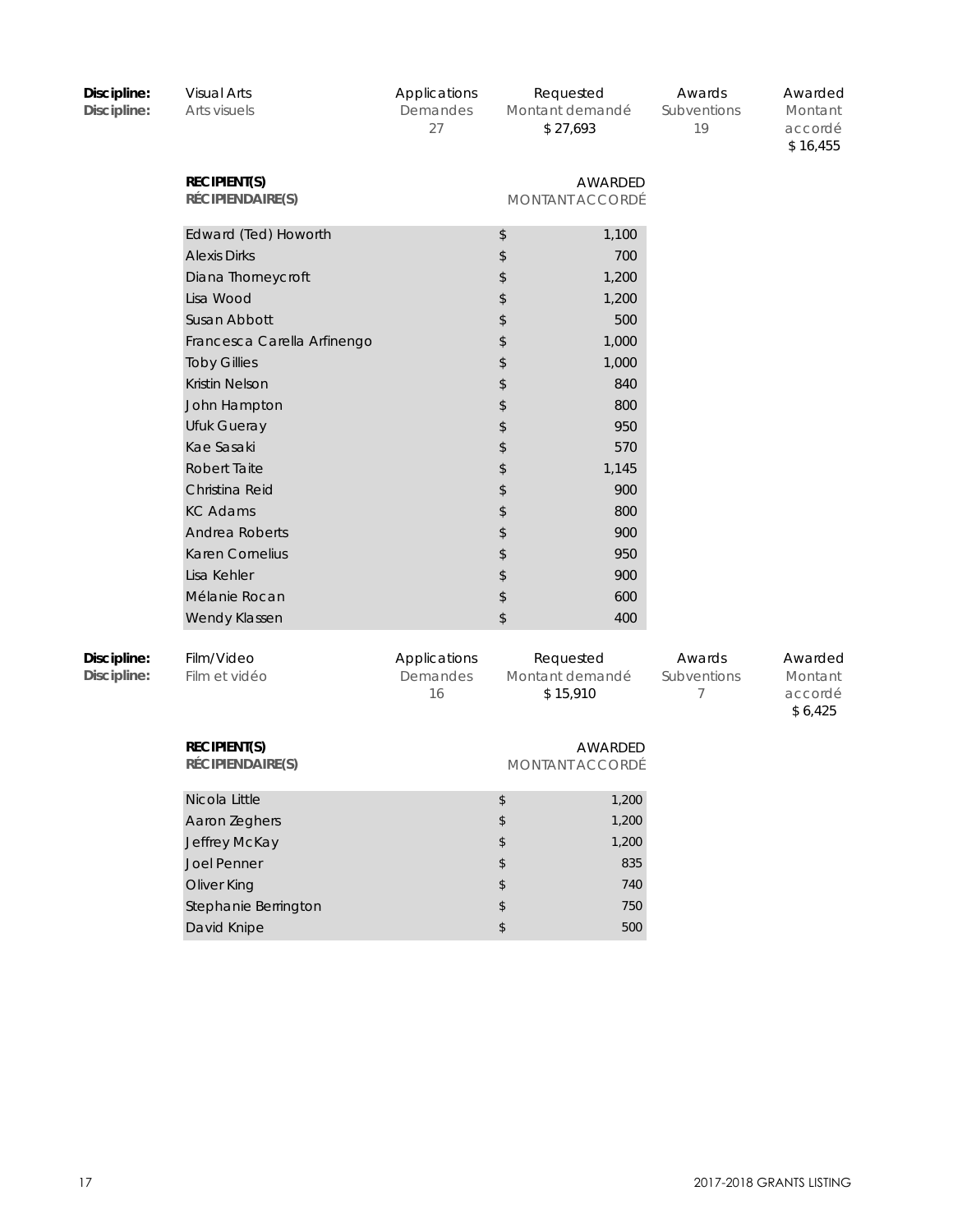| Discipline:<br>Discipline: | Writing & Publishing<br>Lettres et édition                                                           | Applications<br>Demandes<br>10 | Requested<br>Montant demandé<br>\$8,412  |                                 | Awards<br>Subventions<br>5  | Awarded<br>Montant<br>accordé<br>\$3,100  |
|----------------------------|------------------------------------------------------------------------------------------------------|--------------------------------|------------------------------------------|---------------------------------|-----------------------------|-------------------------------------------|
|                            | <b>RECIPIENT(S)</b><br>RÉCIPIENDAIRE(S)                                                              |                                |                                          | AWARDED<br>MONTANT ACCORDÉ      |                             |                                           |
|                            | <b>Michelle Peters</b><br>Jennifer Still<br>Sally Ito<br><b>Grant Guy</b><br><b>Jillian Groening</b> |                                | \$<br>\$<br>\$<br>\$<br>\$               | 800<br>500<br>800<br>500<br>500 |                             |                                           |
| Discipline:<br>Discipline: | Interdisciplinary<br>Interdisciplinaire                                                              | Applications<br>Demandes<br>36 | Requested<br>Montant demandé<br>\$35,794 |                                 | Awards<br>Subventions<br>19 | Awarded<br>Montant<br>accordé<br>\$14,959 |
|                            | <b>RECIPIENT(S)</b><br>RÉCIPIENDAIRE(S)                                                              |                                |                                          | AWARDED<br>MONTANT ACCORDÉ      |                             |                                           |
|                            | Kami Goertz                                                                                          |                                | \$                                       | 1,100                           |                             |                                           |
|                            | Rosemarie Peloquin                                                                                   |                                | \$                                       | 500                             |                             |                                           |
|                            | Jessica Kos-Whicher                                                                                  |                                | \$                                       | 500                             |                             |                                           |
|                            | Karen Clark                                                                                          |                                | \$                                       | 500                             |                             |                                           |
|                            | <b>Christopher Pancoe</b>                                                                            |                                | \$                                       | 1,000                           |                             |                                           |
|                            | Hugh Conacher                                                                                        |                                | \$                                       | 1,200                           |                             |                                           |
|                            | <b>Theo Pelmus</b>                                                                                   |                                | \$                                       | 950                             |                             |                                           |
|                            | Kristin Snowbird                                                                                     |                                | \$                                       | 950                             |                             |                                           |
|                            | Davis Plett                                                                                          |                                | \$                                       | 1,150                           |                             |                                           |
|                            | Joshua Ruth                                                                                          |                                | \$                                       | 1,000                           |                             |                                           |
|                            | Kristy-Rae Janvier                                                                                   |                                | \$                                       | 145                             |                             |                                           |
|                            | <b>Crystal Cole</b>                                                                                  |                                | \$                                       | 1,200                           |                             |                                           |
|                            | Samantha Selci                                                                                       |                                | \$                                       | 1,000                           |                             |                                           |
|                            | Keith Hutlet                                                                                         |                                | \$                                       | 450                             |                             |                                           |
|                            | Jeanne Randolph                                                                                      |                                | \$                                       | 1,200                           |                             |                                           |
|                            | Justin Delorme                                                                                       |                                | \$                                       | 315                             |                             |                                           |
|                            | <b>Brittany Thiessen</b>                                                                             |                                | \$                                       | 800                             |                             |                                           |
|                            | Adam Schwartz                                                                                        |                                | \$                                       | 400                             |                             |                                           |
|                            | Vicki Young                                                                                          |                                | \$                                       | 599                             |                             |                                           |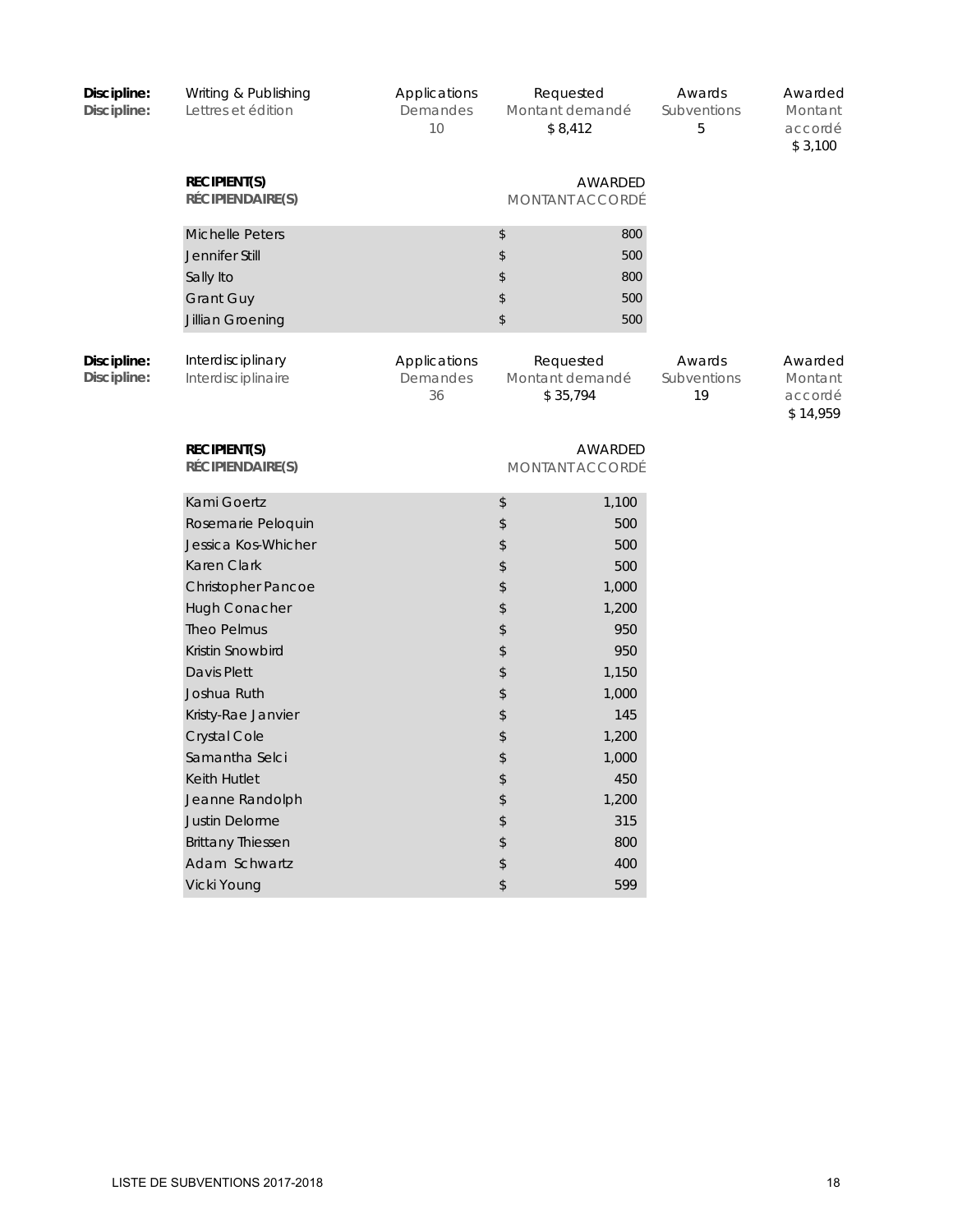## **Creation and Production Grants**

|                            | Creation and Hougehon Oranis<br>Subventions de création et production                                     |                                |                                           |                            | \$609,500                                 |
|----------------------------|-----------------------------------------------------------------------------------------------------------|--------------------------------|-------------------------------------------|----------------------------|-------------------------------------------|
| Program:<br>Programme:     | Manitoba Arts Award of Distinction<br>Prix de distinction en arts                                         |                                |                                           |                            |                                           |
| Deadline:<br>Date limite:  | December 15, 2017<br>15 décembre 2017                                                                     |                                |                                           |                            |                                           |
| Discipline:<br>Discipline: | Interdisciplinary<br>Interdisciplinaire                                                                   | Applications<br>Demandes<br>17 | Requested<br>Montant demandé<br>\$480,000 | Awards<br>Subventions<br>1 | Awarded<br>Montant<br>accordé<br>\$30,000 |
|                            | <b>RECIPIENT(S)</b><br>RÉCIPIENDAIRE(S)                                                                   |                                |                                           |                            | AWARDED<br><b>MONTANT ACCORDÉ</b>         |
|                            | Shawna Dempsey & Lorri Millan                                                                             |                                | \$                                        |                            | 30,000                                    |
| Program:<br>Programme:     | <b>Composers Commission &amp; Development</b><br>Commandes d'oeuvres et perfectionnement des compositeurs |                                |                                           |                            |                                           |
| Deadline:<br>Date limite:  | March 5, 2017<br>5 mars 2017                                                                              |                                |                                           |                            |                                           |
| Discipline:<br>Discipline: | Music<br>Musique                                                                                          | Applications<br>Demandes<br>21 | Requested<br>Montant demandé<br>132,076   | Awards<br>Subventions<br>9 | Awarded<br>Montant<br>accordé<br>\$51,000 |
|                            | <b>RECIPIENT(S)</b><br>RÉCIPIENDAIRE(S)                                                                   |                                |                                           |                            | AWARDED<br><b>MONTANT ACCORDÉ</b>         |
|                            | Daniel Koulack                                                                                            |                                | \$                                        |                            | 3,000                                     |
|                            | Örjan Sandred                                                                                             |                                | \$                                        |                            | 4,000                                     |
|                            | Ryszard Tyborowski                                                                                        |                                |                                           |                            |                                           |
|                            | Composer/compositeur(trice): Paul Levasseur                                                               |                                | \$                                        |                            | 3,000                                     |
|                            | Megumi Masaki-Hechler<br>Composer/compositeur(trice): T. Patrick Carrabré                                 |                                | \$                                        |                            | 7,500                                     |
|                            | GroundSwell Inc.                                                                                          |                                |                                           |                            |                                           |
|                            | Composer/compositeur(trice): Andrew Balfour                                                               |                                | \$                                        |                            | 4,910                                     |
|                            | Winnipeg Jazz Orchestra Inc.<br>Composer/compositeur(trice): Andrew Balfour, Jeffrey<br>Presslaff         |                                | \$                                        |                            | 6,385                                     |
|                            | Manitoba Chamber Orchestra                                                                                |                                |                                           |                            |                                           |
|                            | Composer/compositeur(trice): David R. Scott<br>Manitoba Chamber Orchestra                                 |                                | \$                                        |                            | 7,500                                     |
|                            | Composer/compositeur(trice): Heidi Ouellette                                                              |                                | \$                                        |                            | 7,380                                     |
|                            | Winnipeg Symphony Orchestra                                                                               |                                |                                           |                            |                                           |
|                            | Composer/compositeur(trice): Karen Sunabacka                                                              |                                | \$                                        |                            | 7,325                                     |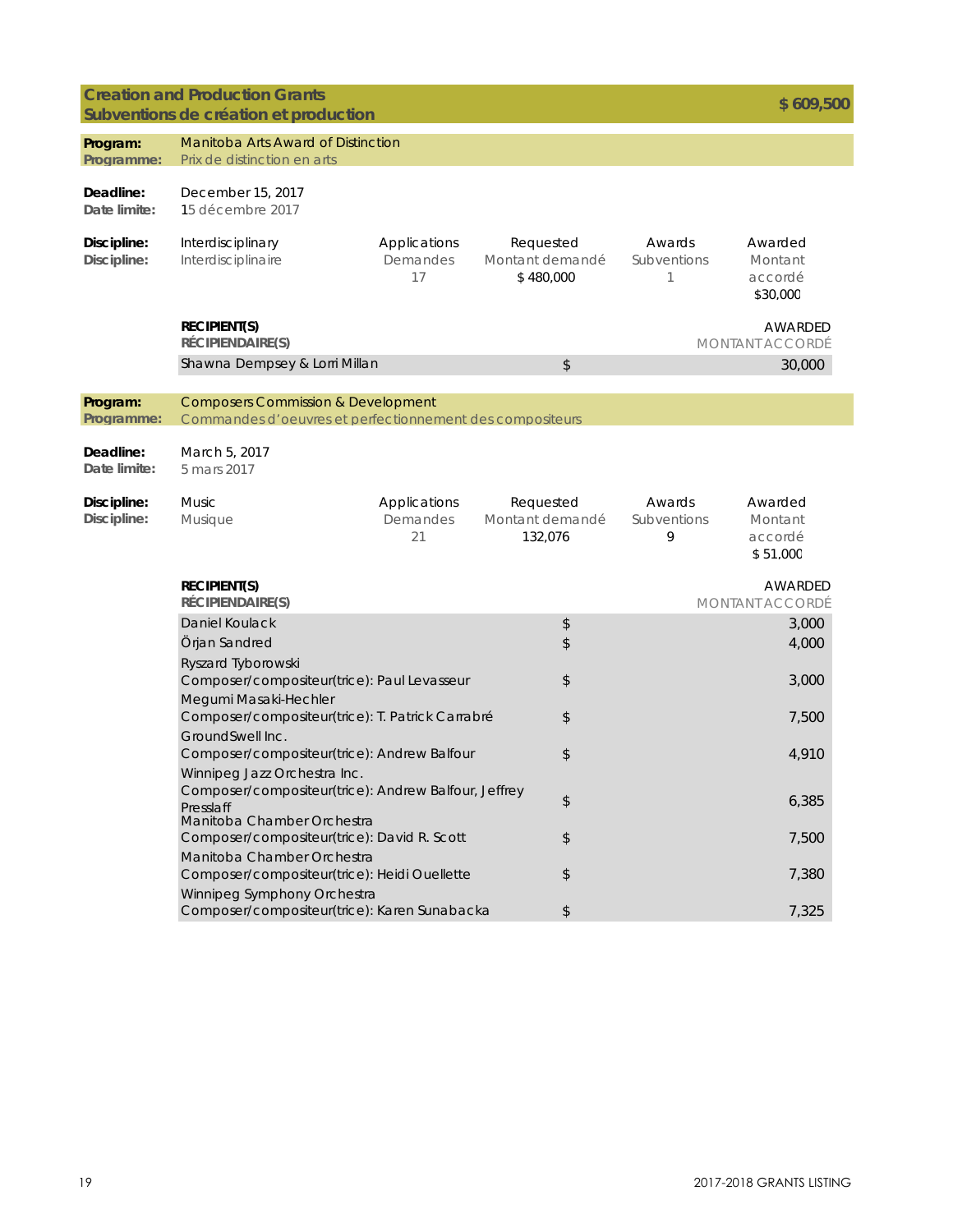| Program:                   | Crafts<br>Artisanat                                                                             |                               |                                          |                                           |                            |                                           |
|----------------------------|-------------------------------------------------------------------------------------------------|-------------------------------|------------------------------------------|-------------------------------------------|----------------------------|-------------------------------------------|
| Programme:                 |                                                                                                 |                               |                                          |                                           |                            |                                           |
| Deadline:<br>Date limite:  | September 15, 2016<br>15 septembre 2016                                                         |                               |                                          |                                           |                            |                                           |
| Discipline:<br>Discipline: | Crafts<br>Artisanat                                                                             | Applications<br>Demandes<br>8 | Requested<br>Montant demandé<br>\$59,963 |                                           | Awards<br>Subventions<br>8 | Awarded<br>Montant<br>accordé<br>\$25,000 |
|                            | <b>RECIPIENT(S)</b><br>RÉCIPIENDAIRE(S)                                                         |                               |                                          | AWARDED<br><b>MONTANT ACCORDÉ</b>         |                            |                                           |
|                            | Kristin Murray<br><b>Tracy Fehr</b><br>Alan Lacovetsky<br>Kerri-Lynn Reeves<br>Terry Hildebrand |                               | \$<br>\$<br>\$<br>\$<br>\$               | 2,500<br>2,500<br>7,500<br>7,500<br>5,000 |                            |                                           |
| Program:                   | <b>Dance Creation - Individuals</b>                                                             |                               |                                          |                                           |                            |                                           |
| Programme:                 | Création en danse - artistes individuels                                                        |                               |                                          |                                           |                            |                                           |
| Deadline:<br>Date limite:  | September 15, 2017<br>15 septembre 2017                                                         |                               |                                          |                                           |                            |                                           |
| Discipline:<br>Discipline: | Dance<br>Danse                                                                                  | Applications<br>Demandes<br>4 | Requested<br>Montant demandé<br>\$55,000 |                                           | Awards<br>Subventions<br>3 | Awarded<br>Montant<br>accordé<br>\$39,000 |
|                            | <b>RECIPIENT(S)</b><br><b>RÉCIPIENDAIRE(S)</b>                                                  |                               |                                          | AWARDED<br>MONTANT ACCORDÉ                |                            |                                           |
|                            | Jaime Black Drew<br>Philippe-Alexandre Jacques<br>Rebecca Sawdon                                |                               | $\updownarrow$<br>\$<br>\$               | 15,000<br>15,000<br>9,000                 |                            |                                           |
| Program:                   | Dance Creation - Organizations                                                                  |                               |                                          |                                           |                            |                                           |
| Programme:                 | Création en danse - aux organismes                                                              |                               |                                          |                                           |                            |                                           |
| Deadline:<br>Date limite:  | September 15, 2017<br>15 septembre 2017                                                         |                               |                                          |                                           |                            |                                           |
| Discipline:<br>Discipline: | Dance<br>Danse                                                                                  | Applications<br>Demandes<br>2 | Requested<br>Montant demandé<br>\$30,000 |                                           | Awards<br>Subventions<br>2 | Awarded<br>Montant<br>accordé<br>\$21,000 |
|                            | <b>RECIPIENT(S)</b><br>RÉCIPIENDAIRE(S)                                                         |                               |                                          | AWARDED<br>MONTANT ACCORDÉ                |                            |                                           |
|                            | Company Link<br>Weather Parade Dance Theatre                                                    |                               | \$<br>$\,$                               | 13,000<br>8,000                           |                            |                                           |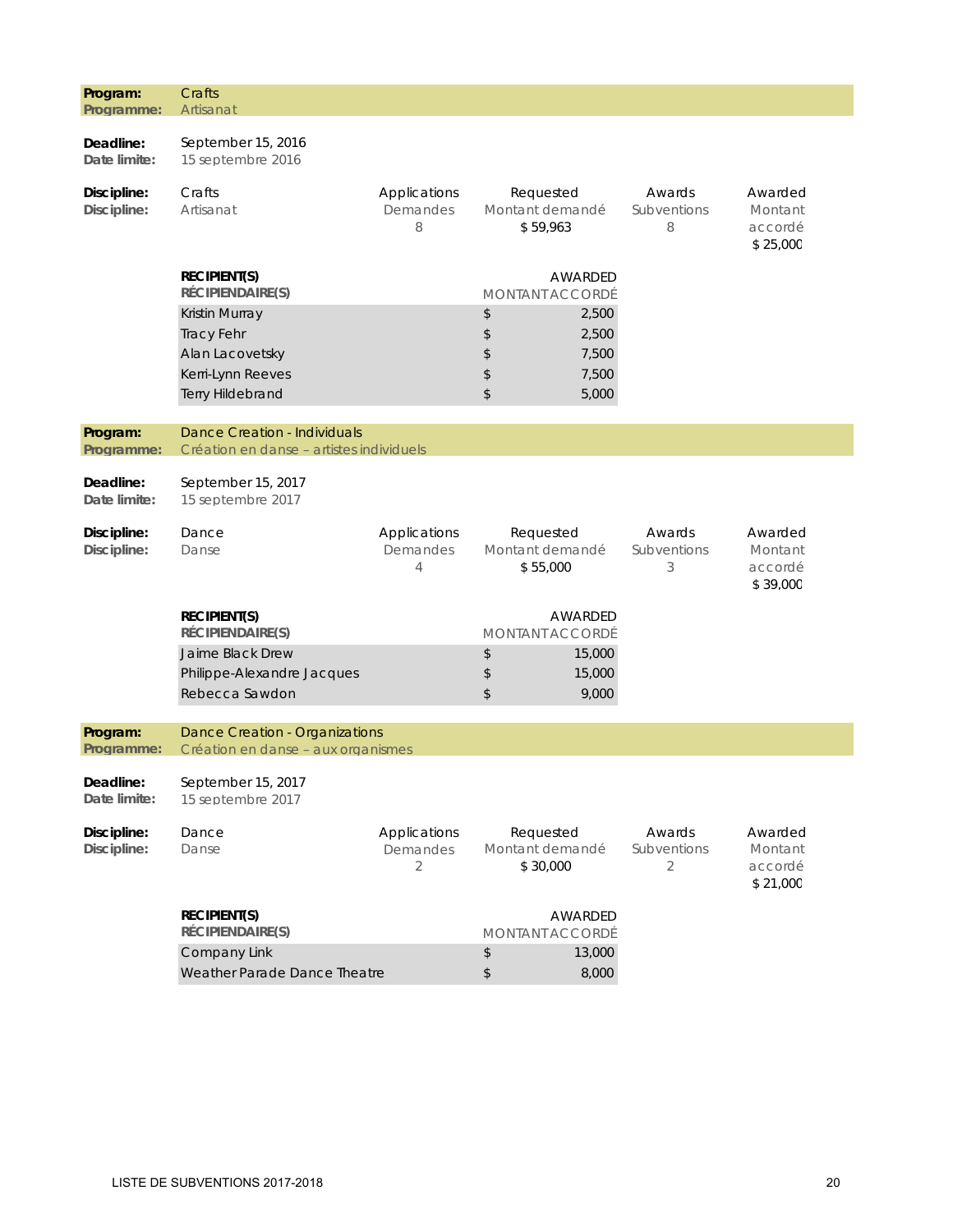| Program:<br>Programme:     | <b>Major Arts</b><br>Subventions majeures destinées aux arts |                                            |                                           |                                         |                                           |
|----------------------------|--------------------------------------------------------------|--------------------------------------------|-------------------------------------------|-----------------------------------------|-------------------------------------------|
| Deadline:<br>Date limite:  | January 15, 2017<br>15 janvier 2017                          |                                            |                                           |                                         |                                           |
| Discipline:<br>Discipline: | Dance<br>Danse                                               | Applications<br>Demandes<br>3              | Requested<br>Montant demandé<br>\$82,000  | Awards<br>Subventions<br>$\mathbf{O}$   |                                           |
| Discipline:<br>Discipline: | <b>Music</b><br><b>Musique</b>                               | Applications<br>Demandes<br>$\overline{7}$ | Requested<br>Montant demandé<br>\$164,262 | Awards<br>Subventions<br>$\Omega$       |                                           |
| Discipline:<br>Discipline: | Theatre<br>Théâtre                                           | Applications<br>Demandes<br>1              | Requested<br>Montant demandé<br>\$30,000  | Awards<br>Subventions<br>$\overline{0}$ |                                           |
| Discipline:<br>Discipline: | Crafts<br>Artisanat                                          | Applications<br>Demandes<br>3              | Requested<br>Montant demandé<br>\$90,000  | Awards<br>Subventions<br>1              | Awarded<br>Montant<br>accordé<br>\$30,000 |
|                            | <b>RECIPIENT(S)</b><br>RÉCIPIENDAIRE(S)                      |                                            | AWARDED<br><b>MONTANT ACCORDÉ</b>         |                                         |                                           |
|                            | Joo Young (Grace) Han                                        |                                            | $\mathsf{\$}$<br>30,000                   |                                         |                                           |
| Discipline:<br>Discipline: | <b>Visual Arts</b><br>Arts visuels                           | Applications<br>Demandes<br>7              | Requested<br>Montant demandé<br>\$188,000 | Awards<br>Subventions<br>2              | Awarded<br>Montant<br>accordé<br>\$30,000 |
|                            | <b>RECIPIENT(S)</b><br>RÉCIPIENDAIRE(S)                      |                                            | <b>AWARDED</b><br><b>MONTANT ACCORDÉ</b>  |                                         |                                           |
|                            | Ufuk Gueray<br>Teresa Burrows (Hudson)                       |                                            | \$<br>11,550<br>\$<br>18,450              |                                         |                                           |
| Discipline:<br>Discipline: | Film/Video<br>Film et vidéo                                  | Applications<br>Demandes<br>5              | Requested<br>Montant demandé<br>\$136,500 | Awards<br>Subventions<br>0              |                                           |
| Discipline:<br>Discipline: | Writing & Publishing<br>Lettres et édition                   | Applications<br>Demandes<br>$\overline{4}$ | Requested<br>Montant demandé<br>\$100,000 | Awards<br>Subventions<br>$\circ$        |                                           |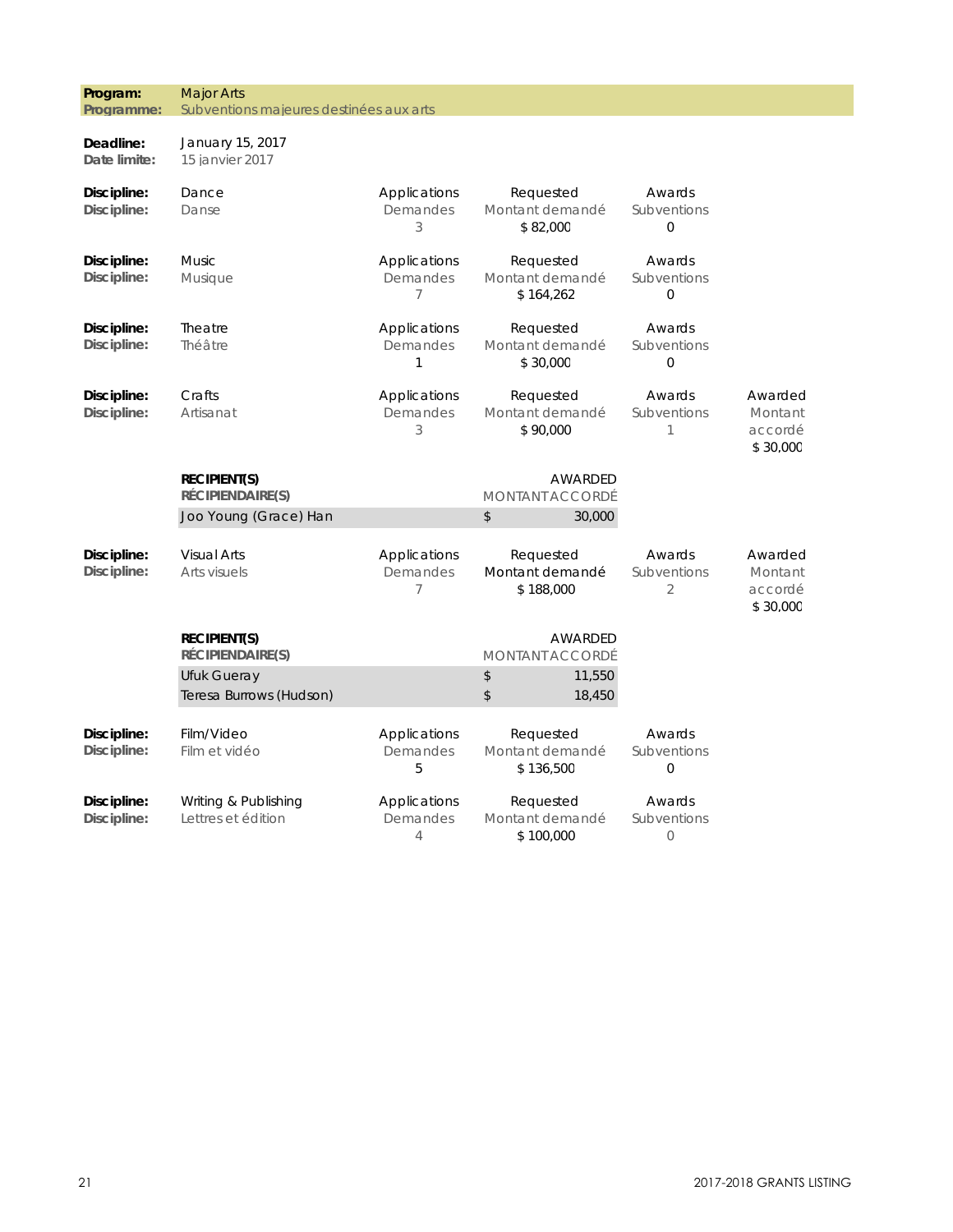| Program:<br>Programme:     | Media Arts Grant - Emerging Artist<br>Media Arts Grant - Emerging Artist                           |                                |                                                                              |                            |                                           |
|----------------------------|----------------------------------------------------------------------------------------------------|--------------------------------|------------------------------------------------------------------------------|----------------------------|-------------------------------------------|
| Deadline:<br>Date limite:  | January 25, 2017<br>25 janvier 2017                                                                |                                |                                                                              |                            |                                           |
| Discipline:<br>Discipline: | Film/Video<br>Film et vidéo                                                                        | Applications<br>Demandes<br>16 | Requested<br>Montant demandé<br>\$120,000                                    | Awards<br>Subventions<br>2 | Awarded<br>Montant<br>accordé<br>\$15,000 |
|                            | <b>RECIPIENT(S)</b><br>RÉCIPIENDAIRE(S)<br><b>Daniel Gerson</b>                                    |                                | AWARDED<br><b>MONTANT ACCORDÉ</b><br>\$<br>7,500                             |                            |                                           |
|                            | <b>Joel Penner</b>                                                                                 |                                | \$<br>7,500                                                                  |                            |                                           |
| Program:<br>Programme:     | Media Arts Grant - Established Artist<br>Media Arts Grant - Established Artist                     |                                |                                                                              |                            |                                           |
| Deadline:<br>Date limite:  | January 25, 2017<br>25 janvier 2017                                                                |                                |                                                                              |                            |                                           |
| Discipline:<br>Discipline: | Film/Video<br>Film et vidéo                                                                        | Applications<br>Demandes<br>22 | Requested<br>Montant demandé<br>\$415,146                                    | Awards<br>Subventions<br>6 | Awarded<br>Montant<br>accordé<br>\$90,000 |
|                            | <b>RECIPIENT(S)</b><br>RÉCIPIENDAIRE(S)                                                            |                                | AWARDED<br>MONTANT ACCORDÉ                                                   |                            |                                           |
|                            | Darryl Kinaschuk<br>Rhayne Vermette<br><b>Adam Brooks</b><br>Alain Delannoy<br><b>Gwen Trutnau</b> |                                | \$<br>10,000<br>\$<br>15,000<br>\$<br>15,000<br>20,000<br>\$<br>\$<br>15,000 |                            |                                           |
|                            | Murray Toews                                                                                       |                                | \$<br>15,000                                                                 |                            |                                           |
| Program:<br>Programme:     | Theatre - Emerging Playwrights<br>Théâtre - dramaturges débutants                                  |                                |                                                                              |                            |                                           |
| Deadline:<br>Date limite:  | September 15, 2017<br>15 septembre 2017                                                            |                                |                                                                              |                            |                                           |
| Discipline:<br>Discipline: | Theatre<br>Théâtre                                                                                 | Applications<br>Demandes<br>7  | Requested<br>Montant demandé<br>\$21,000                                     | Awards<br>Subventions<br>4 | Awarded<br>Montant<br>accordé<br>\$10,000 |
|                            | <b>RECIPIENT(S)</b><br>RÉCIPIENDAIRE(S)<br>Frances Koncan                                          |                                | AWARDED<br><b>MONTANT ACCORDÉ</b><br>\$<br>2,000                             |                            |                                           |
|                            | <b>Tyler White</b><br>Davis Plett                                                                  |                                | 3,000<br>\$<br>\$<br>3,000                                                   |                            |                                           |
|                            | Wren Brian                                                                                         |                                | $\updownarrow$<br>2,000                                                      |                            |                                           |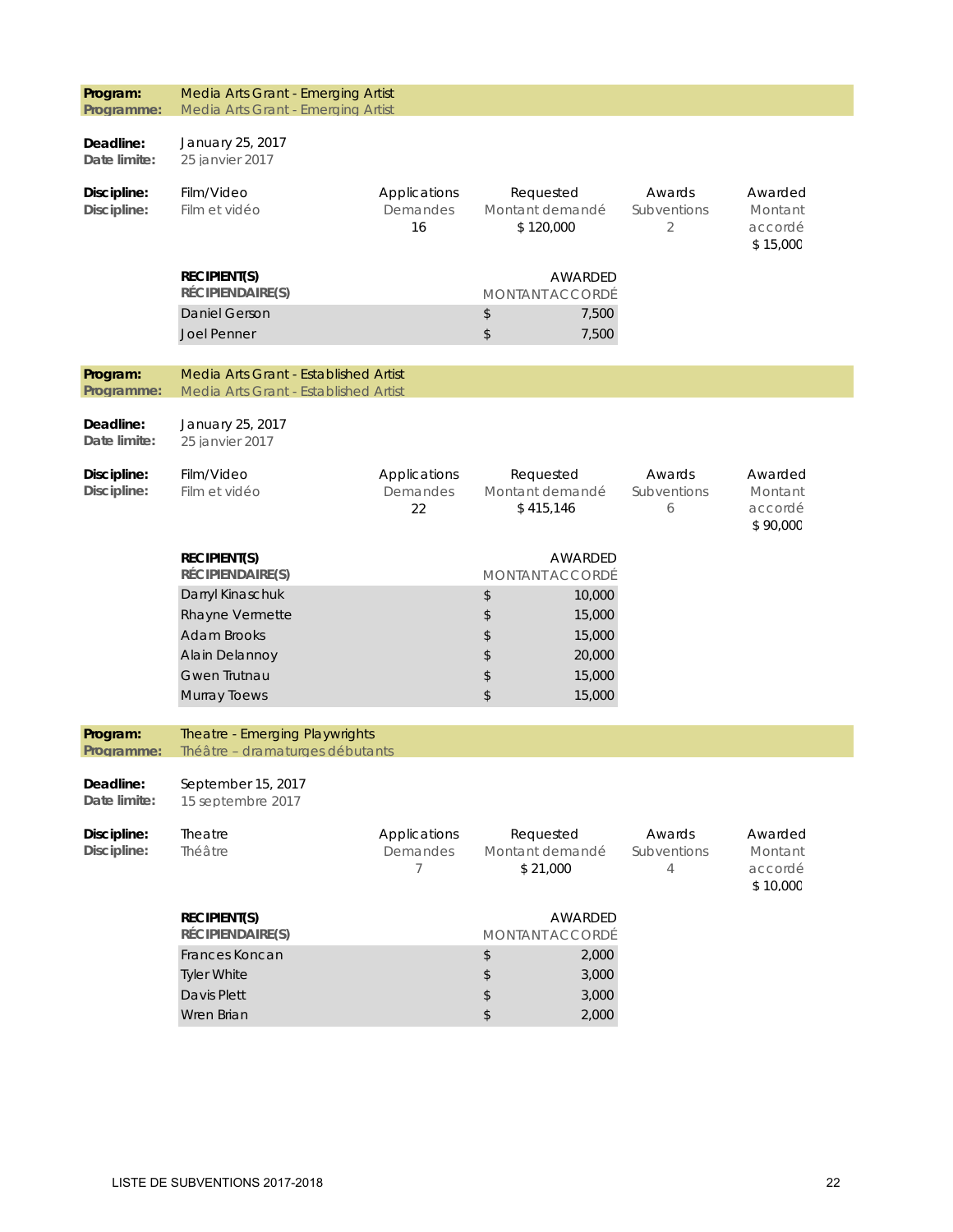| Program:<br>Programme:     | Theatre - Established Playwrights<br>Théâtre - dramaturges établis                                                                                                                |                                            |                                                                                                          |                                                                                               |                             |                                            |
|----------------------------|-----------------------------------------------------------------------------------------------------------------------------------------------------------------------------------|--------------------------------------------|----------------------------------------------------------------------------------------------------------|-----------------------------------------------------------------------------------------------|-----------------------------|--------------------------------------------|
| Deadline:<br>Date limite:  | September 15, 2017<br>15 septembre 2017                                                                                                                                           |                                            |                                                                                                          |                                                                                               |                             |                                            |
| Discipline:<br>Discipline: | Theatre<br>Théâtre                                                                                                                                                                | Applications<br>Demandes<br>$\overline{7}$ | Requested<br>Montant demandé<br>\$61,600                                                                 |                                                                                               | Awards<br>Subventions<br>6  | Awarded<br>Montant<br>accordé<br>\$47,500  |
|                            | <b>RECIPIENT(S)</b><br>RÉCIPIENDAIRE(S)                                                                                                                                           |                                            | <b>MONTANT ACCORDÉ</b>                                                                                   | AWARDED                                                                                       |                             |                                            |
|                            | <b>Ginny Collins</b><br>Debbie Patterson<br>Gordon Portman<br>lain McMillan<br>Sharon Bajer<br>Steven Ratzlaff                                                                    |                                            | \$<br>\$<br>\$<br>$\boldsymbol{\hat{\zeta}}$<br>$\updownarrow$<br>\$                                     | 5,000<br>10,000<br>8,000<br>10,000<br>7,000<br>7,500                                          |                             |                                            |
| Program:<br>Programme:     | <b>Visual A</b><br>Visuel de type A                                                                                                                                               |                                            |                                                                                                          |                                                                                               |                             |                                            |
| Deadline:<br>Date limite:  | September 20, 2017<br>20 septembre 2017                                                                                                                                           |                                            |                                                                                                          |                                                                                               |                             |                                            |
| Discipline:<br>Discipline: | <b>Visual Arts</b><br>Arts visuels                                                                                                                                                | Applications<br>Demandes<br>22             | Requested<br>Montant demandé<br>\$215,955                                                                |                                                                                               | Awards<br>Subventions<br>11 | Awarded<br>Montant<br>accordé<br>\$100,000 |
|                            | <b>RECIPIENT(S)</b><br>RÉCIPIENDAIRE(S)                                                                                                                                           |                                            | <b>MONTANT ACCORDÉ</b>                                                                                   | AWARDED                                                                                       |                             |                                            |
|                            | Sarah Johnson<br>Kegan McFadden<br>Ufuk Gueray<br>Erica Mendritzki<br>Suzanne Smith<br>Karen Asher<br><b>Kristin Nelson</b><br>Karen Cornelius<br>Sarah Ciurysek<br>Dominique Rey |                                            | $\updownarrow$<br>\$<br>$\updownarrow$<br>$\updownarrow$<br>$\updownarrow$<br>\$<br>\$<br>\$<br>\$<br>\$ | 10,000<br>10,000<br>5,000<br>5,045<br>10,000<br>10,000<br>10,000<br>10,000<br>9,955<br>10,000 |                             |                                            |
|                            | Elaine Stocki                                                                                                                                                                     |                                            | $$\mathfrak{P}$$                                                                                         | 10,000                                                                                        |                             |                                            |
|                            |                                                                                                                                                                                   |                                            |                                                                                                          |                                                                                               |                             |                                            |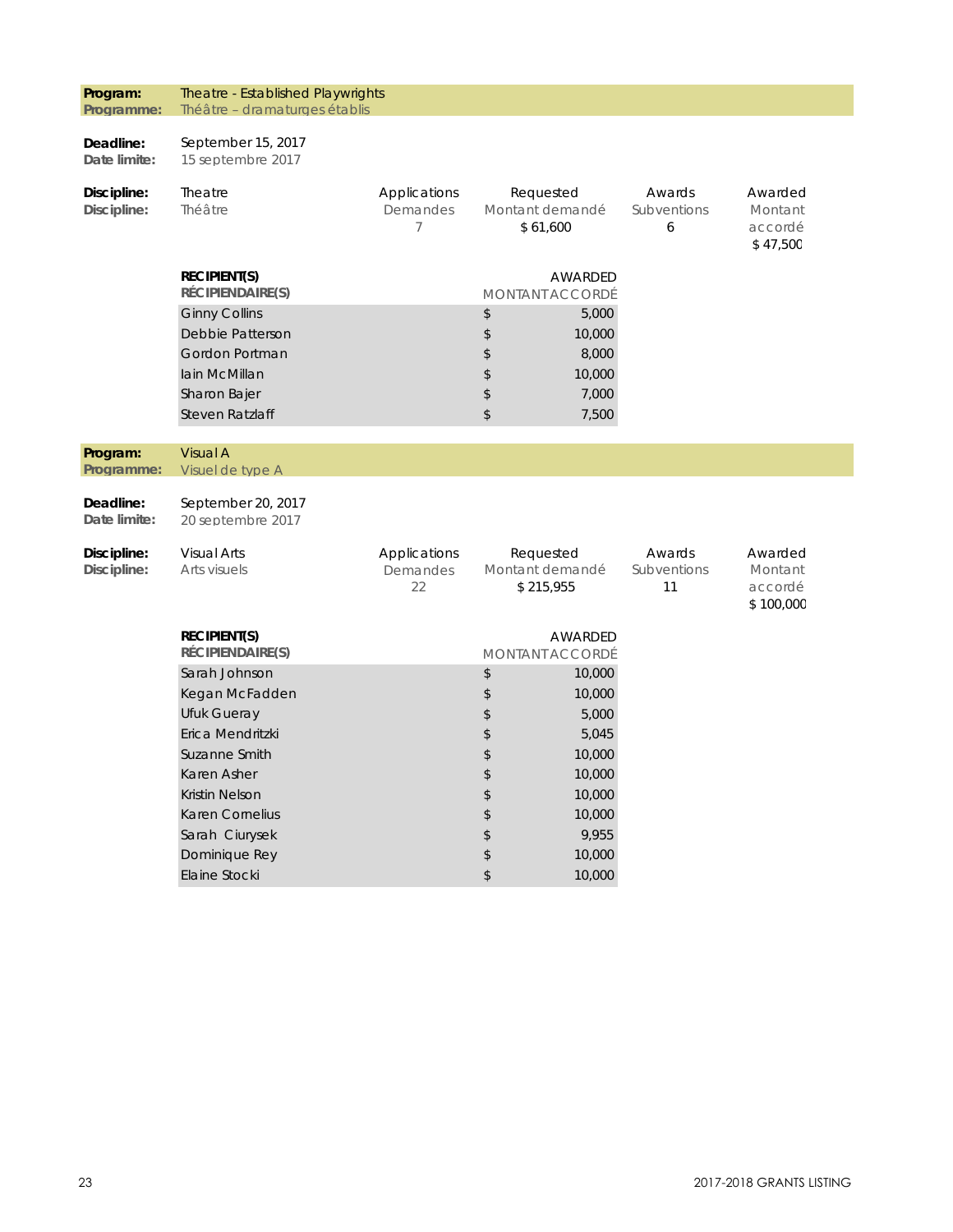| Program:<br>Programme:                   | <b>Visual B</b><br>Visuel de type B                                                                                                                                                                                  |                                |                                                                                         |                                                                               |                                           |
|------------------------------------------|----------------------------------------------------------------------------------------------------------------------------------------------------------------------------------------------------------------------|--------------------------------|-----------------------------------------------------------------------------------------|-------------------------------------------------------------------------------|-------------------------------------------|
| Deadline:<br>Date limite:                | September 20, 2017<br>20 septembre 2017                                                                                                                                                                              |                                |                                                                                         |                                                                               |                                           |
| Discipline:<br>Discipline:               | <b>Visual Arts</b><br>Arts visuels                                                                                                                                                                                   | Applications<br>Demandes<br>16 | Requested<br>Montant demandé<br>\$63,000                                                | Awards<br>Subventions<br>9                                                    | Awarded<br>Montant<br>accordé<br>\$35,000 |
|                                          | <b>RECIPIENT(S)</b><br>RÉCIPIENDAIRE(S)<br>Susan Abbott<br>Shaun Finnigan<br>Megan Krause<br><b>Chantel Mierau</b><br>Margaret Glavina<br><b>Lindsey Bond</b><br>Reza Rezaï<br>Janet Shaw-Russell<br>Sigrun Jakobson |                                | AWARDED<br><b>MONTANT ACCORDÉ</b><br>\$<br>\$<br>\$<br>\$<br>\$<br>\$<br>\$<br>\$<br>\$ | 3,000<br>4,000<br>4,000<br>4,000<br>4,000<br>4,000<br>4,000<br>4,000<br>4,000 |                                           |
| Program:<br>Programme:                   | Visual C<br>Visuel de type C                                                                                                                                                                                         |                                |                                                                                         |                                                                               |                                           |
| Deadline:<br>Date limite:<br>Discipline: | September 20, 2017<br>20 septembre 2017<br><b>Visual Arts</b>                                                                                                                                                        | Applications                   | Requested                                                                               | Awards                                                                        | Awarded                                   |
| Discipline:                              | Arts visuels<br><b>RECIPIENT(S)</b><br>RÉCIPIENDAIRE(S)                                                                                                                                                              | Demandes<br>14                 | Montant demandé<br>\$28,000<br>AWARDED<br><b>MONTANT ACCORDÉ</b>                        | Subventions<br>5                                                              | Montant<br>accordé<br>\$10,000            |
|                                          | Rachael Thorleifson<br>Andrea von Wichert<br>Susan Gibson<br>James Malzahn<br>Farrah Okolita                                                                                                                         |                                | \$<br>\$<br>\$<br>\$<br>\$                                                              | 2,000<br>2,000<br>2,000<br>2,000<br>2,000                                     |                                           |

I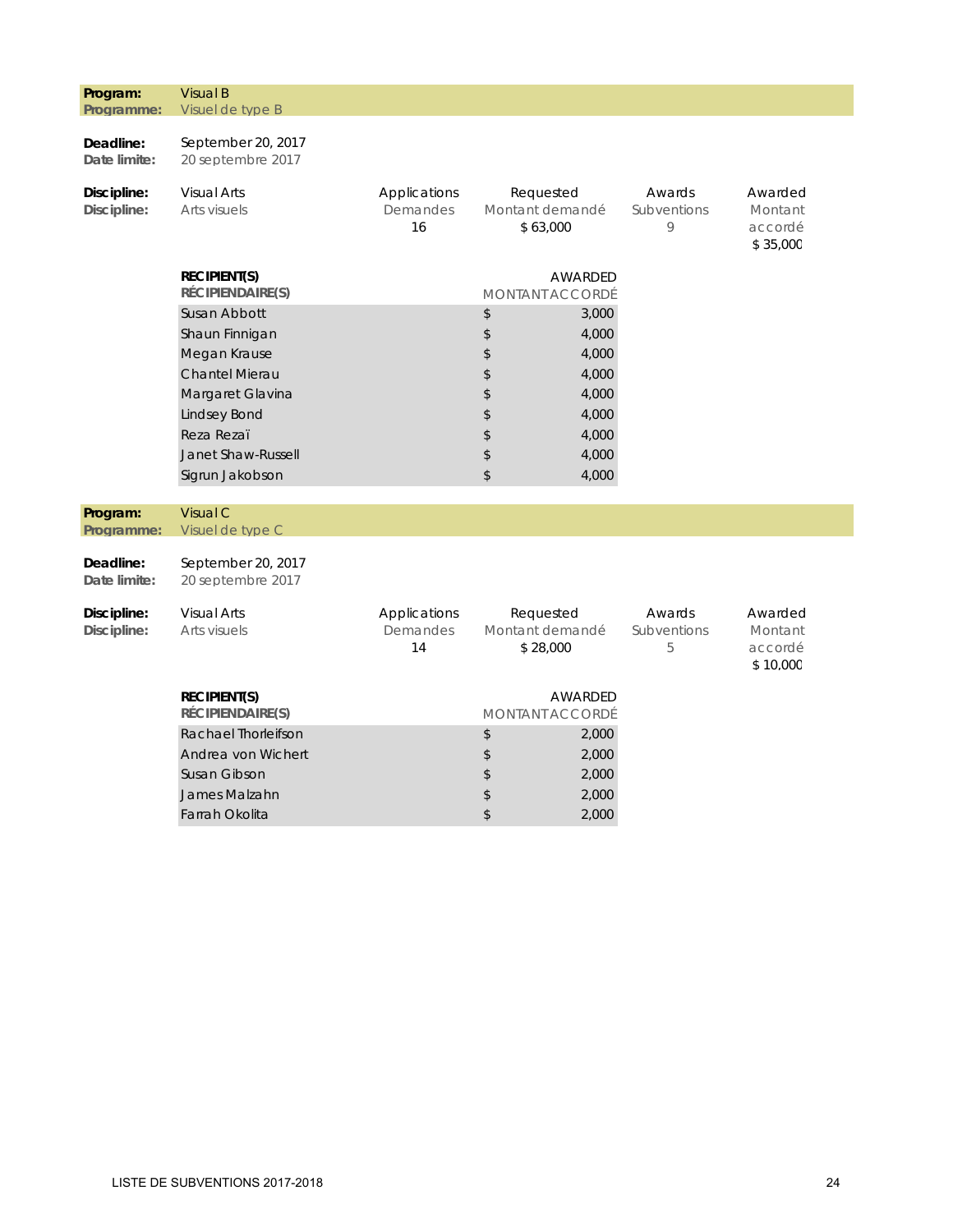| Program:<br>Programme:     | <b>Writers A</b><br>Écrivains de type A                                                                   |                                     |                                                                         |                            |                                           |
|----------------------------|-----------------------------------------------------------------------------------------------------------|-------------------------------------|-------------------------------------------------------------------------|----------------------------|-------------------------------------------|
| Deadline:<br>Date limite:  | May 20, 2017<br>20 mai 2017                                                                               |                                     |                                                                         |                            |                                           |
| Discipline:<br>Discipline: | Writing & Publishing<br>Lettres et édition                                                                | Applications<br>Demandes<br>14      | Requested<br>Montant demandé<br>\$130,000                               | Awards<br>Subventions<br>7 | Awarded<br>Montant<br>accordé<br>\$50,000 |
|                            | <b>RECIPIENT(S)</b><br>RÉCIPIENDAIRE(S)<br>David Bergen<br>Maureen Fergus<br>Colleen Nelson               |                                     | AWARDED<br>MONTANT ACCORDÉ<br>\$<br>5,000<br>\$<br>7,500<br>\$<br>7,500 |                            |                                           |
|                            | <b>Victor Enns</b><br>Patricia Robertson<br>Lauren Carter<br>Lori Cayer                                   |                                     | 5,000<br>\$<br>\$<br>10,000<br>\$<br>10,000<br>\$<br>5,000              |                            |                                           |
| Program:<br>Programme:     | <b>Writers B</b><br>Écrivains de type B                                                                   |                                     |                                                                         |                            |                                           |
| Deadline:<br>Date limite:  | May 20, 2017<br>20 mai 2017                                                                               |                                     |                                                                         |                            |                                           |
| Discipline:<br>Discipline: | Writing & Publishing<br>Lettres et édition                                                                | Applications<br>Demandes<br>8       | Requested<br>Montant demandé<br>\$39,000                                | Awards<br>Subventions<br>4 | Awarded<br>Montant<br>accordé<br>\$18,000 |
|                            | <b>RECIPIENT(S)</b><br>RÉCIPIENDAIRE(S)                                                                   |                                     | AWARDED<br><b>MONTANT ACCORDÉ</b>                                       |                            |                                           |
|                            | Erna Buffie<br>Donna Besel<br>Angeline Schellenberg<br>Kurt Armstrong                                     |                                     | \$<br>5,000<br>\$<br>3,000<br>\$<br>5,000<br>\$<br>5,000                |                            |                                           |
| Program:                   | <b>Writers C</b>                                                                                          |                                     |                                                                         |                            |                                           |
| Programme:                 | Écrivains de type C                                                                                       |                                     |                                                                         |                            |                                           |
| Deadline:<br>Date limite:  | May 20, 2017<br>20 mai 2017                                                                               |                                     |                                                                         |                            |                                           |
| Discipline:<br>Discipline: | Writing & Publishing<br>Lettres et édition                                                                | Applications<br>Demandes<br>$\circ$ | Requested<br>Montant demandé<br>\$17,000                                | Awards<br>Subventions<br>4 | Awarded<br>Montant<br>accordé<br>\$8,000  |
|                            | <b>RECIPIENT(S)</b><br>RÉCIPIENDAIRE(S)<br>Alexandra Merrill<br>Anastasia Chipelski<br>Patrick Johanneson |                                     | AWARDED<br>MONTANT ACCORDÉ<br>\$<br>2,000<br>\$<br>2,000<br>\$<br>2,000 |                            |                                           |
|                            | Jesse Matas                                                                                               |                                     | \$<br>2,000                                                             |                            |                                           |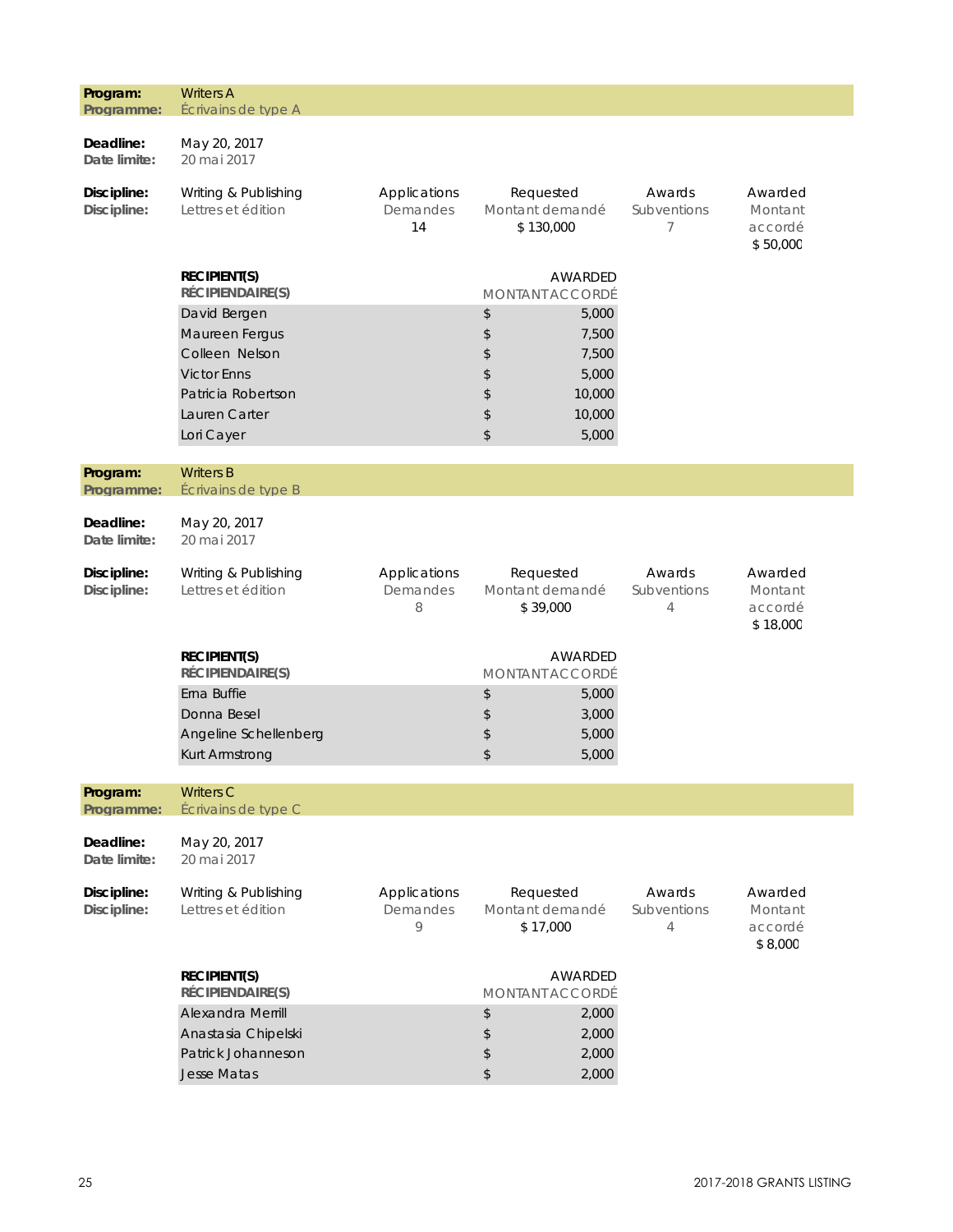**Program: Programme:**  Spoken Word/ Storytelling Artistes de la création parlée ou conteurs

**Deadline: Date limite:**  May 20, 2017 20 mai 2017

**Discipline: Discipline:**  Applications Demandes 1 Awards Subventions 0 Writing & Publishing Lettres et édition Requested Montant demandé \$ 2,000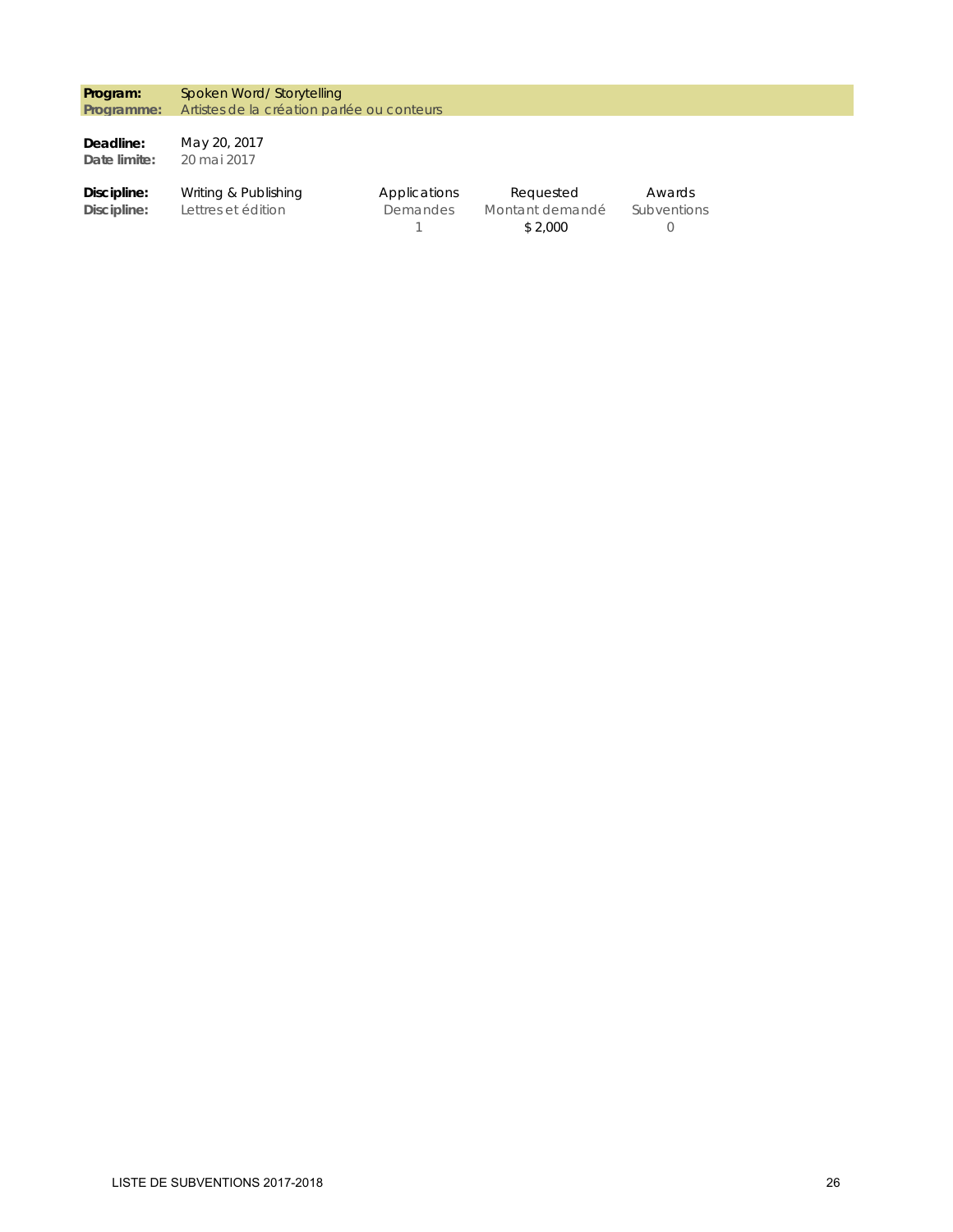| <b>Residencies</b><br><b>Residencies</b> |                                                                                        |                               |                                           |                                   | \$48,578                                 |
|------------------------------------------|----------------------------------------------------------------------------------------|-------------------------------|-------------------------------------------|-----------------------------------|------------------------------------------|
| Program:<br>Programme:                   | <b>Brooklyn Visual Arts Residency</b><br>Résidence pour les Artistes Visuel à Brooklyn |                               |                                           |                                   |                                          |
| Deadline:<br>Date limite:                | October 15, 2017<br>15 octobre 2017                                                    |                               |                                           |                                   |                                          |
| Discipline:<br>Discipline:               | <b>Visual Arts</b><br>Arts visuels                                                     | Applications<br>Demandes<br>8 | Requested<br>Montant demandé<br>\$100,000 | Awards<br>Subventions<br>1        | Awarded<br>Montant<br>accordé            |
|                                          | <b>RECIPIENT(S)</b><br>RÉCIPIENDAIRE(S)                                                |                               | AWARDED<br><b>MONTANT ACCORDÉ</b>         |                                   | \$12,500                                 |
|                                          | Ufuk Gueray                                                                            |                               | \$<br>12,500                              |                                   |                                          |
| Program:<br>Programme:                   | Riding Mountain Artists' Residency<br>Résidence pour artistes au Mont-Riding           |                               |                                           |                                   |                                          |
| Deadline:<br>Date limite:                | October 15, 2016<br>15 octobre 2016                                                    |                               |                                           |                                   |                                          |
| Discipline:<br>Discipline:               | Dance<br>Danse                                                                         | Applications<br>Demandes<br>2 | Requested<br>Montant demandé<br>\$1,900   | Awards<br>Subventions<br>0        |                                          |
| Discipline:<br>Discipline:               | <b>Music</b><br>Musique                                                                | Applications<br>Demandes<br>1 | Requested<br>Montant demandé<br>\$700     | Awards<br>Subventions<br>1        | Awarded<br>Montant<br>accordé            |
|                                          | <b>RECIPIENT(S)</b><br>RÉCIPIENDAIRE(S)                                                |                               | AWARDED<br><b>MONTANT ACCORDÉ</b>         |                                   | \$700                                    |
|                                          | <b>Curtis Wiebe</b>                                                                    |                               | \$<br>70 <sub>C</sub>                     |                                   |                                          |
| Discipline:<br>Discipline:               | Craft<br>Métiers d'art                                                                 | Applications<br>Demandes<br>2 | Requested<br>Montant demandé<br>\$1,400   | Awards<br>Subventions<br>1        | Awarded<br>Montant<br>accordé            |
|                                          | <b>RECIPIENT(S)</b><br>RÉCIPIENDAIRE(S)                                                |                               | AWARDED<br>MONTANT ACCORDÉ                |                                   | \$700                                    |
|                                          | Carolyn Mount                                                                          |                               | \$<br><b>700</b>                          |                                   |                                          |
| Discipline:<br>Discipline:               | Theatre<br>Théâtre                                                                     | Applications<br>Demandes<br>1 | Requested<br>Montant demandé<br>\$700     | Awards<br>Subventions<br>$\Omega$ |                                          |
| Discipline:<br>Discipline:               | <b>Visual Arts</b><br>Arts visuels                                                     | Applications<br>Demandes<br>6 | Requested<br>Montant demandé<br>\$4,200   | Awards<br>Subventions<br>4        | Awarded<br>Montant<br>accordé<br>\$2,800 |
|                                          | <b>RECIPIENT(S)</b><br>RÉCIPIENDAIRE(S)                                                |                               | AWARDED<br><b>MONTANT ACCORDÉ</b>         |                                   |                                          |
|                                          | Derek Dunlop                                                                           |                               | <b>700</b><br>\$                          |                                   |                                          |
|                                          | Diana Thorneycroft<br><b>Kristin Nelson</b>                                            |                               | \$<br>700<br>\$<br><b>700</b>             |                                   |                                          |
|                                          | Ufuk Gueray                                                                            |                               | \$<br><b>700</b>                          |                                   |                                          |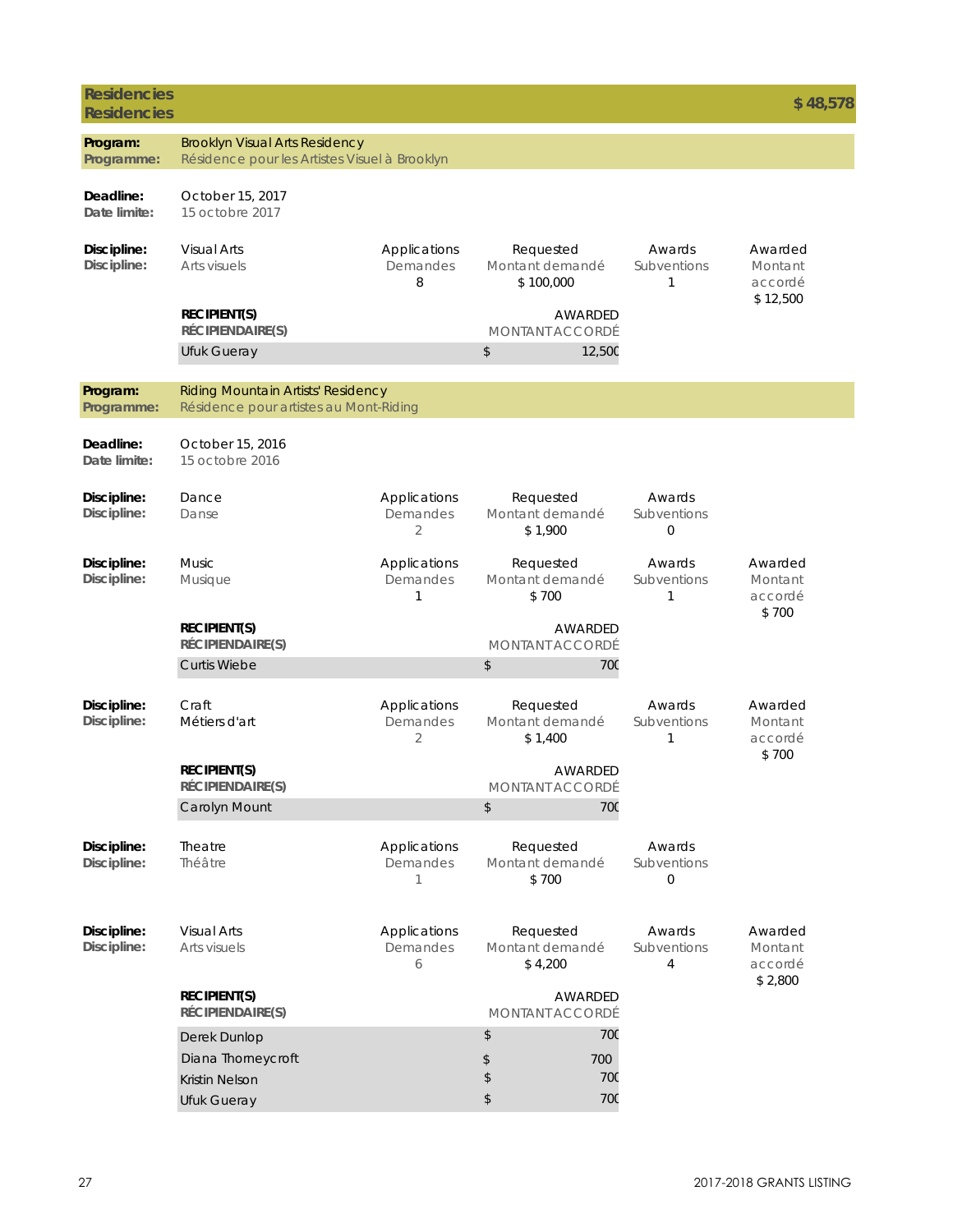| Discipline:<br>Discipline: | Writing & Publishing<br>Lettres et édition                                     | Applications<br>Demandes<br>3              | Requested<br>Montant demandé<br>\$2.600 | Awards<br>Subventions<br>$\mathbf{1}$ | Awarded<br>Montant<br>accordé<br>\$450   |
|----------------------------|--------------------------------------------------------------------------------|--------------------------------------------|-----------------------------------------|---------------------------------------|------------------------------------------|
|                            | <b>RECIPIENT(S)</b><br>RÉCIPIENDAIRE(S)                                        |                                            | AWARDED<br><b>MONTANT ACCORDÉ</b>       |                                       |                                          |
|                            | Hannah Green                                                                   |                                            | \$<br>45C                               |                                       |                                          |
| Discipline:<br>Discipline: | Interdisciplinary<br>Interdisciplinaire                                        | Applications<br>Demandes<br>2              | Requested<br>Montant demandé<br>\$1,900 | Awards<br>Subventions<br>2            | Awarded<br>Montant<br>accordé<br>\$1,400 |
|                            | <b>RECIPIENT(S)</b><br>RÉCIPIENDAIRE(S)                                        |                                            | AWARDED<br><b>MONTANT ACCORDÉ</b>       |                                       |                                          |
|                            | Kerri-Lynn Reeves                                                              |                                            | \$<br><b>700</b>                        |                                       |                                          |
|                            | Michelle Wilson                                                                |                                            | $\,$<br>700                             |                                       |                                          |
| Discipline:<br>Discipline: | Film and video<br>Film et vidéo                                                | Applications<br>Demandes<br>1              | Requested<br>Montant demandé<br>\$700   | Awards<br>Subventions<br>1            | Awarded<br>Montant<br>accordé<br>\$450   |
|                            | <b>RECIPIENT(S)</b><br>RÉCIPIENDAIRE(S)                                        |                                            | AWARDED<br><b>MONTANT ACCORDÉ</b>       |                                       |                                          |
|                            | Reva Stone                                                                     |                                            |                                         |                                       |                                          |
| Program:<br>Programme:     | <b>Churchill Artists' Residency</b><br>Résidence pour les Artistes à Churchill |                                            |                                         |                                       |                                          |
| Deadline:<br>Date limite:  | October 15, 2017<br>15 octobre 2017                                            |                                            |                                         |                                       |                                          |
| Discipline:<br>Discipline: | Film and video<br>Film et vidéo                                                | Applications<br>Demandes<br>$\overline{2}$ | Requested<br>Montant demandé<br>\$4,000 | Awards<br>Subventions<br>$\mathbf{1}$ | Awarded<br>Montant<br>accordé<br>\$2,000 |
|                            | <b>RECIPIENT(S)</b><br>RÉCIPIENDAIRE(S)                                        |                                            | AWARDED<br><b>MONTANT ACCORDÉ</b>       |                                       |                                          |
|                            | <b>Kevin Nikkel</b>                                                            |                                            | \$<br>2,000                             |                                       |                                          |
| Discipline:<br>Discipline: | <b>Visual Arts</b><br>Arts visuels                                             | Applications<br>Demandes<br>2              | Requested<br>Montant demandé<br>\$4,000 | Awards<br>Subventions<br>2            | Awarded<br>Montant<br>accordé<br>\$4,000 |
|                            | <b>RECIPIENT(S)</b><br>RÉCIPIENDAIRE(S)                                        |                                            | <b>AWARDED</b><br>MONTANT ACCORDÉ       |                                       |                                          |
|                            | Lilian Bonin                                                                   |                                            | 2,000<br>\$                             |                                       |                                          |
|                            | Janine-Annette Littmann                                                        |                                            | $\,$<br>2,000                           |                                       |                                          |
| Discipline:<br>Discipline: | Interdisciplinary<br>Interdisciplinaire                                        | Applications<br>Demandes<br>$\overline{2}$ | Requested<br>Montant demandé<br>\$4,000 | Awards<br>Subventions<br>0            |                                          |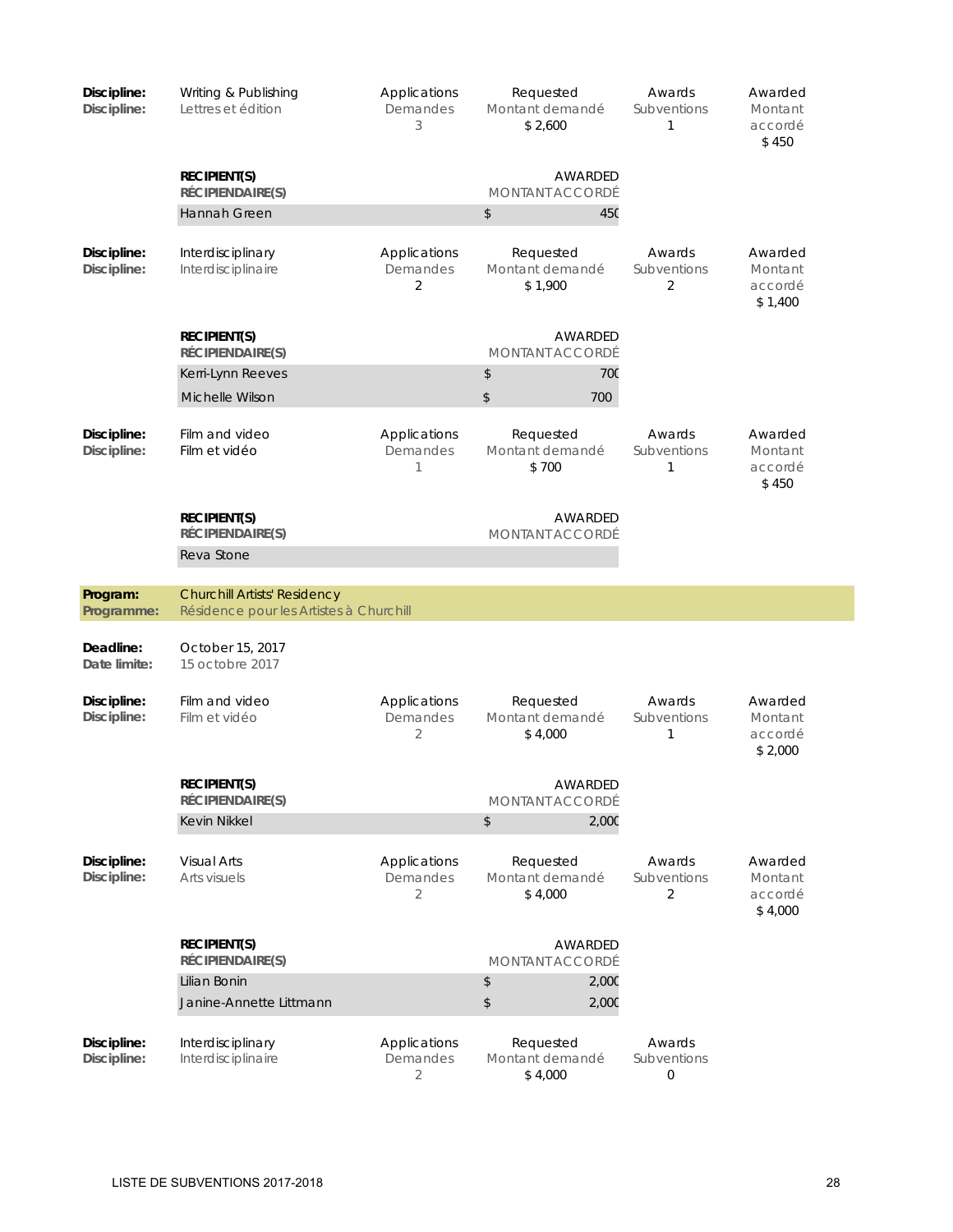| Program:                        | Manitoba/New Brunswick/Quebec Creative Residency                   |                            |                              |                         |                                |
|---------------------------------|--------------------------------------------------------------------|----------------------------|------------------------------|-------------------------|--------------------------------|
| Programme:                      | Résidence de création Manitoba / Nouveau-Brunswick / Québec        |                            |                              |                         |                                |
| Deadline:                       | October 15, 2017                                                   |                            |                              |                         |                                |
| Date limite:                    | 15 octobre 2017                                                    |                            |                              |                         |                                |
| Discipline:                     | Interdisciplinary                                                  | Applications               | Requested                    | Awards                  | Awarded                        |
| Discipline:                     | Interdisciplinaire                                                 | Demandes<br>$\overline{4}$ | Montant demandé<br>\$28,510  | Subventions<br>3        | Montant<br>accordé<br>\$10,000 |
|                                 | <b>RECIPIENT(S)</b><br>RÉCIPIENDAIRE(S)                            |                            | <b>MONTANT ACCORDÉ</b>       | AWARDED                 |                                |
|                                 | Kimberly Craig                                                     |                            | \$                           | 2,500                   |                                |
|                                 | Daniel Craig                                                       |                            | \$                           | 2,500                   |                                |
|                                 | Freya Olafson                                                      |                            | \$                           | 5,000                   |                                |
| Discipline:                     | <b>Visual Arts</b>                                                 | Applications<br>Demandes   | Requested<br>Montant demandé | Awards<br>Subventions   |                                |
| Discipline:                     | Arts visuel                                                        | $\overline{2}$             | \$16,000                     | $\overline{0}$          |                                |
| Discipline:                     | <b>Music</b>                                                       | Applications               | Requested                    | Awards                  |                                |
| Discipline:                     | Musique                                                            | Demandes<br>2              | Montant demandé<br>\$14,450  | Subventions<br>$\Omega$ |                                |
| Program:                        | <b>Iceland Performing Arts Residency</b>                           |                            |                              |                         |                                |
| Programme:                      | Résidence pour les arts du spectacle en Islande                    |                            |                              |                         |                                |
| Deadline:<br>Date limite:       | October 15, 2017<br>15 octobre 2017                                |                            |                              |                         |                                |
| Discipline:                     | Dance                                                              | Applications<br>Demandes   | Requested                    | Awards                  |                                |
| Discipline:                     | Danse                                                              | 2                          | Montant demandé<br>\$10,000  | Subventions<br>0        |                                |
| Discipline:                     | Music                                                              | Applications               | Requested                    | Awards                  |                                |
| Discipline:                     | Musique                                                            | Demandes<br>1              | Montant demandé<br>\$5,000   | Subventions<br>$\Omega$ |                                |
|                                 | <b>National/International Residency Expenses</b>                   |                            |                              |                         |                                |
| <b>Basse-Normandie Expenses</b> |                                                                    |                            |                              |                         | 509.00                         |
|                                 | <b>Brooklyn Residency Expenses</b><br>Churchill Residency Expenses |                            |                              |                         | 8782.00<br>905.00              |
|                                 | Deep Bay Residency Expenses                                        |                            |                              |                         | 3382.00                        |
|                                 |                                                                    |                            |                              | 13578.00                |                                |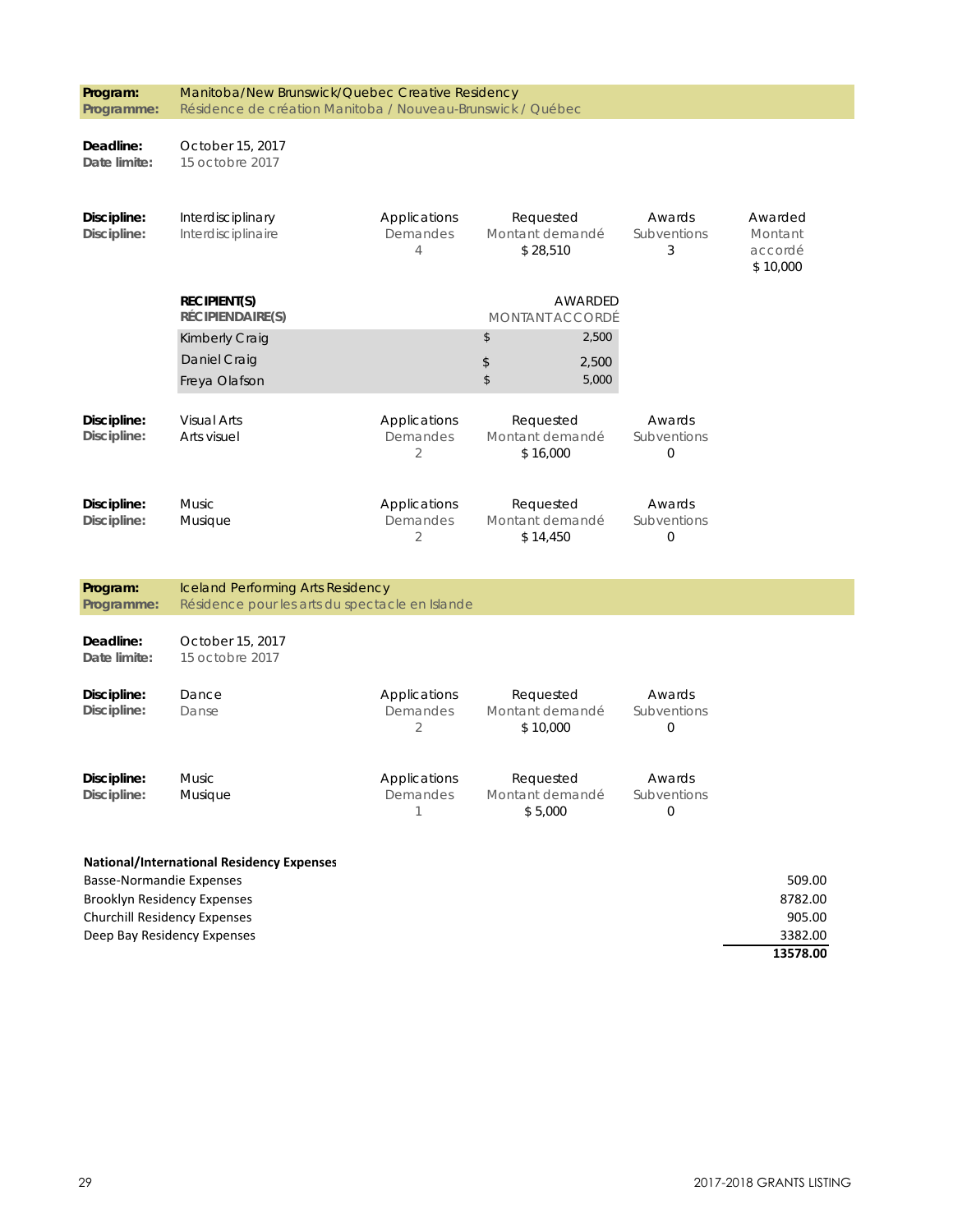### **Touring Grants Subventions pour tournées and the contract of the contract of the contract of the contract of the state of the state of the state of the state of the state of the state of the state of the state of the state of the state**

| Program:<br>Programme:     | <b>Touring Grants (Individuals/Ensembles)</b><br>Subventions pour tournées (individus et ensembles) |                                      |                                          |         |                                   |                                           |  |
|----------------------------|-----------------------------------------------------------------------------------------------------|--------------------------------------|------------------------------------------|---------|-----------------------------------|-------------------------------------------|--|
| Deadline:<br>Date limite:  | October 1, 2017<br>1 octobre 2017                                                                   |                                      |                                          |         |                                   |                                           |  |
| Discipline:<br>Discipline: | <b>Music</b><br><b>Musique</b>                                                                      | Applications<br><b>Demandes</b><br>3 | Requested<br>Montant demandé<br>\$27,500 |         | Awards<br><b>Subventions</b><br>3 | Awarded<br>Montant<br>accordé<br>\$16,000 |  |
|                            | <b>RECIPIENT(S)</b><br>RÉCIPIENDAIRE(S)                                                             |                                      | MONTANT ACCORDÉ                          | AWARDED |                                   |                                           |  |
|                            | <b>Judy Cook</b>                                                                                    |                                      | \$                                       | 1,00C   |                                   |                                           |  |
|                            | Home Routes/Chemin Chez Nous                                                                        |                                      | \$                                       | 8,000   |                                   |                                           |  |
|                            | Prairie Debut Inc.                                                                                  |                                      | \$                                       | 7,00C   |                                   |                                           |  |
|                            |                                                                                                     |                                      |                                          |         |                                   |                                           |  |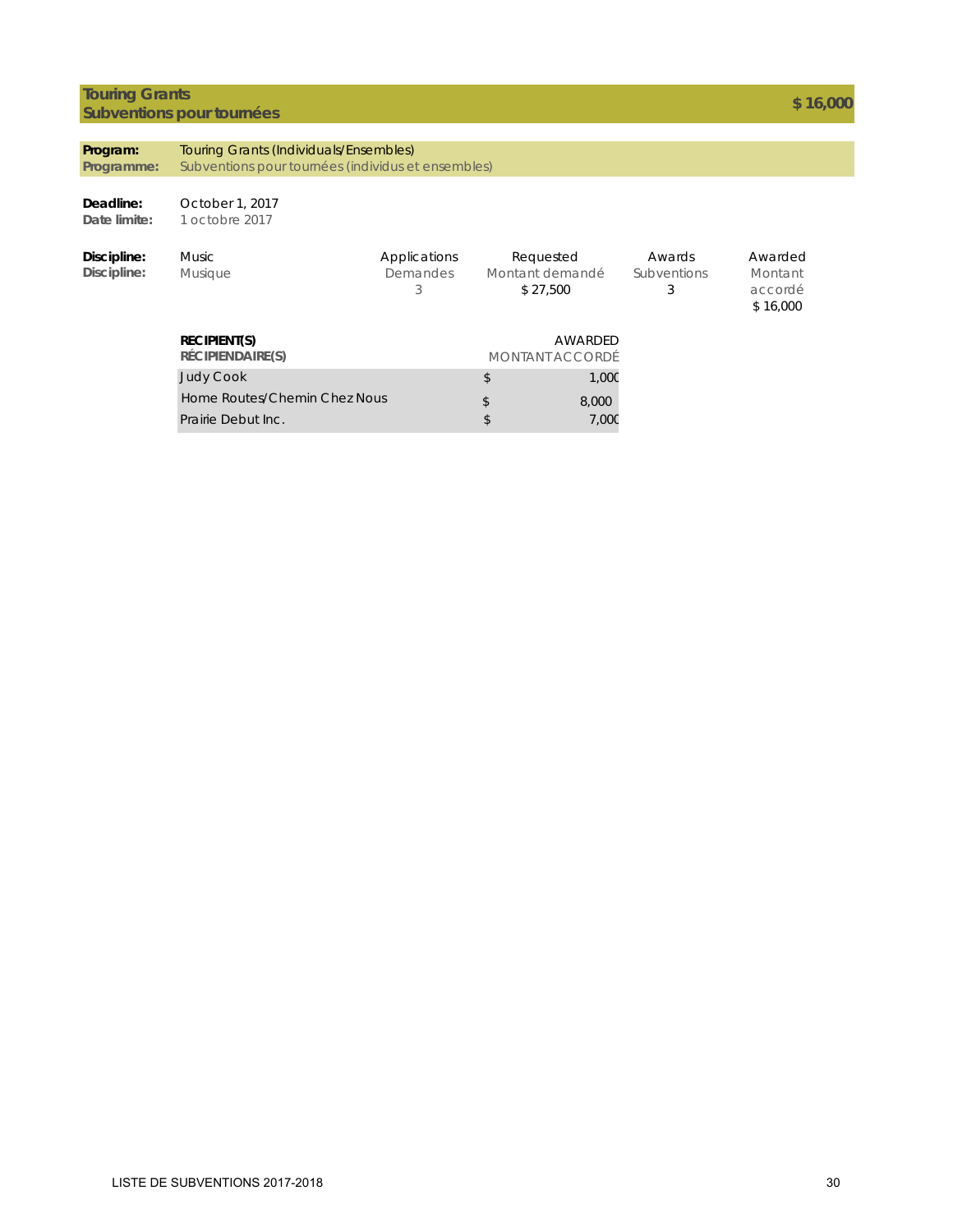### **ARTS DEVELOPMENT DÉVELOPPEMENT ARTISTIQUE**

| <b>Artists in the Schools</b>                | \$410,901    |
|----------------------------------------------|--------------|
| Artistes à l'école                           |              |
| Artists in the Schools Long Term Residencies | Dance        |
| Alexander School                             | \$3,248.00   |
| École J.B. Mitchell School                   | \$3,655.00   |
| Margaret Park Community School               | \$3,655.00   |
| Springfield Collegiate                       | \$1,756.00   |
| Riverbend Community School                   | \$2,250.00   |
| Whyte Ridge Elementary                       | \$1,500.00   |
| Virden Collegiate Institute                  | \$4,875.00   |
| Gillam School                                | \$3,996.00   |
| Artists in the Schools Long Term Residencies | <b>Music</b> |
| Poplar River Elementary School               | \$6,840.00   |
| Oak Bluff Community School                   | \$3,000.00   |
| Dr. F.W.L. Hamilton School                   | \$3,000.00   |
| École Sun Valley School                      | \$4,500.00   |
| <b>Beaumont School</b>                       | \$1,500.00   |
| Sigurbjorg Stefansson Early School           | \$2,276.00   |
| General Vanier School                        | \$1,500.00   |
| Centennial School (Selkirk)                  | \$1,820.00   |
| Minnetonka School                            | \$1,500.00   |
| Arthur E. Wright Community School            | \$2,250.00   |
| Hazel M. Kellington School                   | \$4,798.00   |
| École MacNeill                               | \$3,318.00   |
| Bairdmore School                             | \$1,500.00   |
| Grandview School                             | \$6,418.00   |
| Van Walleghem School                         | \$2,250.00   |
| Duke of Marlborough School                   | \$3,120.00   |
| Jack River School                            | \$3,420.00   |
| Jack River School                            | \$5,220.00   |
| Woodlawn Elementary School                   | \$2,012.00   |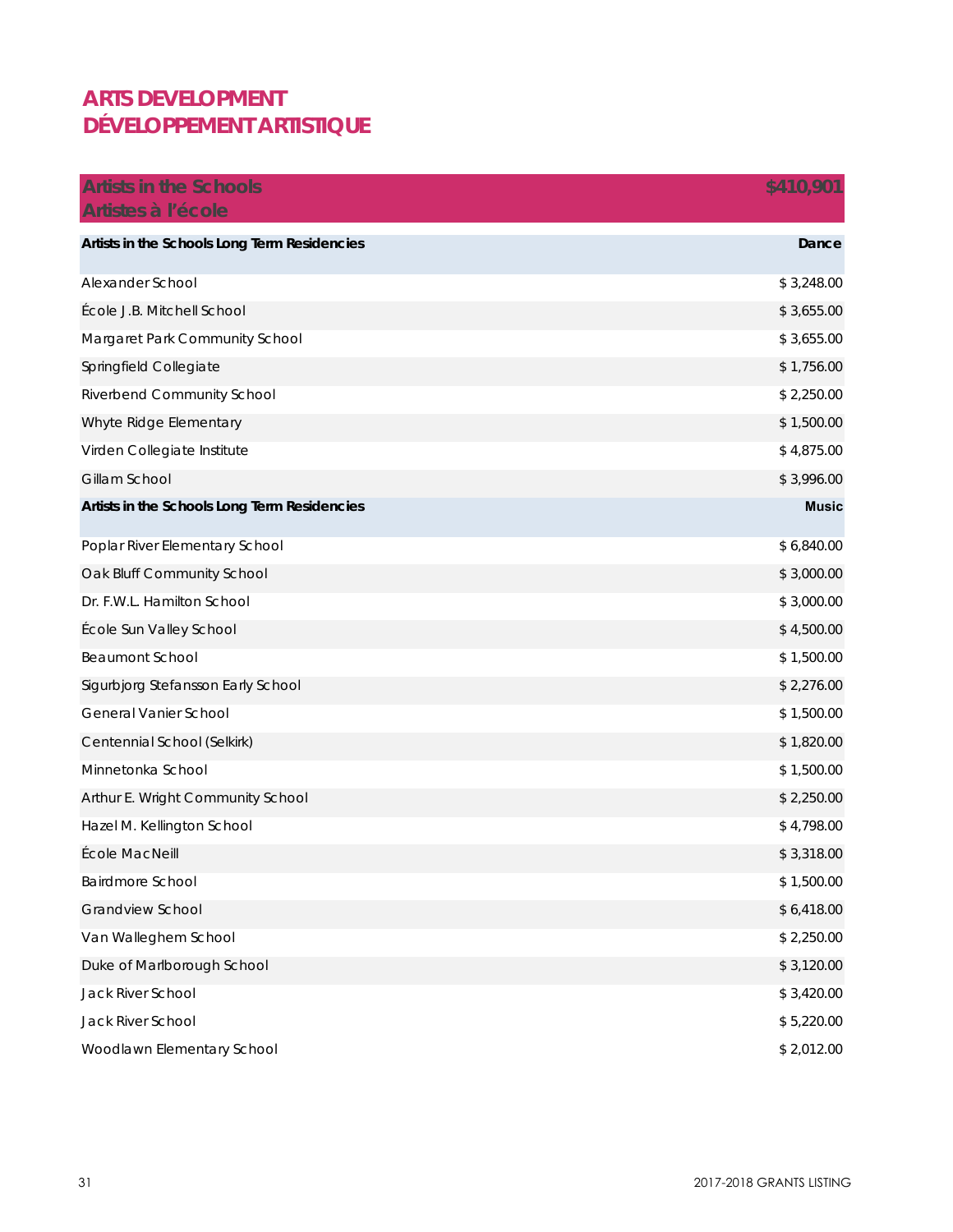| Artists in the Schools Long Term Residencies | <b>Theatre</b>                  |
|----------------------------------------------|---------------------------------|
| Niverville Elementary                        | \$1,820.00                      |
| Gretna Elementary                            | \$3,172.00                      |
| Jack River School                            | \$3,420.00                      |
| Artists in the Schools Long Term Residencies | <b>Visual Arts</b>              |
| <b>Westview School</b>                       | \$3,146.00                      |
| Inglis School                                | \$3,428.00                      |
| Rosenort School                              | \$3,192.00                      |
| École Dugald School                          | \$2,538.00                      |
| Prairie Mountain Elementary School           | \$3,273.00                      |
| Oakenwald School                             | \$3,266.00                      |
| Lt. Colonel Barker V.C. School               | \$3,389.00                      |
| La Salle School                              | \$3,432.00                      |
| École Constable Edward Finney School         | \$1,500.00                      |
| Glenwood School                              | \$1,500.00                      |
| <b>Edelweiss School</b>                      | \$2,794.00                      |
| South Oaks Elementary                        | \$4,152.00                      |
| Mitchell Elementary School                   | \$2,052.00                      |
| Wanipigow School                             | \$3,069.00                      |
| École Bonaventure                            | \$3,640.00                      |
| Artists in the Schools Long Term Residencies | <b>Film/Video</b>               |
| École Heritage Immersion                     | \$1,964.00                      |
| George Fitton School                         | \$1,883.00                      |
| Tech-Vocational High School                  | \$1,500.00                      |
| Morris School                                | \$3,528.00                      |
| École Rivière-Rouge                          | \$1,500.00                      |
| Artists in the Schools Long Term Residencies | <b>Writing &amp; Publishing</b> |
| Sargent Park School                          | \$3,512.00                      |
| École St. Avila School                       | \$1,756.00                      |
| École Swan River South School                | \$3,842.00                      |
| Plumas Elementary                            | \$2,903.00                      |
| Maple Leaf Elementary School                 | \$2,798.00                      |
| Virden Junior High                           | \$3,286.00                      |
| R.J. Waugh Elementary                        | \$3,070.00                      |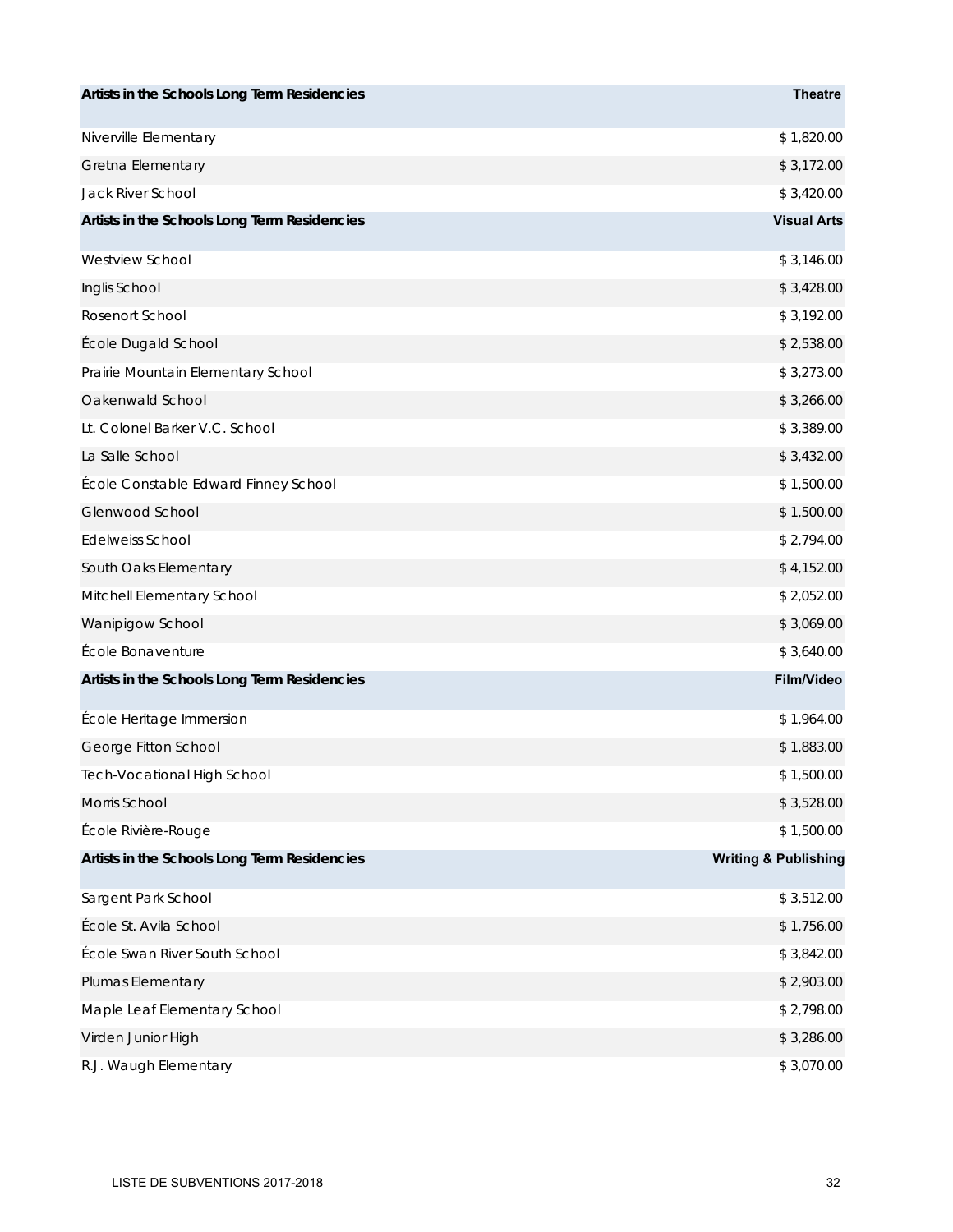| Artists in the Schools Long Term Residencies  | Interdisciplinary |
|-----------------------------------------------|-------------------|
| Meadows Elementary School                     | \$3,233.00        |
| Henry G. Izatt Middle School                  | \$3,000.00        |
| <b>Berens River School</b>                    | \$3,420.00        |
| <b>Berens River School</b>                    | \$3,420.00        |
| Linden Lanes School                           | \$3,233.00        |
| École Varennes                                | \$3,000.00        |
| Waywayseecappo Community School               | \$3,316.00        |
| Artists in the Schools Short Term Residencies | <b>Dance</b>      |
| Anola School                                  | \$2,110.00        |
| Kelsey Community School                       | \$1,608.00        |
| École Opasquia School                         | \$1,608.00        |
| <b>Ethelbert School</b>                       | \$1,838.00        |
| Gillis School                                 | \$2,104.00        |
| Joseph H. Kerr School                         | \$2,188.00        |
| Wanipigow School                              | \$2,272.00        |
| École St. Germain                             | \$750.00          |
| King George School                            | \$1,645.00        |
| River West Park School                        | \$2,089.00        |
| Beaverlodge School                            | \$2,089.00        |
| Fort Rouge School                             | \$750.00          |
| Gladstone School                              | \$750.00          |
| R.D. Parker Collegiate                        | \$1,678.00        |
| Helen Betty Osborne Ininiw Edu. Res. Ctr.     | \$1,620.00        |
| Melita School                                 | \$1,735.00        |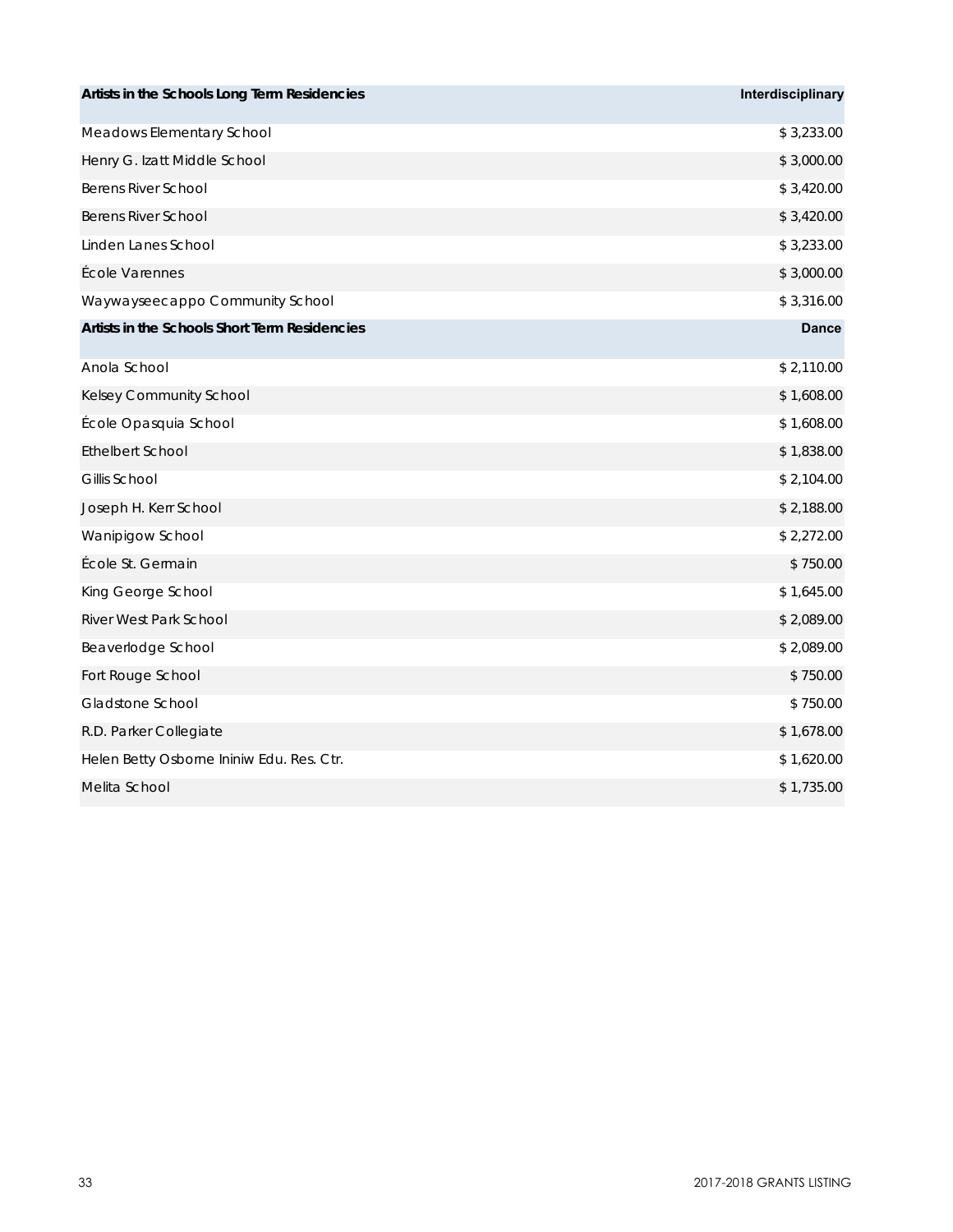| Artists in the Schools Short Term Residencies | <b>Music</b> |
|-----------------------------------------------|--------------|
| Winnipeg Beach School                         | \$1,078.00   |
| Ruth Hooker School                            | \$1,660.00   |
| <b>Emerson Elementary</b>                     | \$1,434.00   |
| Immaculate Heart of Mary School               | \$1,500.00   |
| Chief Charles Audy Memorial School            | \$1,899.00   |
| Shamrock School                               | \$1,500.00   |
| <b>Binscarth School</b>                       | \$1,732.00   |
| Pierson School                                | \$1,785.00   |
| Riverton Early Middle Years School            | \$2,804.00   |
| Ashern Early Years School                     | \$2,848.00   |
| Mary Montgomery School                        | \$1,696.00   |
| Valleyview Centennial School                  | \$1,699.00   |
| Victor H.L. Wyatt School                      | \$750.00     |
| Glenelm School                                | \$750.00     |
| La Barrière Crossings School                  | \$1,038.00   |
| École Powerview School                        | \$942.00     |
| École communautaire La Voie du Nord           | \$1,620.00   |
| Hastings School                               | \$750.00     |
| École St. Norbert Immersion                   | \$750.00     |
| Collicutt School                              | \$750.00     |
| École Lorette Immersion                       | \$878.00     |
| Helen Betty Osborne Ininiw Edu. Res. Ctr.     | \$1,620.00   |
| Cormorant Lake School                         | \$1,620.00   |
| Plum Coulee School                            | \$1,444.00   |
| École Seven Oaks Middle School                | \$750.00     |
| Elkhorn School                                | \$1,717.00   |
| St. John Brebeuf School                       | \$750.00     |
| <b>Tanner's Crossing School</b>               | \$1,676.00   |
| Miniota School                                | \$3,198.00   |
| <b>Grand Rapids School</b>                    | \$1,999.00   |
| Whitmore School                               | \$1,728.00   |
| Rossburn Collegiate                           | \$1,734.00   |
| Treherne Elementary                           | \$1,448.00   |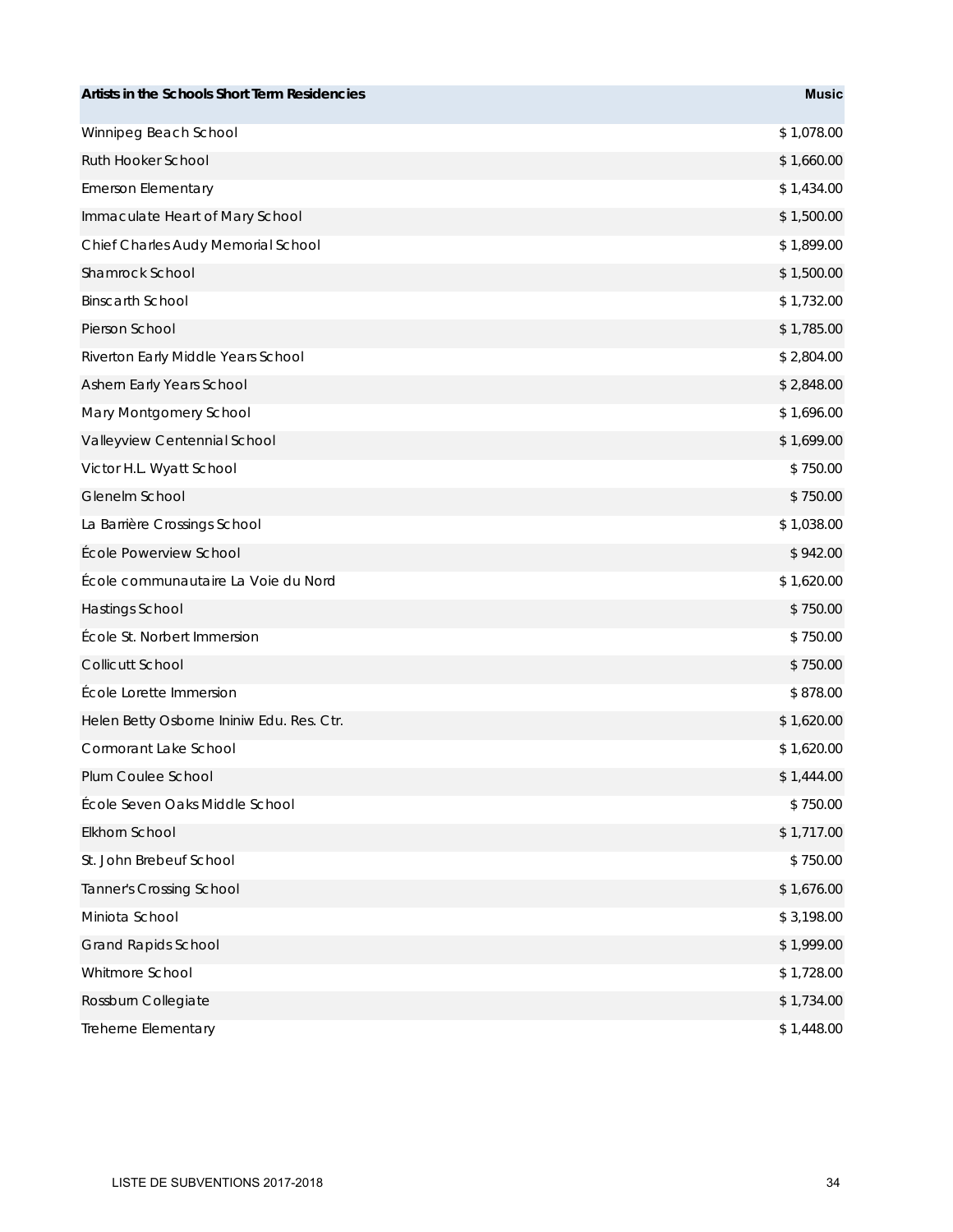| Artists in the Schools Short Term Residencies | <b>Theatre</b>     |
|-----------------------------------------------|--------------------|
| Shoal Lake School                             | \$1,688.00         |
| Fisher Branch Early Years School              | \$1,442.00         |
| Waverly Park School                           | \$1,643.00         |
| Joseph Teres School                           | \$750.00           |
| Prince Edward School                          | \$750.00           |
| Strathclair Community School                  | \$1,677.00         |
| Radisson School                               | \$750.00           |
| École Robert H. Smith School                  | \$750.00           |
| O.V. Jewitt Community School                  | \$750.00           |
| École St. Malo School                         | \$1,038.00         |
| École St. Malo School                         | \$1,038.00         |
| George Fitton School                          | \$1,643.00         |
| Forrest Elementary                            | \$1,641.00         |
| Miami School                                  | \$1,441.00         |
| Artists in the Schools Short Term Residencies | <b>Visual Arts</b> |
| George Saunders Memorial School               | \$1,620.00         |
| Stonewall Collegiate                          | \$898.00           |
| École Guyot                                   | \$750.00           |
| Minto School                                  | \$1,660.00         |
| Reston Elementary                             | \$1,717.00         |
| Hapnot Collegiate Institute                   | \$1,620.00         |
| Hapnot Collegiate Institute                   | \$1,620.00         |
| Deloraine School                              | \$1,730.00         |
| Marble Ridge Colony School (H)                | \$1,489.00         |
| Fisher Branch Collegiate                      | \$1,442.00         |
| Henderson School                              | \$1,799.00         |
| Ministic School                               | \$1,620.00         |
| École Provencher                              | \$750.00           |
| Joseph H. Kerr School                         | \$2,188.00         |
| Miles MacDonell Collegiate                    | \$750.00           |
| École Lorette Immersion                       | \$878.00           |
| Hazelridge School                             | \$922.00           |
| Waskada School                                | \$1,740.00         |
| Hastings School                               | \$750.00           |
| <b>Falcon Beach School</b>                    | \$1,464.00         |
| Teulon Elementary School                      | \$982.00           |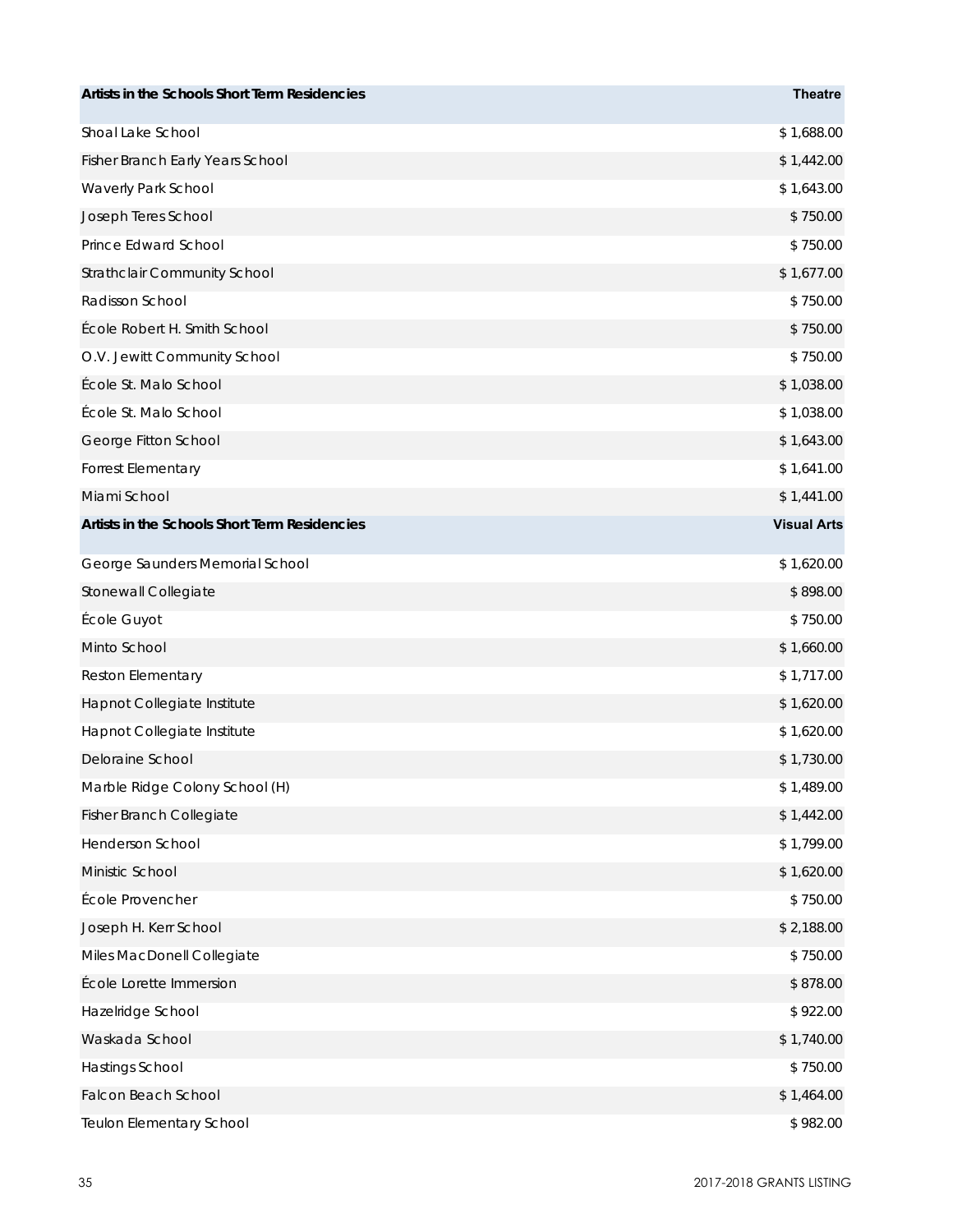| F.W. Gilbert School                           | \$1,447.00 |
|-----------------------------------------------|------------|
| Gypsumville School                            | \$1,685.00 |
| Rosenfeld Elementary School                   | \$1,431.00 |
| Wayoata School                                | \$750.00   |
| Westgrove School                              | \$750.00   |
| Lac du Bonnet Senior                          | \$1,437.00 |
| Broad Valley Colony School (H)                | \$1,466.00 |
| Henry G. Izatt Middle School                  | \$750.00   |
| Shaftesbury High School                       | \$750.00   |
| Riverheights School                           | \$1,643.00 |
| Langruth Elementary                           | \$1,471.00 |
| <b>Tanner's Crossing School</b>               | \$1,643.00 |
| École Edward Schreyer School                  | \$994.00   |
| Riverheights School                           | \$1,643.00 |
| Helen Betty Osborne Ininiw Edu. Res. Ctr.     | \$1,620.00 |
| Nelson McIntyre Collegiate                    | \$750.00   |
| Artists in the Schools Short Term Residencies | Film/Video |
| Hamiota Collegiate                            | \$1,696.00 |
| Frontier Collegiate Institute                 | \$1,620.00 |
| Kelvin High School                            | \$750.00   |
| Ross L. Gray School                           | \$1,488.00 |
| Cormorant Lake School                         | \$1,620.00 |
| St. Ignatius School                           | \$750.00   |
| Mary Duncan Elementary                        | \$1,620.00 |
| École Viscount Alexander                      | \$750.00   |
| Minnewasta School                             | \$1,448.00 |
| Wanipigow School                              | \$1,509.00 |
| Mountain View School                          | \$1,942.00 |
| Ochre River School                            | \$1,707.00 |
| Otter Nelson River                            | \$1,620.00 |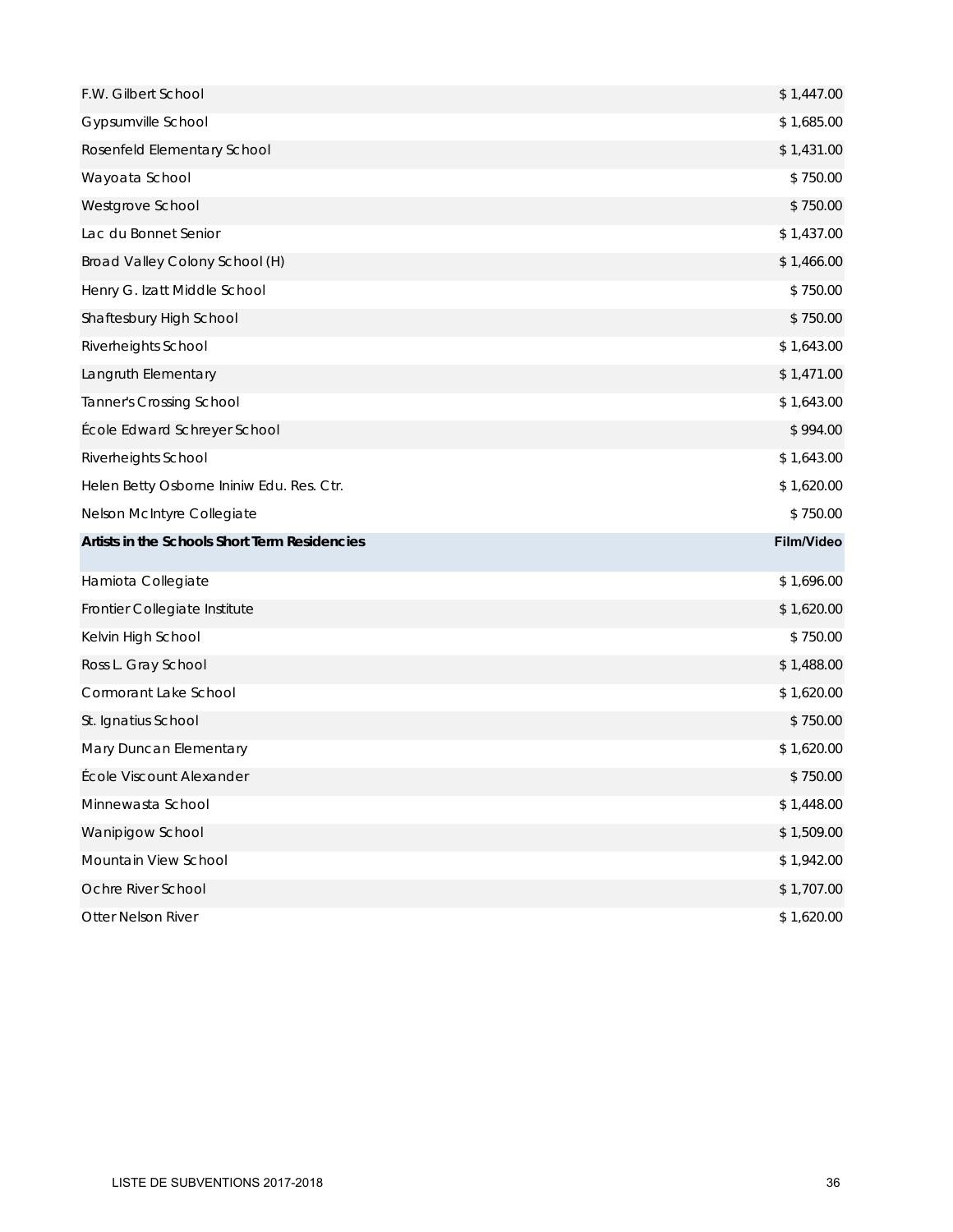| Artists in the Schools Short Term Residencies                                         |                | <b>Writing &amp; Publishing</b> |
|---------------------------------------------------------------------------------------|----------------|---------------------------------|
| Dr. D. W. Penner School                                                               |                | \$878.00                        |
| East Selkirk Middle School                                                            |                | \$938.00                        |
| Institut collégial Vincent Massey Collegiate                                          |                | \$750.00                        |
| Niji Mahkwa School                                                                    |                | \$750.00                        |
| École R.W. Bobby Bend School                                                          |                | \$898.00                        |
| Robert Smith Elementary                                                               |                | \$970.00                        |
| École Edward Schreyer School                                                          |                | \$1,070.00                      |
| Artists in the Schools Short Term Residencies                                         |                | Interdisciplinary               |
| <b>Betty Gibson School</b>                                                            |                | \$1,643.00                      |
| <b>Benito School</b>                                                                  |                | \$1,941.00                      |
| Winnipeg Beach School                                                                 |                | \$1,078.00                      |
| Ste. Marie School                                                                     |                | \$1,592.00                      |
| Domain Elementary                                                                     |                | \$906.00                        |
| Alf Cuthbert School                                                                   |                | \$1,630.00                      |
| Lundar School                                                                         |                | \$1,446.00                      |
| Bernie Wolfe Community School                                                         |                | \$750.00                        |
| Gray Academy of Jewish Education                                                      |                | \$1,500.00                      |
| Crystal City Early Years School                                                       |                | \$1,504.00                      |
| Rivers Elementary                                                                     |                | \$1,666.00                      |
| Niakwa Place School                                                                   |                | \$750.00                        |
| Gilbert Plains Elementary School                                                      |                | \$1,756.00                      |
| William S. Patterson School                                                           |                | \$962.00                        |
| 2017 Expenses Dépenses 2017                                                           | \$             | 15,819                          |
| 2017 Accrued Expense Frais à payer 2017                                               | $\updownarrow$ | 20,167                          |
| 2016 Over Accrued Expense<br>Plus de frais à payer 2016                               | \$             | (3, 108)                        |
| <b>Arts Development Special Projects</b><br>Projets spéciaux développement artistique | \$             | 10,692                          |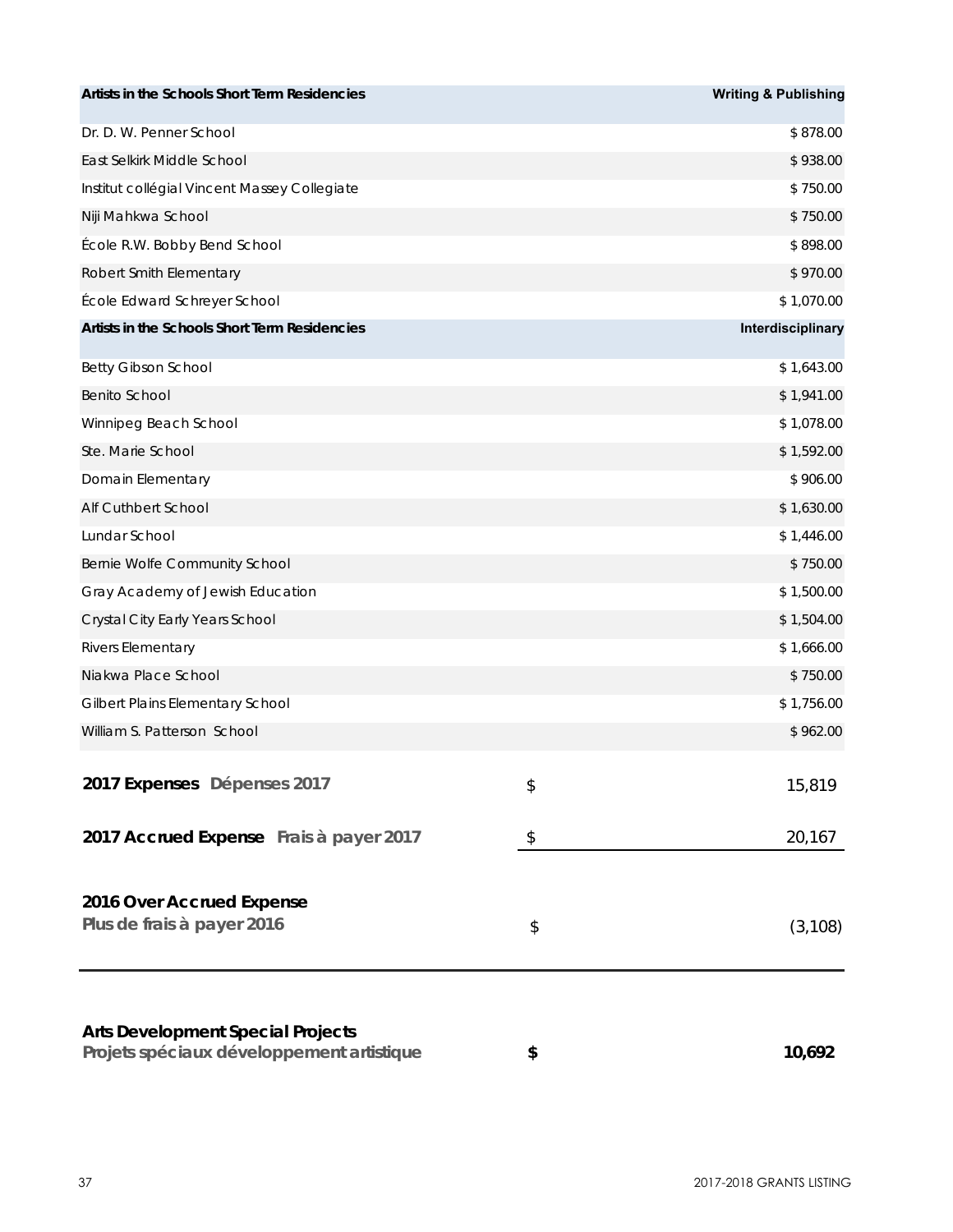| <b>ArtsSmarts</b><br><b>GénieArts</b> |                                                                                                                                                                                                                                                                             |                                |                                                                                                                                                                     |                             | \$91,168                                  |
|---------------------------------------|-----------------------------------------------------------------------------------------------------------------------------------------------------------------------------------------------------------------------------------------------------------------------------|--------------------------------|---------------------------------------------------------------------------------------------------------------------------------------------------------------------|-----------------------------|-------------------------------------------|
| Program:<br>Programme:                | <b>ArtsSmarts II</b><br>GénieArts II                                                                                                                                                                                                                                        |                                |                                                                                                                                                                     |                             |                                           |
| Deadline:<br>Date limite:             | April 15, 2017<br>15 avril 2017                                                                                                                                                                                                                                             |                                |                                                                                                                                                                     |                             |                                           |
| Discipline:<br>Discipline:            | <b>Visual Arts</b><br>Arts visuels                                                                                                                                                                                                                                          | Applications<br>Demandes<br>3  | Requested<br>Montant demandé<br>\$24,950                                                                                                                            | Awards<br>Subventions<br>1  | Awarded<br>Montant<br>accordé<br>\$4,950  |
|                                       | <b>RECIPIENT(S)</b><br>RÉCIPIENDAIRE(S)                                                                                                                                                                                                                                     |                                | AWARDED<br><b>MONTANT ACCORDÉ</b>                                                                                                                                   |                             |                                           |
|                                       | Sioux Valley High School                                                                                                                                                                                                                                                    |                                | \$<br>4,950                                                                                                                                                         |                             |                                           |
| Discipline:<br>Discipline:            | Theatre<br>Théâtre                                                                                                                                                                                                                                                          | Applications<br>Demandes<br>1  | Requested<br>Montant demandé<br>\$8,950                                                                                                                             | Awards<br>Subventions<br>1  | Awarded<br>Montant<br>accordé<br>\$8,950  |
|                                       | <b>RECIPIENT(S)</b><br>RÉCIPIENDAIRE(S)                                                                                                                                                                                                                                     |                                | AWARDED<br><b>MONTANT ACCORDÉ</b>                                                                                                                                   |                             |                                           |
|                                       | Amber Trails School                                                                                                                                                                                                                                                         |                                | \$<br>8,950                                                                                                                                                         |                             |                                           |
| Discipline:<br>Discipline:            | Writing & Publishing<br>Lettres et édition                                                                                                                                                                                                                                  | Applications<br>Demandes<br>1  | Requested<br>Montant demandé<br>\$8,000                                                                                                                             | Awards<br>Subventions<br>1  | Awarded<br>Montant<br>accordé<br>\$8,000  |
|                                       | <b>RECIPIENT(S)</b><br>RÉCIPIENDAIRE(S)                                                                                                                                                                                                                                     |                                | AWARDED<br><b>MONTANT ACCORDÉ</b>                                                                                                                                   |                             |                                           |
|                                       | Argyle Alternative High School                                                                                                                                                                                                                                              |                                | \$<br>8,000                                                                                                                                                         |                             |                                           |
| Discipline:<br>Discipline:            | Interdisciplinary<br>Interdisciplinaire                                                                                                                                                                                                                                     | Applications<br>Demandes<br>15 | Requested<br>Montant demandé<br>\$124,268                                                                                                                           | Awards<br>Subventions<br>11 | Awarded<br>Montant<br>accordé<br>\$69,268 |
|                                       | <b>RECIPIENT(S)</b><br>RÉCIPIENDAIRE(S)                                                                                                                                                                                                                                     |                                | AWARDED<br><b>MONTANT ACCORDÉ</b>                                                                                                                                   |                             |                                           |
|                                       | Nelson McIntyre Collegiate<br>Phoenix School<br>Alexander School<br>Manitou Elementary School<br>Hapnot Collegiate Institute<br>R.F. Morrison School<br><b>Ruth Betts Community School</b><br>Miniota School<br>Decker Colony School<br>New Era School<br>Whitemouth School |                                | \$<br>8,364<br>\$<br>3,000<br>\$<br>4,560<br>\$<br>10,000<br>7,560<br>\$<br>10,000<br>\$<br>\$<br>2,680<br>\$<br>5,000<br>\$<br>3,150<br>\$<br>5,000<br>\$<br>9,954 |                             |                                           |
|                                       |                                                                                                                                                                                                                                                                             |                                |                                                                                                                                                                     |                             |                                           |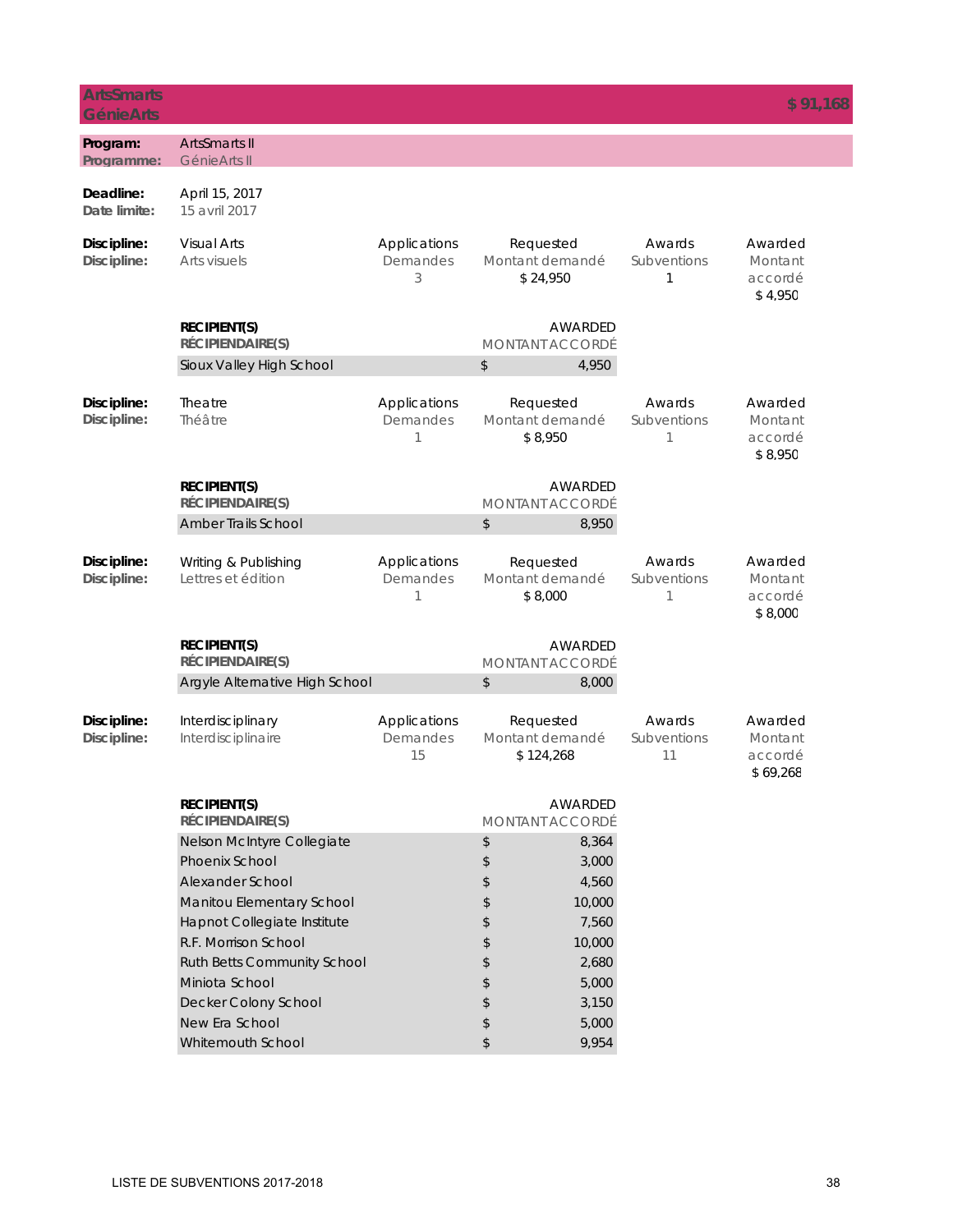### **Bridges Passerelles**

#### **Program: Programme: Deadline: Date limite: Discipline: Discipline:**  Applications Demandes 4 Awards **Subventions** 3 Awarded Montant accordé \$ 17,000 **Discipline: Discipline:**  Applications Demandes 7 Awards Subventions 4 Awarded Montant accordé \$ 17,500 **Discipline: Discipline:**  Applications Demandes 4 Awards Subventions 1 Awarded Montant accordé \$ 6,000 **Discipline: Discipline:**  Applications Demandes 5 Awards Subventions 2 Awarded Montant accordé \$ 12,500 Music Musique Requested Montant demandé \$ 30,000 Visual Arts Arts visuels **Indigenous Arts Programs Programmes des arts autochtones \$ 56,000** Indigenous Arts Creative Development Développement créatif des arts autochtones Renée Lamoureux  $\sim$  4,000 Requested Montant demandé \$ 37,303 **RECIPIENT(S) RÉCIPIENDAIRE(S)** AWARDED MONTANT ACCORDÉ Leonard Sumner Don Amero \$ 6,500  $$ 6,500$ September 25, 2017 25 septembre 2017 Film/Video Film et vidéo Requested Montant demandé \$ 20,000 **RECIPIENT(S) RÉCIPIENDAIRE(S)** AWARDED MONTANT ACCORDÉ \$ 7,500 Diana Barsy **3** 2,000 David Boulanger \$ 5,500 Roots Above Branches  $\sim$  2,500 KC Adams **RECIPIENT(S) RÉCIPIENDAIRE(S)** AWARDED MONTANT ACCORDÉ Trevor Chilton 6,000 Writing & Publishing Lettres et édition Requested Montant demandé \$ 32,500 **RECIPIENT(S) RÉCIPIENDAIRE(S)** AWARDED MONTANT ACCORDÉ David Robertson **\$** 7,500 Duncan Mercredi 5,000

**Discipline: Discipline:**  Applications Demandes 1 Awards Subventions  $\bigcap$ Interdisciplinary Interdisciplinaire Requested Montant demandé \$ 7,500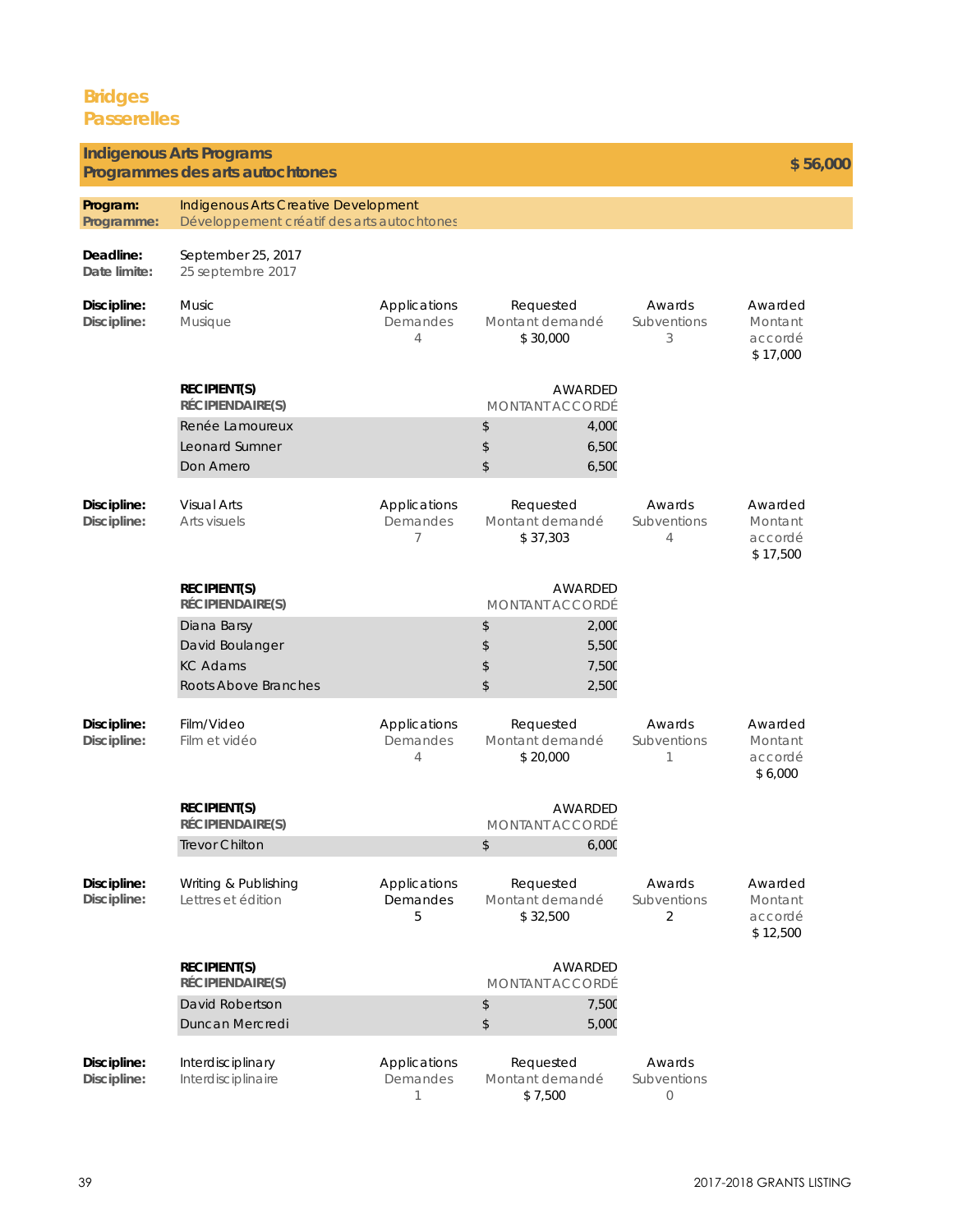| Program:<br>Programme:     | Indigenous Arts Mentorship, Training & Development<br>Formation et développement des arts autochtones avec mento |                               |                                          |                                    |                                          |
|----------------------------|------------------------------------------------------------------------------------------------------------------|-------------------------------|------------------------------------------|------------------------------------|------------------------------------------|
| Deadline:<br>Date limite:  | September 25, 2017<br>25 septembre 2017                                                                          |                               |                                          |                                    |                                          |
| Discipline:<br>Discipline: | <b>Visual Arts</b><br>Arts visuels                                                                               | Applications<br>Demandes      | Requested<br>Montant demandé<br>\$5,000  | Awards<br>Subventions<br>$\bigcap$ |                                          |
| Discipline:<br>Discipline: | Film and video<br>Film et vidéo                                                                                  | Applications<br>Demandes      | Requested<br>Montant demandé<br>\$4,950  | Awards<br>Subventions<br>$\Omega$  |                                          |
| Discipline:<br>Discipline: | Interdisciplinary<br>Interdisciplinaire                                                                          | Applications<br>Demandes      | Requested<br>Montant demandé<br>\$10,000 | Awards<br>Subventions<br>$\Omega$  |                                          |
| Discipline:<br>Discipline: | <b>Music</b><br>Musique                                                                                          | Applications<br>Demandes<br>5 | Requested<br>Montant demandé<br>\$4,071  | Awards<br>Subventions              | Awarded<br>Montant<br>accordé<br>\$3,000 |
|                            | <b>RECIPIENT(S)</b><br>RÉCIPIENDAIRE(S)                                                                          |                               | AWARDED<br>MONTANT ACCORDÉ               |                                    |                                          |
|                            | Jen Storm                                                                                                        |                               | \$<br>3,000                              |                                    |                                          |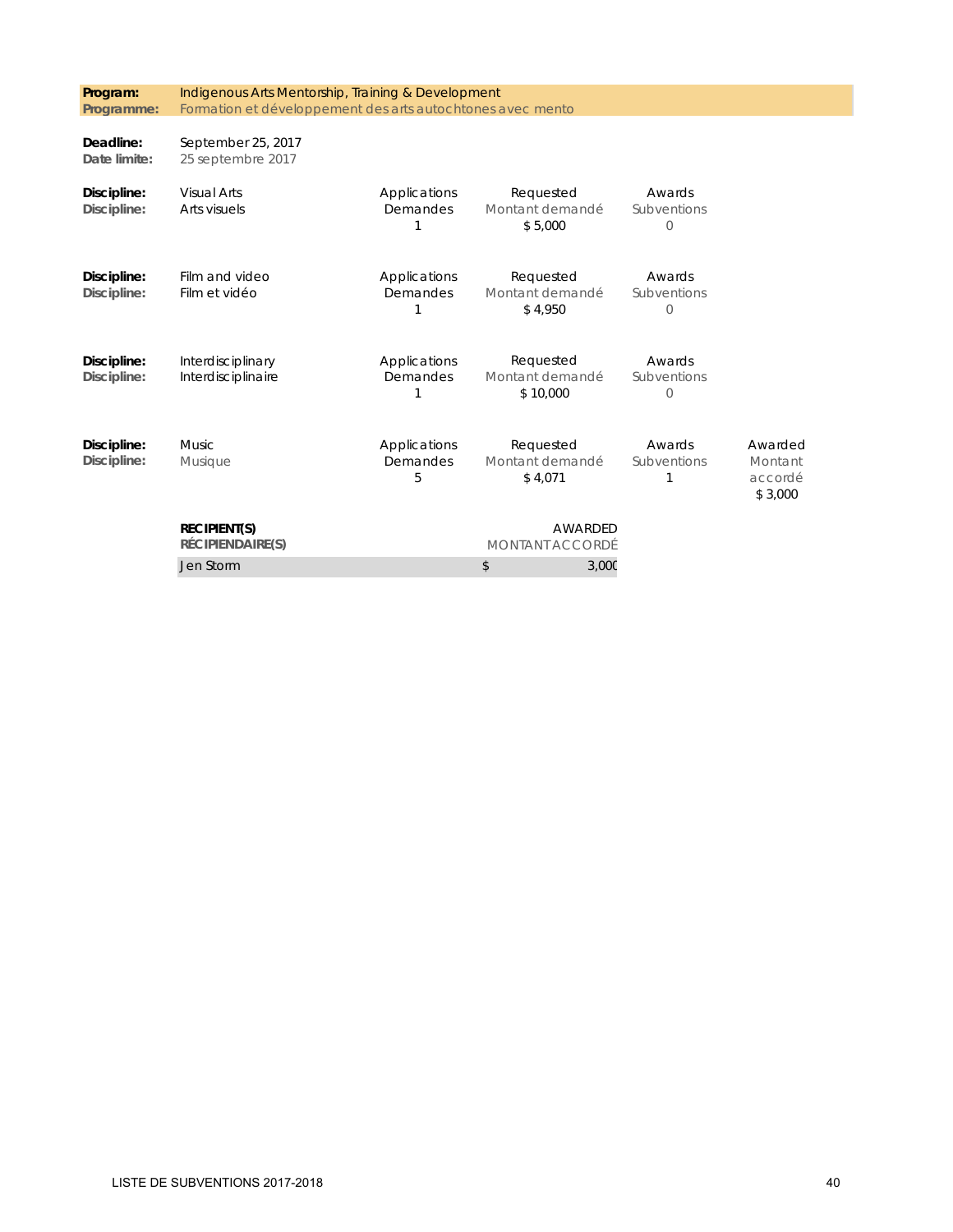### **Management & Governance Gestion et gouvernance \$ 18,500**

| Program:                   | Management & Governance                                     |                                            |                                          |                                         |                                          |
|----------------------------|-------------------------------------------------------------|--------------------------------------------|------------------------------------------|-----------------------------------------|------------------------------------------|
| Programme:                 | Gestion et gouvernance                                      |                                            |                                          |                                         |                                          |
| Deadline:<br>Date limite:  | April 10, 2017<br>10 avril 2017                             |                                            |                                          |                                         |                                          |
| Discipline:<br>Discipline: | <b>Music</b><br>Musique                                     | Applications<br>Demandes<br>$\overline{2}$ | Requested<br>Montant demandé<br>\$10.475 | Awards<br>Subventions<br>1              | Awarded<br>Montant<br>accordé<br>\$2.975 |
|                            | <b>RECIPIENT(S)</b><br><b>RÉCIPIENDAIRE(S)</b>              |                                            | AWARDED<br><b>MONTANT ACCORDÉ</b>        |                                         |                                          |
|                            | Manitoba Opera                                              |                                            | \$                                       | 2,975                                   |                                          |
| Discipline:<br>Discipline: | Theatre<br>Théâtre                                          | Applications<br>Demandes<br>1              | Requested<br>Montant demandé<br>\$7,500  | Awards<br>Subventions<br>1              | Awarded<br>Montant<br>accordé<br>\$7.000 |
|                            | <b>RECIPIENT(S)</b><br>RÉCIPIENDAIRE(S)                     |                                            | AWARDED<br><b>MONTANT ACCORDÉ</b>        |                                         |                                          |
|                            | Theatre Projects Manitoba                                   |                                            | \$                                       | 7,000                                   |                                          |
| Discipline:<br>Discipline: | <b>Visual Arts</b><br>Arts visuels                          | Applications<br>Demandes<br>3              | Requested<br>Montant demandé<br>\$17,200 | Awards<br>Subventions<br>$\overline{2}$ | Awarded<br>Montant<br>accordé<br>\$8,525 |
|                            | <b>RECIPIENT(S)</b><br>RÉCIPIENDAIRE(S)                     |                                            | AWARDED<br><b>MONTANT ACCORDÉ</b>        |                                         |                                          |
|                            | Mentoring Artists for Women's Art (MAWA)<br>Video Pool Inc. |                                            | \$<br>\$                                 | 3,525<br>5,000                          |                                          |
| Discipline:<br>Discipline: | Interdisciplinary<br>Interdisciplinaire                     | Applications<br>Demandes<br>1              | Requested<br>Montant demandé<br>\$7,500  | Awards<br>Subventions<br>0              |                                          |
| Discipline:<br>Discipline: | Writing and publishing<br>Lettres et éditions               | Applications<br>Demandes<br>1              | Requested<br>Montant demandé<br>\$3,870  | Awards<br>Subventions<br>$\circ$        |                                          |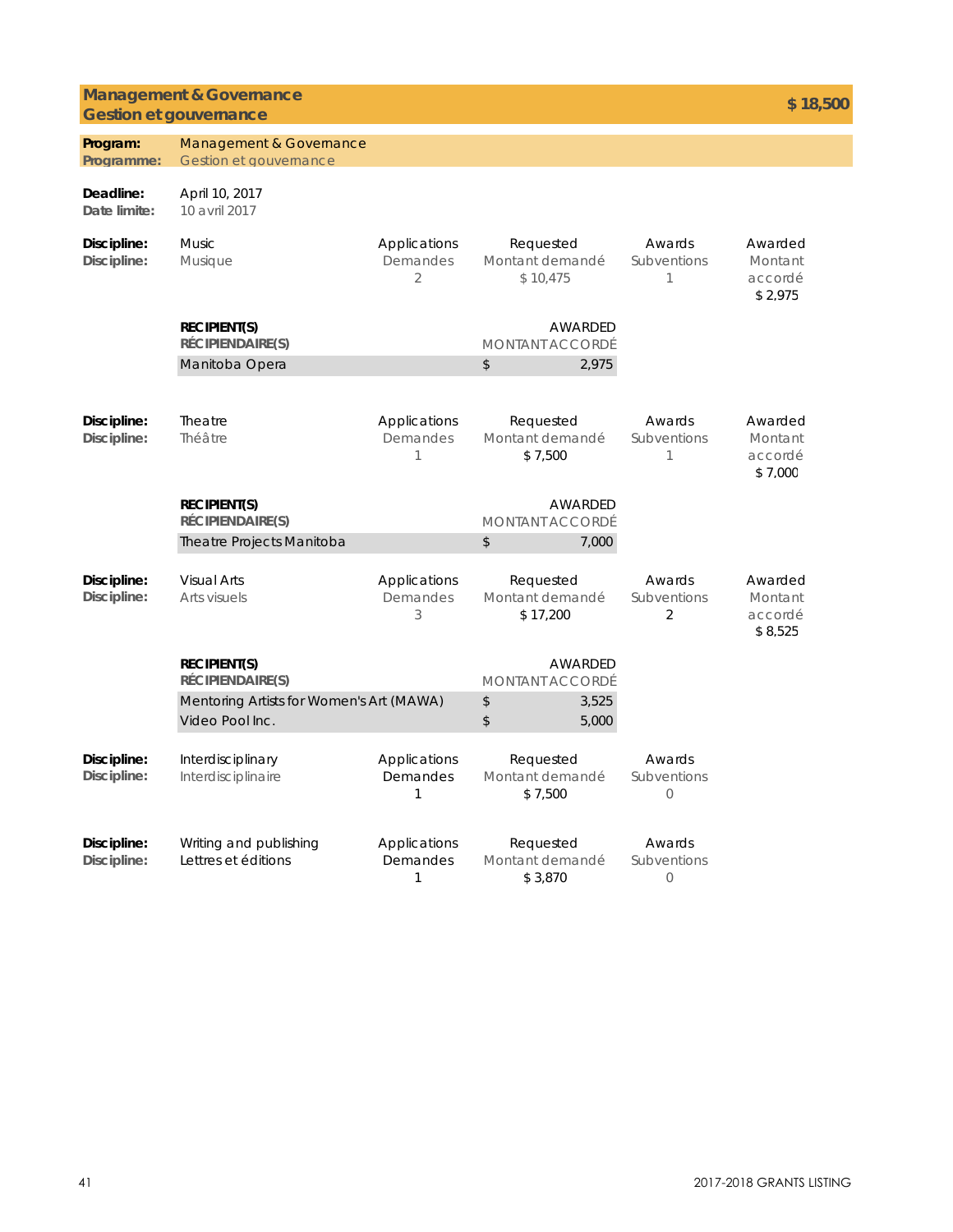### **Artist in the Community Residency** Artist in the Community Residency<br> **Artiste en résidence dans la communauté aux les productions de la communauté** de la production de la communauté

| Program:<br>Programme:     | Artist in the Community<br>Artiste dans la communauté                        |                                            |                                          |                 |                                         |                                           |
|----------------------------|------------------------------------------------------------------------------|--------------------------------------------|------------------------------------------|-----------------|-----------------------------------------|-------------------------------------------|
|                            |                                                                              |                                            |                                          |                 |                                         |                                           |
| Deadline:<br>Date limite:  | March 25, 2017<br>25 mars 2017                                               |                                            |                                          |                 |                                         |                                           |
| Discipline:<br>Discipline: | <b>Music</b><br><b>Musique</b>                                               | Applications<br>Demandes<br>$\overline{4}$ | Requested<br>Montant demandé<br>\$37,500 |                 | Awards<br>Subventions<br>2              | Awarded<br>Montant<br>accordé<br>\$7,500  |
|                            | <b>RECIPIENT(S)</b><br>RÉCIPIENDAIRE(S)                                      |                                            | <b>MONTANT ACCORDÉ</b>                   | AWARDED         |                                         |                                           |
|                            | Opaskwayak Women's Group<br>Jazz Winnipeg Inc.                               |                                            | \$<br>\$                                 | 10,000<br>7,50C |                                         |                                           |
| Discipline:<br>Discipline: | Dance<br>Dance                                                               | Applications<br>Demandes<br>1              | Requested<br>Montant demandé<br>\$10,000 |                 | Awards<br>Subventions<br>1              | Awarded<br>Montant<br>accordé<br>\$10,000 |
|                            | AWARDED<br><b>RECIPIENT(S)</b><br>RÉCIPIENDAIRE(S)<br><b>MONTANT ACCORDÉ</b> |                                            |                                          |                 |                                         |                                           |
|                            | Society for Manitobans with Disabilities Inc.                                |                                            | \$                                       | 10,000          |                                         |                                           |
| Discipline:<br>Discipline: | <b>Visual Arts</b><br>Arts visuels                                           | Applications<br>Demandes<br>1              | Requested<br>Montant demandé<br>\$9,840  |                 | Awards<br>Subventions<br>1              | Awarded<br>Montant<br>accordé             |
|                            | <b>RECIPIENT(S)</b><br>RÉCIPIENDAIRE(S)<br><b>MONTANT ACCORDÉ</b>            |                                            | <b>AWARDED</b>                           |                 | \$9,840                                 |                                           |
|                            | Whitemouth River Recreation Commission Inc.                                  |                                            | \$                                       | <b>9,840</b>    |                                         |                                           |
| Discipline:<br>Discipline: | Film/Video<br>Film et vidéo                                                  | Applications<br>Demandes<br>1              | Requested<br>Montant demandé<br>\$10,000 |                 | Awards<br>Subventions<br>$\overline{0}$ |                                           |
| Discipline:<br>Discipline: | Interdisciplinary<br>Interdisciplinaire                                      | Applications<br>Demandes<br>6              | Requested<br>Montant demandé<br>\$56,500 |                 | Awards<br>Subventions<br>3              | Awarded<br>Montant<br>accordé             |
|                            | <b>RECIPIENT(S)</b><br>RÉCIPIENDAIRE(S)                                      |                                            | <b>MONTANT ACCORDÉ</b>                   | AWARDED         |                                         | \$30,000                                  |
|                            | Art City Inc.                                                                |                                            | \$                                       | 10,000          |                                         |                                           |
|                            | Misericordia Health Centre                                                   |                                            | \$                                       | 10,000          |                                         |                                           |
|                            | The West End Cultural Centre                                                 |                                            | \$                                       | 10,000          |                                         |                                           |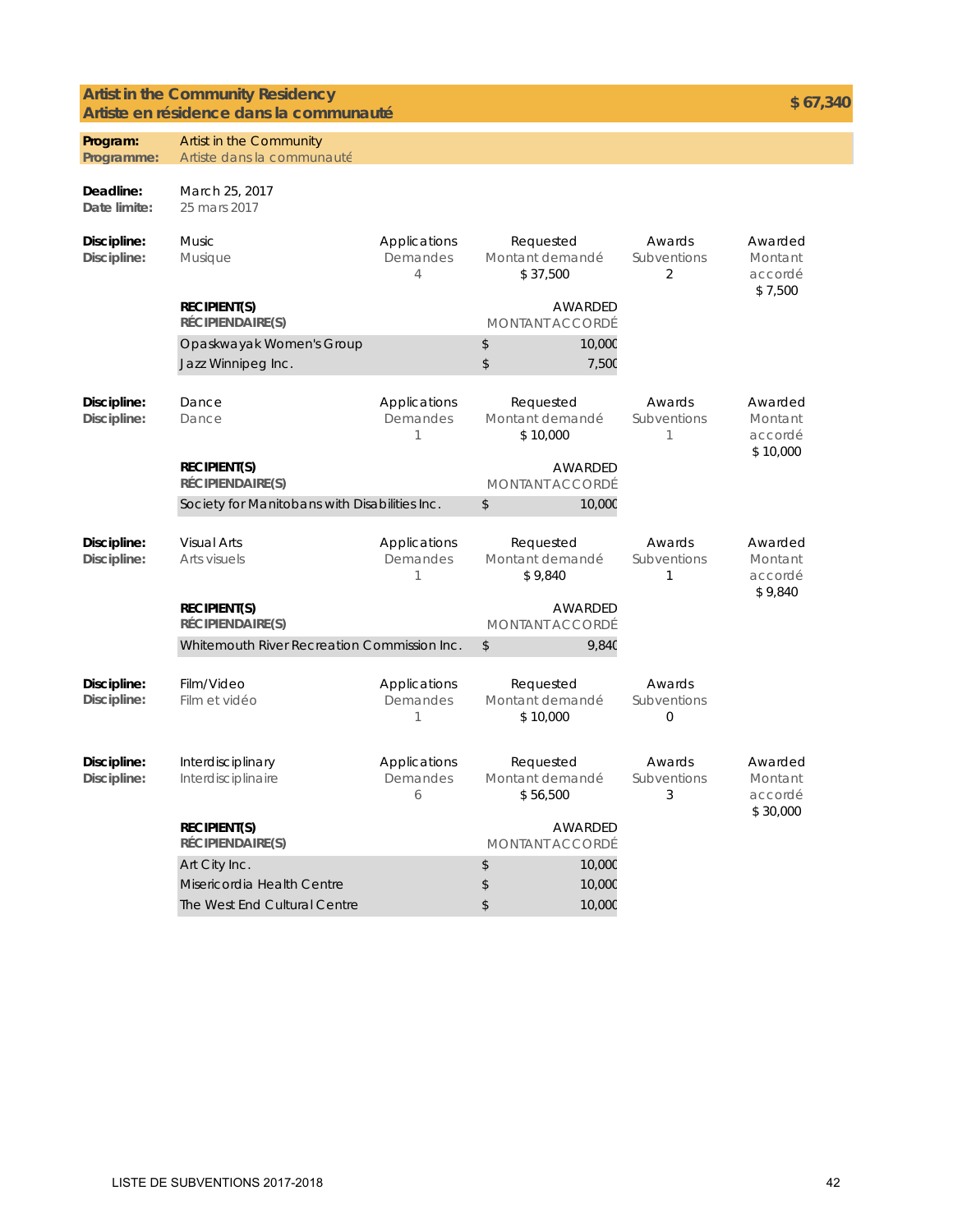### **Community Connections & Access Liaisons communautaires et accès**

| Program:<br>Programme:     | <b>Community Connections &amp; Access</b><br>Liaisons communautaires et accès |                                            |                                          |                                   |                            |                                           |
|----------------------------|-------------------------------------------------------------------------------|--------------------------------------------|------------------------------------------|-----------------------------------|----------------------------|-------------------------------------------|
| Deadline:<br>Date limite:  | March 25, 2017<br>25 mars 2017                                                |                                            |                                          |                                   |                            |                                           |
| Discipline:<br>Discipline: | Dance<br>Danse                                                                | Applications<br>Demandes<br>2              | Requested<br>Montant demandé<br>\$15,000 |                                   | Awards<br>Subventions<br>1 | Awarded<br>Montant<br>accordé<br>\$10,000 |
|                            | <b>RECIPIENT(S)</b><br>RÉCIPIENDAIRE(S)                                       |                                            |                                          | AWARDED<br><b>MONTANT ACCORDÉ</b> |                            |                                           |
|                            | Sick + Twisted Theatre                                                        |                                            | \$                                       | 10,000                            |                            |                                           |
| Discipline:<br>Discipline: | <b>Music</b><br>Musique                                                       | Applications<br>Demandes<br>3              | Requested<br>Montant demandé<br>\$24,714 |                                   | Awards<br>Subventions<br>1 | Awarded<br>Montant<br>accordé<br>\$10.000 |
|                            | <b>RECIPIENT(S)</b><br><b>RÉCIPIENDAIRE(S)</b>                                |                                            | <b>AWARDED</b><br><b>MONTANT ACCORDÉ</b> |                                   |                            |                                           |
|                            | <b>Chamber Orchestra Without Borders</b><br>(MUSAIC)                          |                                            | $$\mathbb{S}$$                           | 10,000                            |                            |                                           |
| Discipline:<br>Discipline: | <b>Theatre</b><br>Théâtre                                                     | Applications<br>Demandes<br>2              | Requested<br>Montant demandé<br>\$20,000 |                                   | Awards<br>Subventions<br>1 | Awarded<br>Montant<br>accordé<br>\$10.000 |
|                            | <b>RECIPIENT(S)</b><br>RÉCIPIENDAIRE(S)                                       |                                            |                                          | AWARDED<br><b>MONTANT ACCORDÉ</b> |                            |                                           |
|                            | Sawa Theatre                                                                  |                                            | \$                                       | 10,000                            |                            |                                           |
| Discipline:<br>Discipline: | Crafts<br>Artisanat                                                           | Applications<br>Demandes<br>$\overline{2}$ | Requested<br>Montant demandé<br>\$10,130 |                                   | Awards<br>Subventions<br>1 | Awarded<br>Montant<br>accordé<br>\$3,130  |
|                            | <b>RECIPIENT(S)</b><br>RÉCIPIENDAIRE(S)                                       |                                            |                                          | AWARDED<br>MONTANT ACCORDÉ        |                            |                                           |
|                            | <b>Blaine Harris</b>                                                          |                                            | \$                                       | 3,130                             |                            |                                           |
| Discipline:<br>Discipline: | <b>Visual Arts</b><br>Arts visuels                                            | Applications<br>Demandes<br>3              | Requested<br>Montant demandé<br>\$27,500 |                                   | Awards<br>Subventions<br>2 | Awarded<br>Montant<br>accordé<br>\$10.000 |
|                            | <b>RECIPIENT(S)</b><br><b>RÉCIPIENDAIRE(S)</b>                                |                                            |                                          | AWARDED<br><b>MONTANT ACCORDÉ</b> |                            |                                           |
|                            | La Maison des artistes visuels francophones                                   |                                            | \$                                       | 2,500                             |                            |                                           |
|                            | <b>Bertram Reid Collective</b>                                                |                                            | \$                                       | 7,500                             |                            |                                           |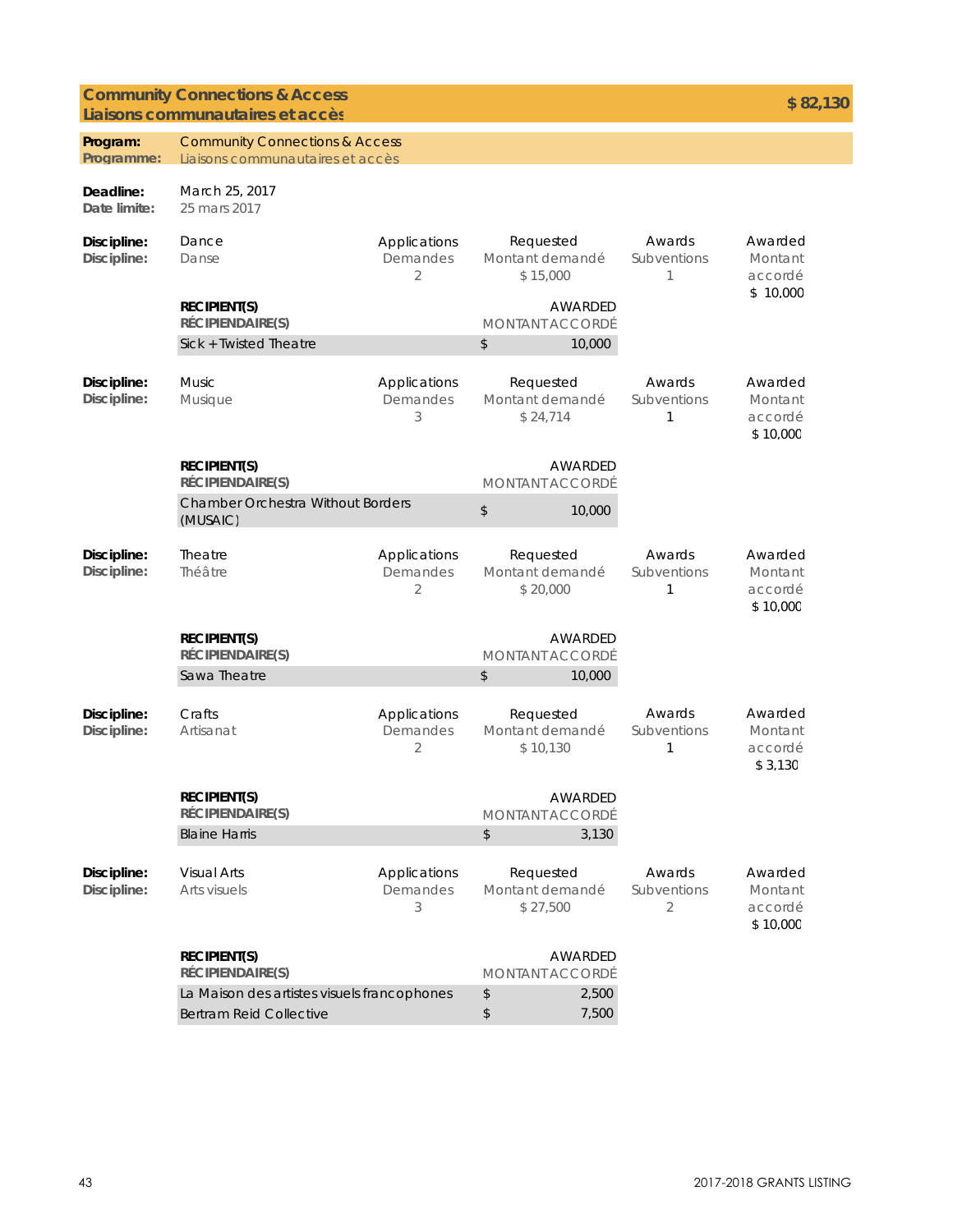| Discipline:<br>Discipline:                | Interdisciplinary<br>Interdisciplinaire                                              | Applications<br>Demandes<br>14 | Requested<br>Montant demandé<br>\$98,599 |           | Awards<br>Subventions<br>6 | Awarded<br>Montant<br>accordé<br>\$39.000 |
|-------------------------------------------|--------------------------------------------------------------------------------------|--------------------------------|------------------------------------------|-----------|----------------------------|-------------------------------------------|
|                                           | <b>RECIPIENT(S)</b><br>RÉCIPIENDAIRE(S)                                              |                                | AWARDED<br><b>MONTANT ACCORDÉ</b>        |           |                            |                                           |
|                                           | Western Canada's Clear Lake Fiddle Camp                                              |                                | \$                                       | 7,500     |                            |                                           |
|                                           | Sunshine House                                                                       |                                | \$                                       | 3,700     |                            |                                           |
|                                           | Erickson Public Library                                                              |                                | \$                                       | 5,000     |                            |                                           |
|                                           | Synonym Art Consultation                                                             |                                | \$                                       | 10,000    |                            |                                           |
|                                           | <b>Flin Flon Arts Council</b>                                                        |                                | \$                                       | 10,000    |                            |                                           |
|                                           | Art from the Heart                                                                   |                                | \$                                       | 2,800     |                            |                                           |
|                                           |                                                                                      |                                |                                          |           |                            |                                           |
| <b>Bridges - Special Projects</b>         | Passerelles - Projets spéciaux                                                       |                                |                                          | \$425,000 |                            |                                           |
|                                           | Royal Manitoba Theatre Centre                                                        |                                | \$                                       | 150,000   |                            |                                           |
| Manitoba Opera                            |                                                                                      |                                | \$                                       | 150,000   |                            |                                           |
|                                           | Winnipeg Symphony Orchestra                                                          |                                | \$                                       | 125,000   |                            |                                           |
|                                           | <b>Bridges - Partnership Initiatives</b><br>Passerelles - Initiatives de partenariat |                                | \$                                       | 80,432    |                            |                                           |
|                                           | Alliance Arts Education Manitoba                                                     |                                | \$                                       | 20,000    |                            |                                           |
| ArtSupport Manitoba                       |                                                                                      |                                | \$                                       | 10,000    |                            |                                           |
| <b>Culture Days</b><br>Fête de la culture |                                                                                      |                                | \$                                       | 10,000    |                            |                                           |
| Manitoba Arts Network                     |                                                                                      |                                | \$                                       | 25,000    |                            |                                           |
| <b>Brandon University</b>                 |                                                                                      |                                | \$                                       | 12,000    |                            |                                           |
| <b>Brandon Satellite Office</b>           |                                                                                      |                                | \$                                       | 3,432     |                            |                                           |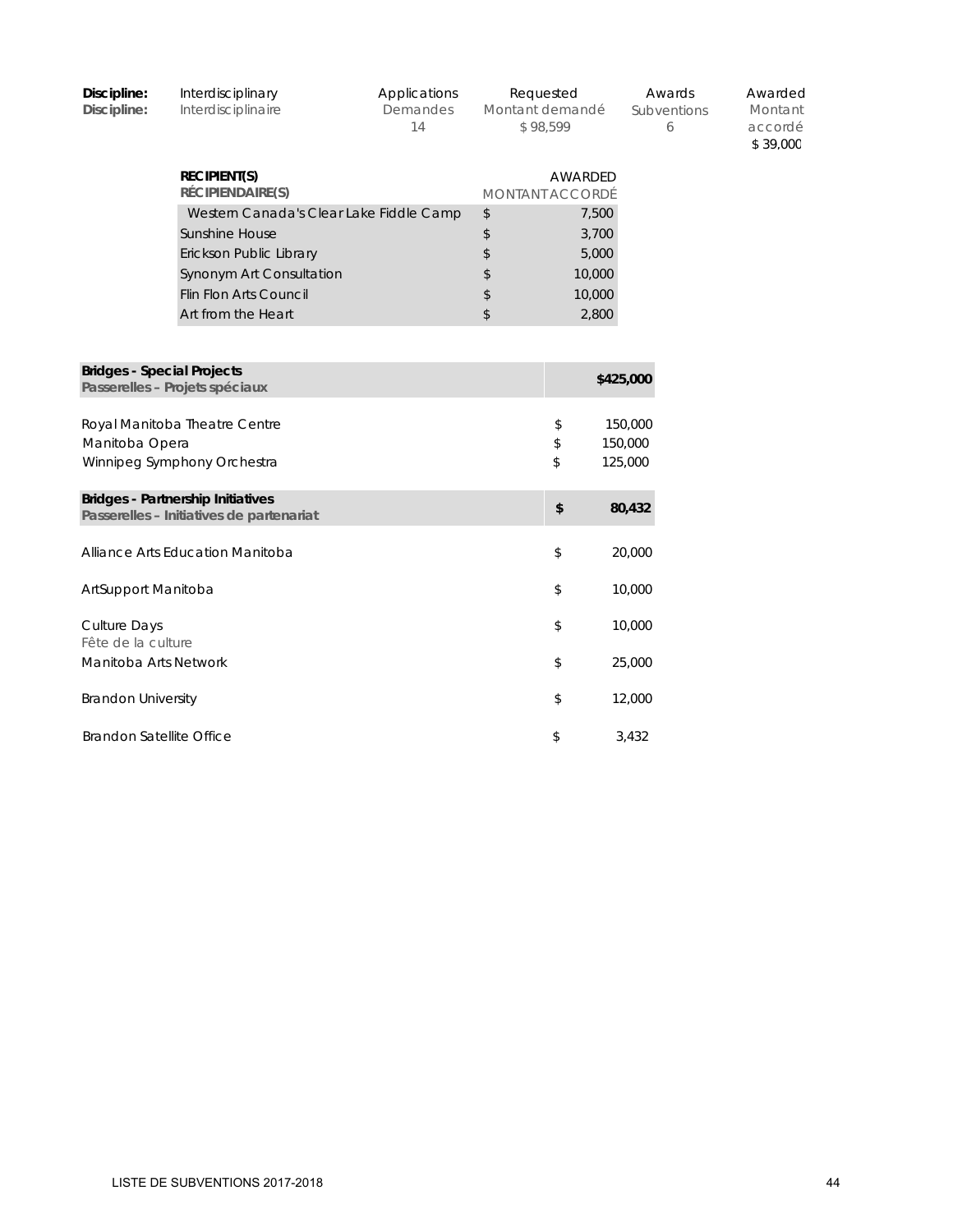| <b>LIST OF ASSESSORS</b>       | <b>CITY</b>  |
|--------------------------------|--------------|
| <b>LISTE DES ÉVALUATEURS</b>   | <b>VILLE</b> |
| <b>Aiden Enns</b>              | Winnipeg     |
| Alexandra Elliot               | Winnipeg     |
| <b>Alexandra Winters</b>       | Winnipeg     |
| Anastasia Yereniuk             | Winnipeg     |
| <b>Andrew Eastman</b>          | Winnipeg     |
| Arlene Minkhorst               | Winnipeg     |
| <b>Barbara Croall</b>          | Milton       |
| Barbara Nepinak                | Winnipeg     |
| <b>Benjamin Davis</b>          | Brandon      |
| <b>Bobby Knott</b>             | Wasgamach    |
| <b>Brian Drader</b>            | Winnipeg     |
| <b>Catherine Gerbasi</b>       | Winnipeg     |
| <b>Charlene Diehl</b>          | Winnipeg     |
| Charlene Van Buekenhout        | Winnipeg     |
| <b>Charles Leblanc</b>         | Winnipeg     |
| Cherry Karpyshin               | Winnipeg     |
| Chimwemwe Undi                 | Winnipeg     |
| <b>Chris Reid</b>              | Brandon      |
| <b>Christine Kirouac</b>       | Winnipeg     |
| Cliff Eyland                   | Winnipeg     |
| Colette Balcaen                | Winnipeg     |
| Collin Zipp                    | Winnipeg     |
| Daina Warren                   | Winnipeg     |
| Damien Ferland                 | Winnipeg     |
| <b>Daniel Barrow</b>           | Montreal     |
| Daniel McLellan                | Winnipeg     |
| <b>Daniel Thau-Eleff</b>       | Winnipeg     |
| David Eagle                    | Calgary      |
| <b>David Elias</b>             | Winnipeg     |
| Dawn Lavand                    | Winnipeg     |
| Doug Lewis                     | Winnipeg     |
| Doug Melnyk                    | Winnipeg     |
| Duncan Mercredi                | Winnipeg     |
| <b>Edmund Dawe</b>             | Winnipeg     |
| Elizabeth Denny                | Winnipeg     |
| Ellen Peterson                 | Winnipeg     |
| Franchesca Hebert-Spence       | Winnipeg     |
| Geneviève Lavasseur            | Winnipeg     |
| Geung Kroeker-Lee              | Winnipeg     |
| Hagere Selam Zegeye-Gebrehiwot | Winnipeg     |
| <b>Hazel Venzon</b>            | Winnipeg     |
| <b>Holly Harris</b>            | Winnipeg     |
| Iain Ross McMillan             | Winnipeg     |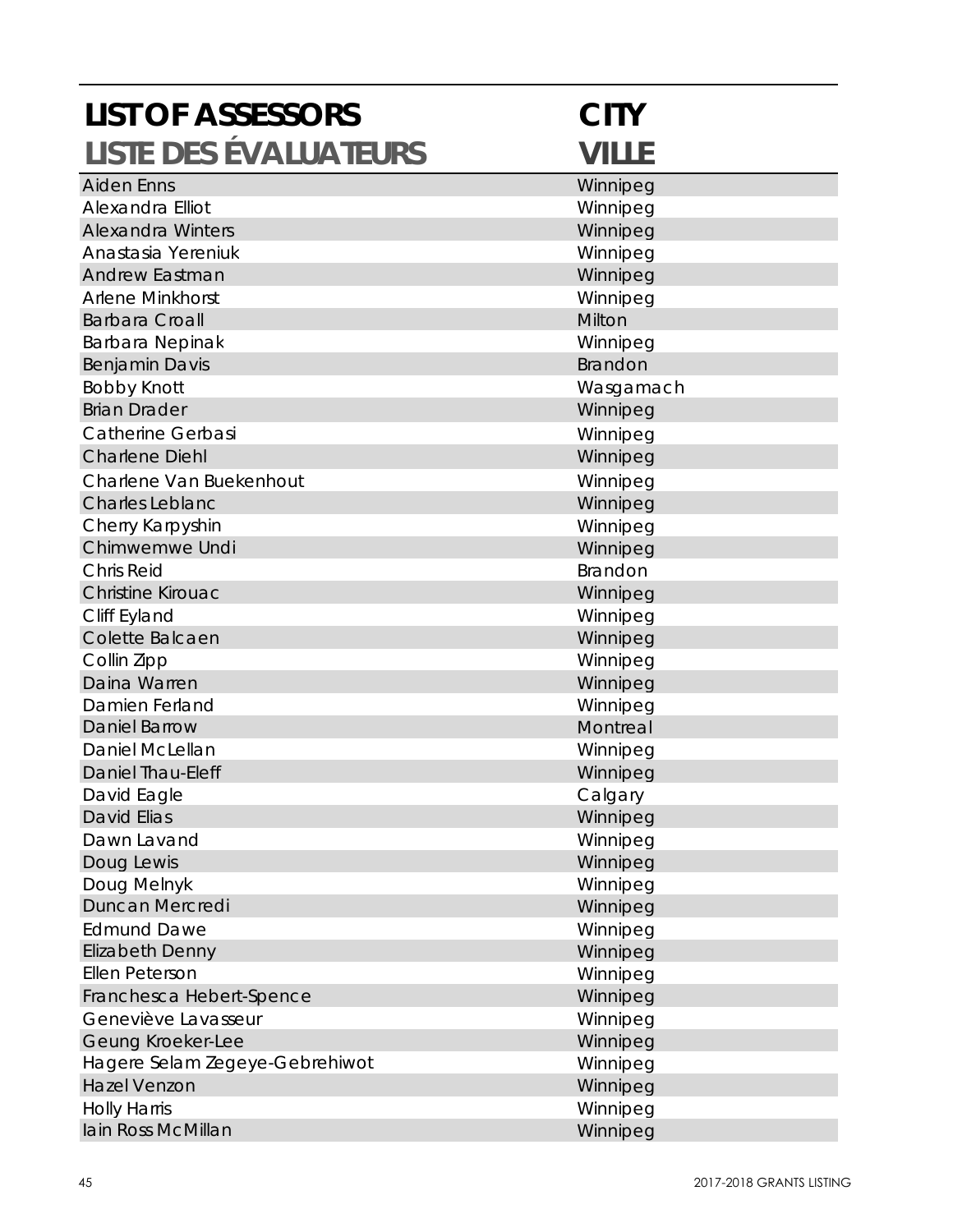| Jaime Vargas Gomez      | Winnipeg         |
|-------------------------|------------------|
| Jason (Donny) Burnstick | Winnipeg         |
| Jason Hooper            | Winnipeg         |
| Jessica Canard          | Winnipeg         |
| Johanna Riley           | Winnipeg         |
| John Hampton            | Brandon          |
| Julie Gendron           | Winnipeg         |
| Kaoru Ryan Suzuki       | Winnipeg         |
| Karen Clark             | <b>Flin Flon</b> |
| Karen Mulhallen         | Toronto          |
| Kari Hagness            | Winnipeg         |
| Kate Bromley            | Winnipeg         |
| Keri Latimer            | Winnipeg         |
| <b>Kristin Nelson</b>   | Winnipeg         |
| Larry Strachan          | Winnipeg         |
| Leonard Sumner          | Winnipeg         |
| Lilian Bonin            | Winnipeg         |
| <b>Lisa Desilets</b>    | Winnipeg         |
| Lisa Wood               | Brandon          |
| Loc Lu                  | Winnipeg         |
| Margaret Glavina        | Winnipeg         |
| Margaret Sweatman       | Winnipeg         |
| Margruite Krahn         | Altona           |
| Mariam Bernstein        | Winnipeg         |
| Mariana Munoz Gomez     | Winnipeg         |
| <b>Megan McArton</b>    | Winnipeg         |
| Megumi Masaki-Hechler   | Brandon          |
| Méira Cook              | Winnipeg         |
| Melanie Rocan           | Arnes            |
| Mia van Leeuwen         | Lethbridge       |
| Michelle Grégoire       | Calgary          |
| Michelle Mourre         | Winnipeg         |
| Naomi Forman            | Brandon          |
| <b>Neil McInnes</b>     | Winnipeg         |
| Norine Harty            | East St. Paul    |
| Odette Heyn             | Winnipeg         |
| Parmela Attariwala      | Toronto          |
| Patricia Anderson       | Winnipeg         |
| Patricia Cooper         | Winnipeg         |
| Peter Quanz             | Winnipeg         |
| Raye Anderson           | Winnipeg Beach   |
| Rhayne Vermette         | Winnipeg         |
| Roger Léveillé          | Winnipeg         |
| <b>Rory Runnells</b>    | Winnipeg         |
| Ryan Black              | Winnipeg         |
| Seema Goel              | Winnipeg         |